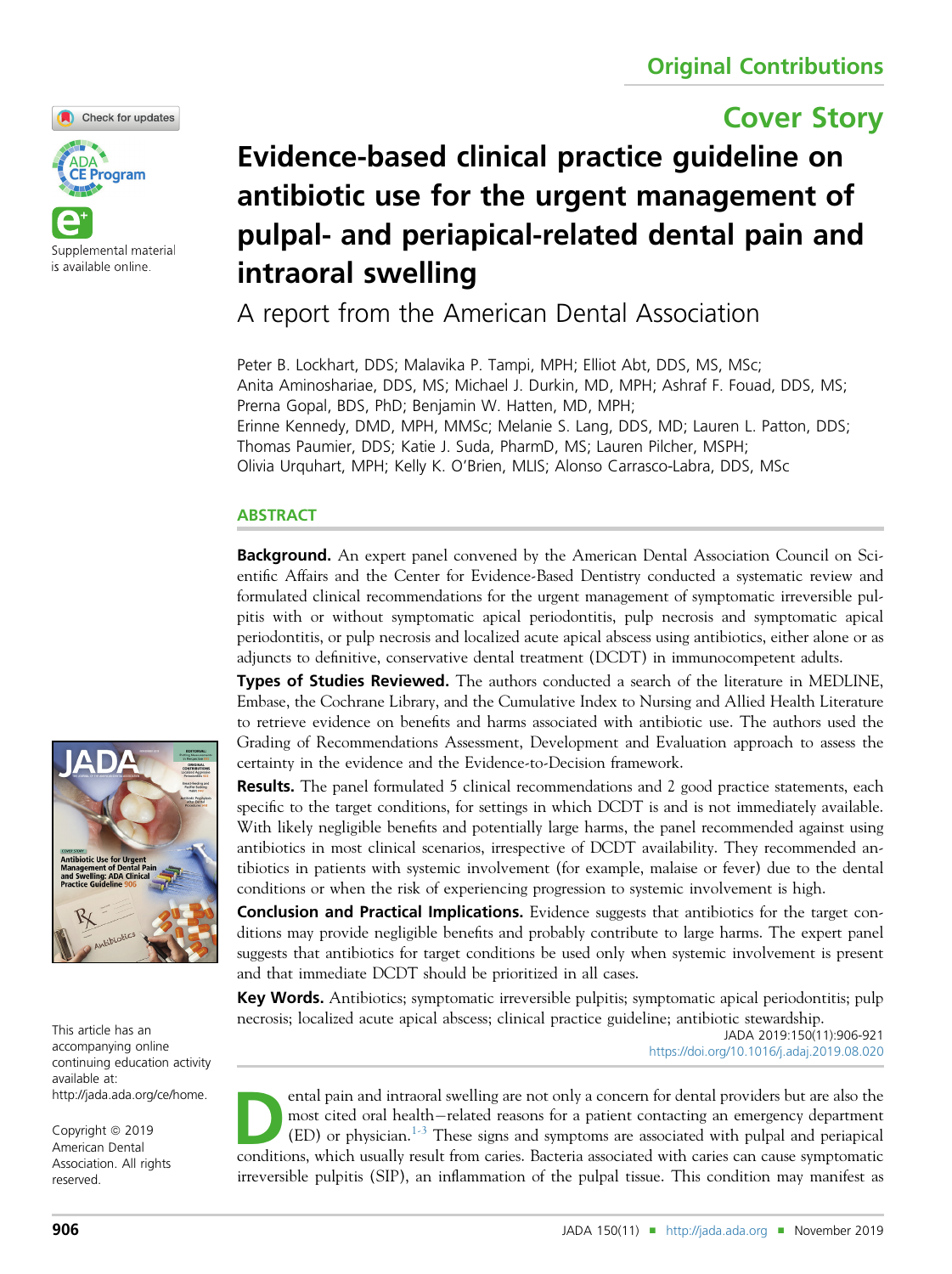occasional sharp pain, usually stimulated by temperature change, and can worsen to spontaneous, constant, and dull or severe pain. Progressive pulp inflammation in the apical region (that is, symptomatic apical periodontitis [SAP]) may result in necrotic pulp (that is, pulp necrosis and symptomatic apical periodontitis [PN-SAP]). The infection can continue to move into and through the alveolar bone to the soft tissues surrounding the jaw (that is, localized acute apical abscess). Depending on location and patient status, this can further develop into systemic infection  $(eTable 1).$  $(eTable 1).$  $(eTable 1).$ <sup>[4,5](#page-14-0)</sup>

Dentists and physicians often prescribe antibiotics to relieve dental pain and intraoral swelling. General and specialty dentists are the third highest prescribers of antibiotics in all outpatient set-tings in the United States.<sup>[6](#page-14-0)</sup> In addition, reports from 2017 through 2019 suggest that 30% through 85% of dental antibiotic prescriptions are "suboptimal or not indicated."<sup>[7-9](#page-14-0)</sup> Owing to major public health and cost-related concerns, the appropriate use of antibiotics has become a critical issue in the health care agenda.

Although a number of countries and clinical practice guideline development groups have produced recommendations on the use of systemic antibiotics to treat pulpal and periapical infections,  $10-14$  there are no guidelines from the American Dental Association (ADA) for dentists in the United States. Many national and international agencies, including the US federal government and Centers for Disease Control and Prevention, have joined forces with the ADA to help prevent a postantibiotic era in which antibiotics will no longer be effective in treating bacterial infections.<sup>[15-19](#page-14-0)</sup>

The ADA Council on Scientific Affairs convened an expert panel of academic and clinical experts specializing in dentistry, medicine, and pharmacology to develop this guideline and its accompanying systematic review.<sup>[20](#page-14-0)</sup> The ADA Center for Evidence-Based Dentistry (EBD) provided methodological support, drafted manuscripts, and led stakeholder engagement efforts.

#### SCOPE, PURPOSE, AND TARGET AUDIENCE

The purpose of this guideline is to assist clinicians and patients in determining the appropriate use of systemic antibiotics for the urgent management of the following target conditions: SIP with or without SAP, PN-SAP, and pulp necrosis and localized acute apical abscess (PN-LAAA) with or without access to immediate definitive, conservative (tooth-preserving) dental treatment (DCDT) (that is, pulpotomy, pulpectomy, nonsurgical root canal treatment, or incision and drainage). The scope of this guideline focuses on immunocompetent adult patients (18 years or older) with the target conditions and without additional comorbidities. The management of the care of adults with cellulitis or compromised immune systems (defined as those with the inability to respond appropriately to a bacterial challenge, for example, patients undergoing chemotherapy<sup>[21](#page-14-0)</sup>) and the management the care of adults undergoing tooth extraction are not within the scope of this guideline ([Appendix,](#page-16-0) available online at the end of this article). Although these recommendations are intended primarily for use by general dentists, they also may be used by specialty dentists, dental educators, emergency and primary care physicians, infectious disease specialists, physician assistants, nurse practitioners, pharmacists, and policy makers. These recommendations also might be discussed during chairside conversations with patients [\(Table\)](#page-2-0).

## METHODS

The development of this guideline and article was conducted according to the Appraisal of Guidelines for Research and Evaluation Reporting II Checklist<sup>[28](#page-14-0)</sup> and Guidelines International Network-McMaster Guideline Development Checklist.<sup>[29](#page-15-0)</sup> The expert panel and methodologists met in person twice. They began the first meeting by reviewing panelists' conflicts of interests, followed by defining the scope, purpose, target audience, and clinical questions. $30$  The panel defined desirable and undesirable outcomes for decision making. After the first meeting, methodologists at the ADA Center for EBD (L.P., M.P.T., O.U., A.C-.L.) worked with an informationist (K.K.O.) to develop a systematic review of the evidence,<sup>[20](#page-14-0)</sup> which included updating 2 preexisting Cochrane systematic reviews.<sup>[31,32](#page-15-0)</sup> The second in-person meeting was facilitated by a methodologist at the ADA Center for EBD (M.P.T.) using the Grading of Recommendations Assessment, Development and Evaluation (GRADE) Evidence-to-Decision (EtD) framework.<sup>[33-37](#page-15-0)</sup> During this meeting, the expert panel discussed the evidence to

#### ABBREVIATION KEY

| ADA:          | American Dental          |  |  |  |
|---------------|--------------------------|--|--|--|
|               | Association.             |  |  |  |
| ANC:          | Absolute neutrophil      |  |  |  |
|               | count.                   |  |  |  |
| CDC:          | Centers for Disease      |  |  |  |
|               | Control and              |  |  |  |
|               | Prevention.              |  |  |  |
| CDI:          | Clostridioides difficile |  |  |  |
|               | infection.               |  |  |  |
| <b>DCDT:</b>  | Definitive.              |  |  |  |
|               | conservative dental      |  |  |  |
|               | treatment.               |  |  |  |
| EBD:          | Evidence-based           |  |  |  |
|               | dentistry.               |  |  |  |
| ED:           | Emergency                |  |  |  |
|               | department.              |  |  |  |
| EtD:          | Evidence-to-             |  |  |  |
|               | decision.                |  |  |  |
| GPS:          | Good practice            |  |  |  |
|               | statements.              |  |  |  |
| <b>GRADE:</b> | Grading of               |  |  |  |
|               | Recommendations          |  |  |  |
|               | Assessment,              |  |  |  |
|               | Development and          |  |  |  |
|               | Evaluation.              |  |  |  |
| PN-           | Pulp necrosis and        |  |  |  |
| LAAA:         | localized acute apical   |  |  |  |
|               | abscess.                 |  |  |  |
| PN-           | Pulp necrosis and        |  |  |  |
| SAP:          | symptomatic apical       |  |  |  |
|               | periodontitis.           |  |  |  |
| PVP:          | Patients' values and     |  |  |  |
|               | preferences.             |  |  |  |
| SAP:          | Symptomatic apical       |  |  |  |
|               | periodontitis.           |  |  |  |
| SIP:          | Symptomatic              |  |  |  |
|               | irreversible pulpitis.   |  |  |  |
|               |                          |  |  |  |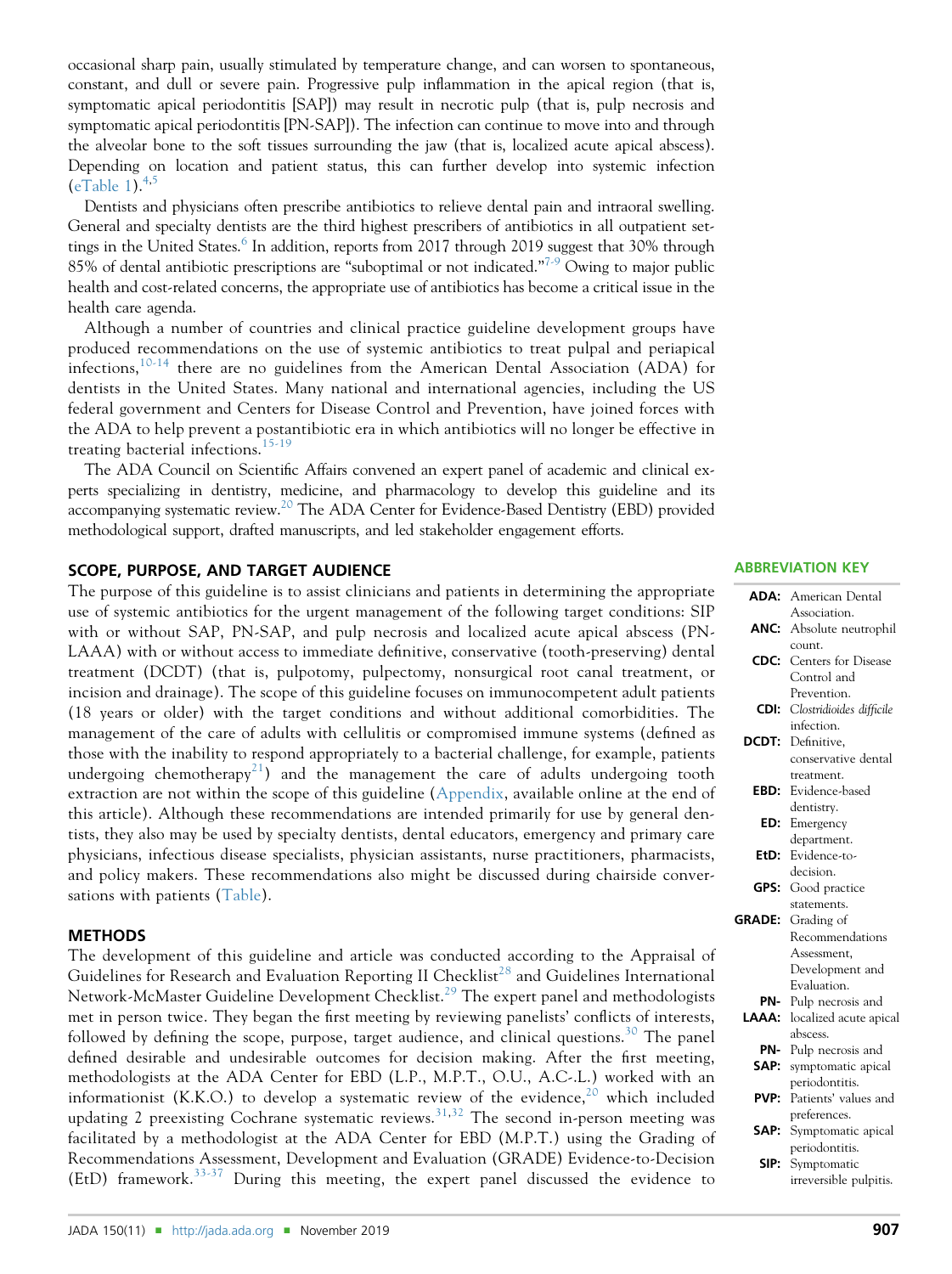<span id="page-2-0"></span>Table. Summary of clinical recommendations for the urgent management of symptomatic irreversible pulpitis with or without symptomatic apical periodontitis, pulp necrosis and symptomatic apical periodontitis, and pulp necrosis and localized acute apical abscess.

| SETTING, CLINICAL QUESTION                                                                                                                                                                                                                                                                                            | <b>EXPERT PANEL RECOMMENDATIONS AND GOOD PRACTICE STATEMENTS</b>                                                                                                                                                                                                                                                                                                                                                                                                                                                                                                                                                                                                                                                                                                                                                                                                                                                                                                                                                   |
|-----------------------------------------------------------------------------------------------------------------------------------------------------------------------------------------------------------------------------------------------------------------------------------------------------------------------|--------------------------------------------------------------------------------------------------------------------------------------------------------------------------------------------------------------------------------------------------------------------------------------------------------------------------------------------------------------------------------------------------------------------------------------------------------------------------------------------------------------------------------------------------------------------------------------------------------------------------------------------------------------------------------------------------------------------------------------------------------------------------------------------------------------------------------------------------------------------------------------------------------------------------------------------------------------------------------------------------------------------|
| <b>Urgent Situations in Dental Settings in Which</b><br>Pulpotomy, Pulpectomy, Nonsurgical Root Canal<br>Treatment, or Incision for Drainage of Abscess Are<br>Not an Immediate Option (Not On Same Visit)                                                                                                            |                                                                                                                                                                                                                                                                                                                                                                                                                                                                                                                                                                                                                                                                                                                                                                                                                                                                                                                                                                                                                    |
| 1. For immunocompetent* adults with symptomatic<br>irreversible pulpitis <sup>†</sup> with or without symptomatic<br>apical periodontitis, <sup>+</sup> should we recommend the use<br>of oral systemic antibiotics compared with the nonuse<br>of oral systemic antibiotics to improve health outcomes?              | Recommendation 1: The expert panel recommends dentists do not prescribe oral systemic antibiotics for<br>immunocompetent adults with symptomatic irreversible pulpitis <sup>†</sup> with or without symptomatic<br><b>apical periodontitis</b> <sup>*</sup> (strong recommendation, low certainty). Clinicians should refer <sup>§</sup> patients for<br>DCDT <sup>1</sup> while providing interim monitoring. <sup>#</sup>                                                                                                                                                                                                                                                                                                                                                                                                                                                                                                                                                                                        |
| 2. For immunocompetent adults with pulp necrosis<br>and symptomatic apical periodontitis or localized<br>acute apical abscess,** should we recommend the use<br>of oral systemic antibiotics compared with the nonuse<br>of oral systemic antibiotics to improve health outcomes?                                     | Recommendation 2A: The expert panel suggests dentists do not prescribe oral systemic antibiotics for<br>immunocompetent adults with pulp necrosis and symptomatic apical periodontitis (conditional<br>recommendation, very low certainty). Clinicians should refer patients for DCDT while providing interim<br>monitoring. If DCDT is not feasible, a delayed prescription <sup>++</sup> for oral amoxicillin (500 mg, 3 times per d, 3-<br>7 d) or oral penicillin V potassium (500 mg, 4 times per d, 3-7 d) <sup>++,55,¶¶,##</sup> *** should be provided.<br>Recommendation 2B: The expert panel suggests dentists prescribe oral amoxicillin (500 mg, 3 times per d,<br>3-7 d) or oral penicillin V potassium (500 mg, 4 times per d, 3-7 d) <sup>++,55,¶¶,##</sup> *** for immunocompetent<br>adults with pulp necrosis and localized acute apical abscess (conditional recommendation, very low<br>certainty). Clinicians also should provide urgent referral as DCDT should not be delayed. <sup>#</sup> |
| No corresponding clinical question                                                                                                                                                                                                                                                                                    | Good practice statement: The expert panel suggests dentists prescribe oral amoxicillin (500 mg, 3 times<br>per d, 3-7 d) or oral penicillin V potassium (500 mg, 4 times per d, 3-7 d) <sup>++,§§,¶¶,##</sup> *** for<br>immunocompetent adults with pulp necrosis and acute apical abscess with systemic<br><b>involvement.</b> <sup>†††</sup> Clinicians also should provide urgent referral as DCDT should not be delayed. <sup>#</sup> If the<br>clinical condition worsens or if there is concern for deeper space infection or immediate threat to life,<br>refer patient for urgent evaluation. <sup>###</sup>                                                                                                                                                                                                                                                                                                                                                                                              |
| <b>Urgent Situations in Dental Settings and</b><br>Pulpotomy, Pulpectomy, Nonsurgical Root Canal<br>Treatment, or Incision for Drainage of Abscess Are<br>an Immediate Option (Same Visit)                                                                                                                            |                                                                                                                                                                                                                                                                                                                                                                                                                                                                                                                                                                                                                                                                                                                                                                                                                                                                                                                                                                                                                    |
| 3. For immunocompetent adults with pulp necrosis<br>and symptomatic apical periodontitis or localized<br>acute apical abscess, should we recommend the use<br>of oral systemic antibiotics compared with the nonuse<br>of oral systemic antibiotics as adjuncts to DCDT <sup>555</sup> to<br>improve health outcomes? | Recommendation 3: The expert panel recommends dentists do not prescribe oral systemic antibiotics as<br>an adjunct to DCDT <sup>555</sup> for immunocompetent adults with <b>pulp necrosis and symptomatic apical</b><br>periodontitis or localized acute apical abscess (strong recommendation, very low certainty).                                                                                                                                                                                                                                                                                                                                                                                                                                                                                                                                                                                                                                                                                              |
| 4. For immunocompetent adults with symptomatic<br>irreversible pulpitis with or without symptomatic<br>apical periodontitis, should we recommend the use of<br>oral systemic antibiotics compared with the nonuse of<br>oral systemic antibiotics as adjuncts to DCDT <sup>111</sup> to<br>improve health outcomes?   | Recommendation 4: The expert panel suggests dentists do not prescribe oral systemic antibiotics as an<br>adjunct to DCDT <sup>111</sup> for immunocompetent adults with symptomatic irreversible pulpitis with or<br>without symptomatic apical periodontitis (conditional recommendation, very low certainty).                                                                                                                                                                                                                                                                                                                                                                                                                                                                                                                                                                                                                                                                                                    |
| No corresponding clinical question                                                                                                                                                                                                                                                                                    | Good practice statement: The expert panel suggests dentists perform urgent DCDT <sup>§§§</sup> in conjunction with<br>prescribing oral amoxicillin (500 mg, 3 times per d, 3-7 d) or oral penicillin V potassium (500 mg, 4 times<br>per d, 3-7 $d$ <sup>++,§§,¶¶,##</sup> ,*** for immunocompetent adults with <b>pulp necrosis and acute apical abscess</b><br>with systemic involvement. <sup>+++</sup> If the clinical condition worsens or if there is concern for deeper space<br>infection or immediate threat to life, refer for urgent evaluation. <sup>###</sup>                                                                                                                                                                                                                                                                                                                                                                                                                                         |
|                                                                                                                                                                                                                                                                                                                       | * Immunocompetent is defined as the ability of the body to mount an appropriate immune response to an infection. Immunocompromised patients do not meet the<br>criteria for this recommendation, and they can include, but are not limited to, patients with HIV with an AIDS-defining opportunistic illness, cancer, organ or stem cell<br>transplants, and autoimmune conditions on immunosuppressive drugs. <sup>21</sup> $\pm$ Symptomatic irreversible pulpitis is characterized by spontaneous pain that may linger with                                                                                                                                                                                                                                                                                                                                                                                                                                                                                     |

thermal changes due to vital inflamed pulp that is incapable of healing.<sup>[5](#page-14-0)</sup> ‡ Symptomatic apical periodontitis is characterized by pain with mastication, percussion, or palpation, with or without evidence of radiographic periapical pathosis, and without swelling.<sup>[5](#page-14-0)</sup> of § Clinicians including dentists, dental hygienists, and other members of the oral health care team may refer patients to an endodontist, oral and maxillofacial surgeon, or general dentist who is trained to perform definitive, conservative dental treatment (DCDT).  $\P$  DCDT: Definitive, conservative dental treatment. # Patients should be instructed to call if their condition deteriorates (progression of disease to a more severe state) or if the referral to receive DCDT within 1-2 d is not possible. Evidence suggests that nonsteroidal anti-inflammatory drugs and acetaminophen (specifically, 400-600 milligrams ibuprofen plus 1,000 mg acetaminophen) may be effective in managing dental pain.<sup>[22](#page-14-0)</sup> \*\* Localized acute apical abscess is characterized by spontaneous pain with or without mastication, percussion, or palpation, with formation of purulent material, localized swelling, and without evidence of fascial space or local lymph node involvement, fever, or malaise (fatigue, reduced energy). The Dentists should communicate to the patient that if their symptoms worsen and they experience swelling or pus formation, the delayed prescription should be filled. Delayed prescribing is defined by the Centers for Disease Control and Prevention as a prescription that is "used for patients with conditions that usually resolve without treatment but who can benefit from antibiotics if the conditions do not improve. [Dentists] can apply delayed prescribing practices by giving the patient a postdated prescription and providing instructions to fill the prescription after a predetermined period or by instructing the patient to call or return to collect a prescription if symptoms worsen or do not improve."<sup>[23](#page-14-0)</sup> ‡‡ Although the expert panel recommends both amoxicillin and penicillin as first-line treatments, amoxicillin is preferred over penicillin because it is more effective against various gram-negative anaerobes and its lower incidence of gastrointestinal side effects. §§ As an alternative for patients with a history of a penicillin allergy, but without a history of anaphylaxis, angioedema, or hives with penicillin, ampicillin, or amoxicillin, the panel suggests dentists prescribe oral cephalexin (500 mg, 4 times per d, 3-7d). Of note, the anaerobic activity of cephalexin is not well described for some oral pathogens. Clinicians should have a low threshold to add metronidazole to cephalexin therapy in patients with a delayed response to antibiotics. As an alternative for patients with a history of a penicillin allergy and with a history of anaphylaxis, angioedema, or hives with penicillin, ampicillin, or amoxicillin, the panel suggests dentists prescribe oral azithromycin (loading dose of 500 mg on day 1,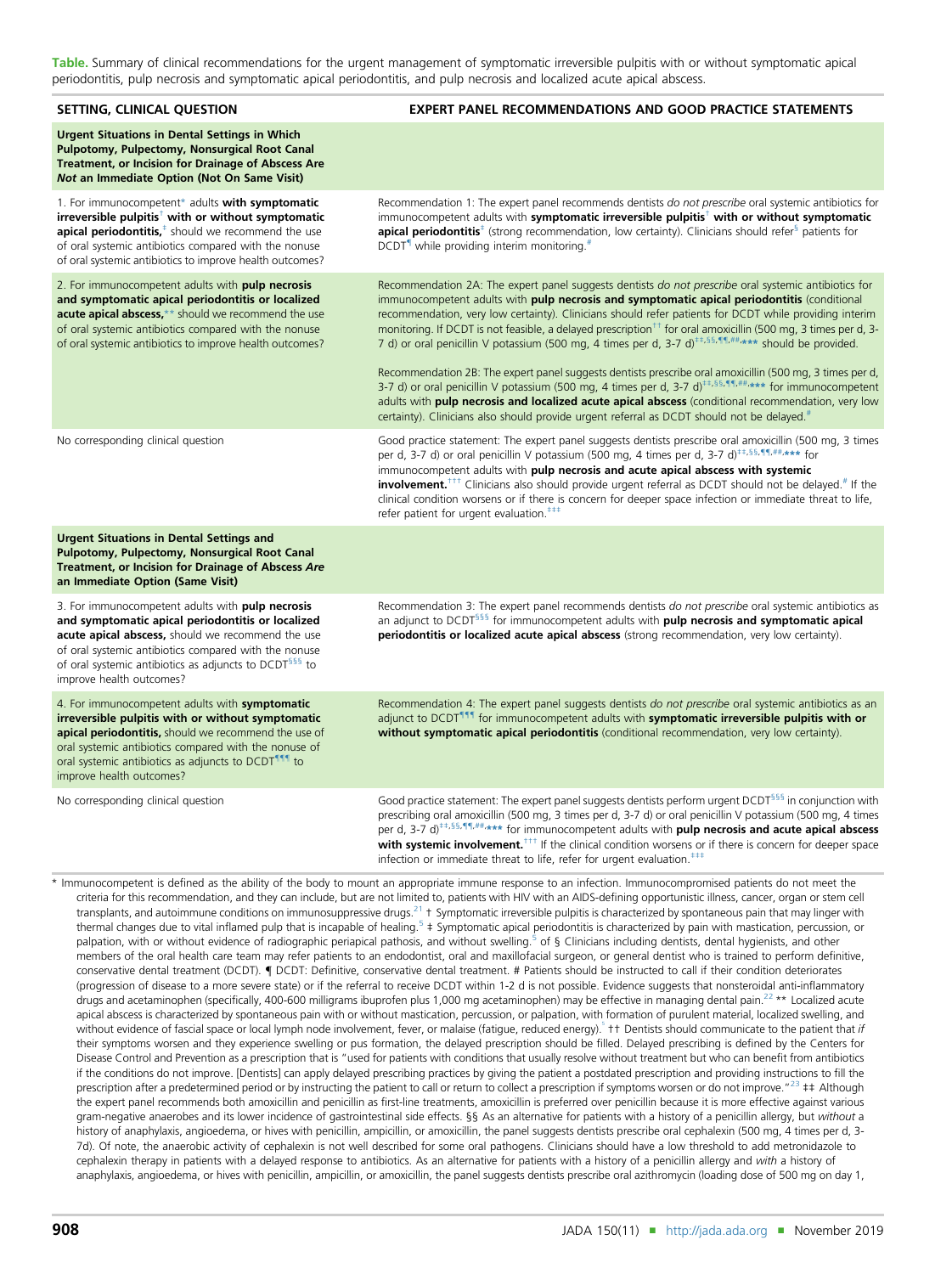<span id="page-3-0"></span>followed by 250 mg for an additional 4 d) or oral clindamycin (300 mg, 4 times per d, 3-7 d).<sup>[24](#page-14-0)</sup> Bacterial resistance rates for azithromycin are higher than for other antibiotics, and clindamycin substantially increases the risk of developing Clostridioides difficile infection even after a single dose.<sup>[25](#page-14-0)</sup> Owing to concerns about antibiotic resistance, patients who receive azithromycin should be instructed to closely monitor their symptoms and call a dentist or primary care provider if their infection worsens while receiving therapy. Similarly, clindamycin has a US Food and Drug Administration black box warning for C. difficile infection, which can be fatal.<sup>[26](#page-14-0)</sup> Patients should be instructed to call their primary care provider if they develop fever, abdominal cramping, or  $\geq$  3 loose bowel movements per day.<sup>[27](#page-14-0)</sup> An antibiotic with a similar spectrum of activity to those recommended above can be continued if the antibiotic was initiated before the patient sought treatment. As with any antibiotic use, the patient should be informed about symptoms that may indicate lack of antibiotic efficacy and adverse drug events.  $\P$  Clinicians should reevaluate patient within 3 d (for example, in-person visit or phone call). Dentists should instruct patient to discontinue antibiotics 24 h after patient's symptoms resolve, irrespective of reevaluation after 3 d. ## In cases in which patients without a penicillin allergy fail to respond to first-line treatment (that is, patient shows no improvement in symptoms or the condition progresses to a more severe state) with oral amoxicillin or oral penicillin V potassium, the panel suggests that dentists should broaden antibiotic therapy to either complement first-line treatment with oral metronidazole (500 mg, 3 times per d, 7d) or discontinue first-line treatment and prescribe oral amoxicillin and clavulanate (500/125 mg, 3 times per d, 7 d). Clinicians should reevaluate patient within 3 d (for example, in-person visit or phone call). Dentists should instruct patient to discontinue antibiotics 24 h after patient's symptoms resolve, irrespective of reevaluation after 3 d. \*\*\* In cases in which patients with a history of a penicillin allergy and with or without a history of anaphylaxis, angioedema, or hives with penicillin, ampicillin, or amoxicillin fail to respond to firstline treatment (that is, patient shows no improvement in symptoms or the condition progresses to a more severe state) with oral cephalexin, oral azithromycin, or oral clindamycin, the panel suggests that dentists should broaden antibiotic therapy to complement first-line treatment with oral metronidazole (500 mg, 3 times per d, 7d). Clinicians should reevaluate patient within 3 d (for example, in-person visit or phone call). Dentists should instruct patient to discontinue antibiotics 24 h after patient's symptoms resolve, irrespective of reevaluation after 3 d. ††† Acute apical abscess with systemic involvement is characterized by necrotic pulp with spontaneous pain, with or without mastication, percussion, or palpation, with formation of purulent material, swelling, evidence of fascial space or local lymph node involvement, fever, or malaise. ‡‡‡ Urgent evaluation will most likely be conducted in an urgent care setting or an emergency department. §§§ DCDT refers to nonsurgical root canal treatment or incision for drainage of abscess. Extractions are not within the scope of this guideline. Only clinicians who are authorized or trained to perform the specified treatments should do so.  $\P\P\P$  DCDT refers to pulpotomy, pulpectomy, or nonsurgical root canal treatment. Extractions are not within the scope of this guideline. Only clinicians who are authorized or trained to perform the specified treatments should do so.

formulate recommendations and good practice statements (GPS), all decisions were developed through consensus, and the panel only voted if consensus was difficult to achieve. Recommendations formulated using GRADE can be strong or conditional with varying implications for different users [\(eTable 2\)](#page-20-0). Additional efforts to inform this guideline include a robust stakeholder and public engagement process and a plan for updating the guideline whenever the direction and strength of recommendations may be affected by newly published evidence (or within 5 years). Additional details about the methodology we used to develop this clinical practice guideline are available in the [appendix](#page-16-0) (available online at the end of this article) and the associated systematic review.<sup>[20](#page-14-0)</sup>

## RESULTS

## Recommendations and GPS

Recommendations are informed by a comprehensive search for the best available evidence and a formal process for assessing the certainty of the evidence. In contrast, GPS are appropriate when there is an excess of indirect evidence suggesting that their implementation will result in large and unequivocal net positive or negative consequences. Recommendations are associated with a certainty of the evidence in contrast to GPS  $(Table)^{38}$  $(Table)^{38}$  $(Table)^{38}$  $(Table)^{38}$ .

## How to use these recommendations and GPS

The expert panel graded the strength of recommendations (that is, strong or conditional) to provide clinicians, patients, and policy makers with orientation as to how to proceed in the face of the recommendation statement [\(eTable 2](#page-20-0)). These recommendations and GPS aim to help clinicians, policy makers, and patients make decisions about antibiotic use for immunocompetent adults (most typical patients) who have the target conditions. Clinicians should use informed clinical judgement<sup>39</sup> to identify the appropriate course of action in situations that deviate from these recommendations and GPS.

## RECOMMENDATIONS

#### Recommendations in settings in which DCDT is not immediately available

Question 1. For immunocompetent adults with SIP with or without SAP, should we recommend the use of oral systemic antibiotics compared with the nonuse of oral systemic antibiotics to improve health outcomes ([Appendix,](#page-16-0) [Methods](#page-17-0), available online at the end of this article)?

## Desirable and Undesirable Effects From Randomized Controlled Trials

For this comparison, the panel judged anticipated desirable effects as potentially negligible. Evidence suggests that 24 hours after starting antibiotics, pain intensity may increase slightly, but after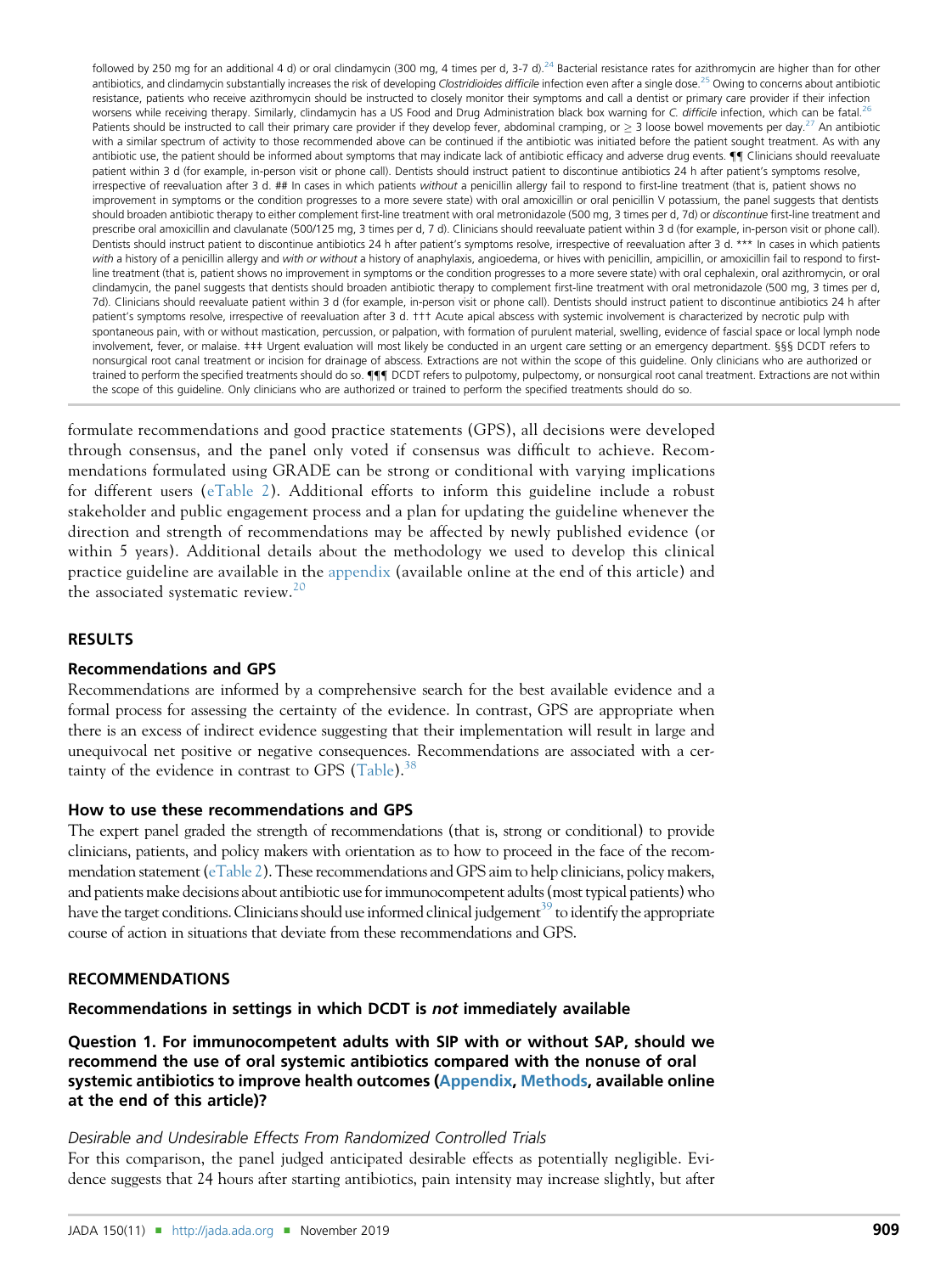7 days, it may reduce slightly (low certainty). In absolute terms, over a range of different time points up through 7 days of follow-up, of 1,000 people taking antibiotics, anywhere from 49 fewer through 100 more people may experience pain (low certainty). In addition, those taking antibiotics also may have one-half of an ibuprofen tablet less and 2 more rescue analgesic tablets than those who did not take antibiotics over 7 days (low certainty) ([eTable 3](#page-21-0), available online at the end of this article).<sup>[40](#page-15-0)</sup> We identified no randomized controlled trials meeting our selection criteria that reported undesirable effects.

# Undesirable Effects From Observational Studies

From observational studies, the panel identified a large burden of anticipated undesirable effects directly or indirectly associated with antibiotic prescriptions, including mortality due to antibiotic-resistant infections (23,000 deaths annually in the United States, low certainty), community-associated Clostridioides difficile infection (CDI) (6,400 of 10,000 people with community-associated CDI were exposed to antibiotics, moderate certainty), and communityassociated CDI (80 of 10,000 people with community-associated CDI died and were exposed to antibiotics, moderate certainty), as well as anaphylaxis due to antibiotics (46 and 6 of 10,000 hospitalizations were due to anaphylaxis associated with the use of a penicillin and cephalosporin drug classes, respectively), and among others ([eTable 4,](#page-22-0) [eTable 5,](#page-24-0) available online at the end of this article).  $6,41-49$  $6,41-49$  $6,41-49$  The panel is moderately certain that most estimates for critical-harm outcomes represent a large burden, with a high chance for an underestimation. No direct evidence informed the impact of dental antibiotic prescriptions in the outcomes presented above. The panel calculated an adjusted estimate to illustrate the burden of antibiotics prescribed by dentists and rated the certainty of these estimates down owing to serious issues of indirectness<sup>[43](#page-15-0)</sup> [\(eTable 4](#page-22-0), [eTable 5,](#page-24-0) available online at the end of this article).

## Values and Preferences

Although patients' values and preferences (PVP) will likely vary owing to access-to-care issues, the panel considered values and preferences a crucial factor for decision making, in part owning to the low certainty of evidence informing beneficial outcomes. Unfortunately, we found no studies on PVPs related to the clinical questions, and we used studies on antibiotic use for other (medical) conditions to inform these factors. For complete details on PVP, see the results section of the [appendix,](#page-16-0) available online at the end of this article.

#### **Acceptability**

From the panel's perspective, key stakeholders will likely accept a recommendation against the use of antibiotics in most situations for the target conditions. Clinicians and patients may find a recommendation for antibiotics more acceptable in settings and situations in which access to oral health care is an issue and there is the possibility of patients' having high expectations for receiving an antibiotic.

#### Feasibility

The panel agreed that not prescribing antibiotics for these target conditions in the absence of immediate DCDT is feasible if DCDT can be performed shortly (a few days) after the initial visit.

#### Recommendation

<sup>n</sup> The expert panel recommends dentists do not prescribe oral systemic antibiotics for immunocompetent adults with SIP with or without SAP (strong recommendation, low certainty). Clinicians should refer patients for DCDT and provide interim monitoring [\(Table](#page-2-0)).

#### Remarks

<sup>n</sup> The use of antibiotics may result in little to no difference in beneficial outcomes (low certainty) but likely result in a potentially large increase in harm outcomes (moderate certainty), warranting a strong recommendation against their use (second paradigmatic situation from GRADE guidance<sup>34</sup>).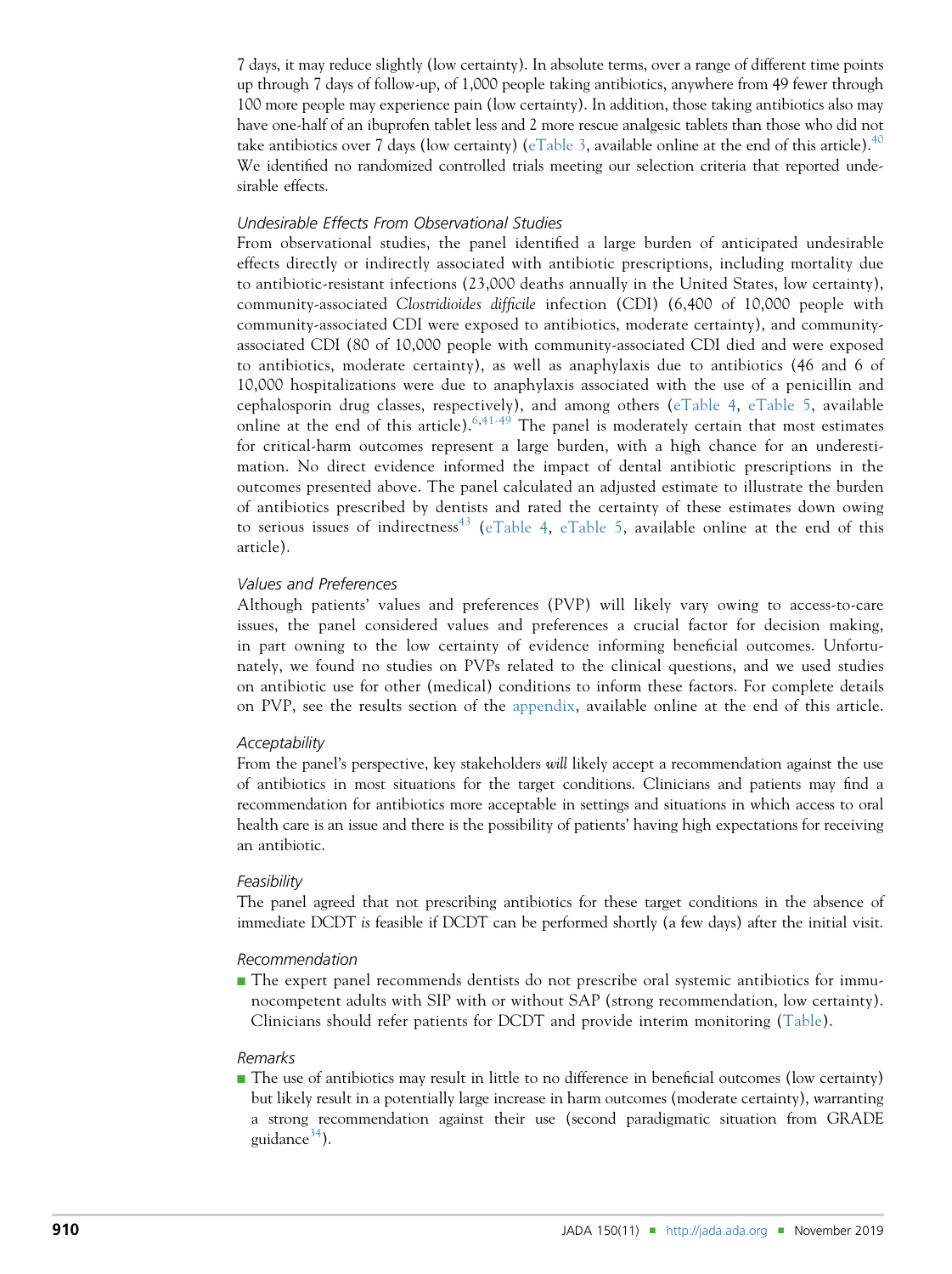- <sup>n</sup> From a physiopathologic perspective, patient populations with SIP with or without SAP do not require antibiotics, given that the inflamed pulpal tissue associated with this condition is not due to an infection.
- **n** Providers, especially in EDs, other health care settings, or rural settings, should ask patients if they have access to oral health care. If not, clinicians and patients may not find this recommendation acceptable or feasible for implementation given that patients may have high expectations for receiving an antibiotic.

# Question 2. For immunocompetent adults with PN-SAP or PN-LAAA, should we recommend the use of oral systemic antibiotics compared with the nonuse of oral systemic antibiotics to improve health outcomes ([Appendix,](#page-16-0) [Methods](#page-17-0), available online at end of this article)?

# Desirable and Undesirable Effects from Randomized Controlled Trials

We did not identify any eligible studies to inform this comparison for patients with PN-SAP or PN-LAAA. The panel decided to inform this recommendation with the same body of evidence summarized for [Question 1](#page-3-0) and rated down the certainty of the evidence for beneficial outcomes from low to very low owing to serious issues of indirectness due to differing patient populations ([eTable 3](#page-21-0)).

# Undesirable Effects From Observational Studies

The panel used the same body of evidence informing harm outcomes (moderate certainty) for [Question 1](#page-3-0) [\(eTable 4](#page-22-0), [eTable 5,](#page-24-0) available online at the end of this article) to inform these factors in Question 2.

# Values and Preferences

The same evidence on PVP described for [Question 1](#page-3-0) informed this recommendation (see [Question 1](#page-3-0), PVP factor). In addition, the panel identified patients in this comparison to be at higher risk of experiencing systemic involvement because they have necrotic pulp (indicating an infectious process) and because they may not have immediate access to DCDT (see acceptability section under [Question 1](#page-3-0)). Finally, regarding delayed prescribing (that is, "a prescription that is used for patients with conditions that usually resolve without treatment but who can benefit from antibiotics if the conditions do not improve"),  $2^3$ Cochrane review reported that there were no statistically significant differences in patient satisfaction when comparing delayed and immediate antibiotic prescriptions (OR: 0.65, 95% CI: 0.39, 1.10, moderate certainty)<sup>[50](#page-15-0)</sup>

# **Acceptability**

According to the panel, given that patients with necrotic pulp are at a higher risk of experiencing disease progression with systemic involvement and DCDT is not an immediate option in this question or patients may lack access to care, clinicians may be less inclined to send patients home without antibiotics compared with patients with SIP with or without SAP (who may be comparatively at lower risk of experiencing disease progression with systemic involvement).

## Feasibility

The panel agreed that not providing antibiotics for these patients when DCDT is not immediately available is feasible, if DCDT can be performed shortly (1-2 days) after the initial visit.

When formulating recommendations, the panel was more concerned about the risk of disease progression with systemic involvement for patients with PN-LAAA compared with those with PN-SAP and decided to provide separate guidance for each population.

# Recommendation 2A

<sup>n</sup> The expert panel suggests dentists do not prescribe oral systemic antibiotics for immunocompetent adults with PN-SAP (conditional recommendation, very low certainty). Clinicians should refer patients for DCDT and provide interim monitoring. If DCDT is not feasible, a delayed prescription for oral amoxicillin (500 milligrams, 3 times per d, 3-7 d) or oral penicillin V potassium (500 mg, 4 times per d, 3-7 d) should be provided [\(Table](#page-2-0)).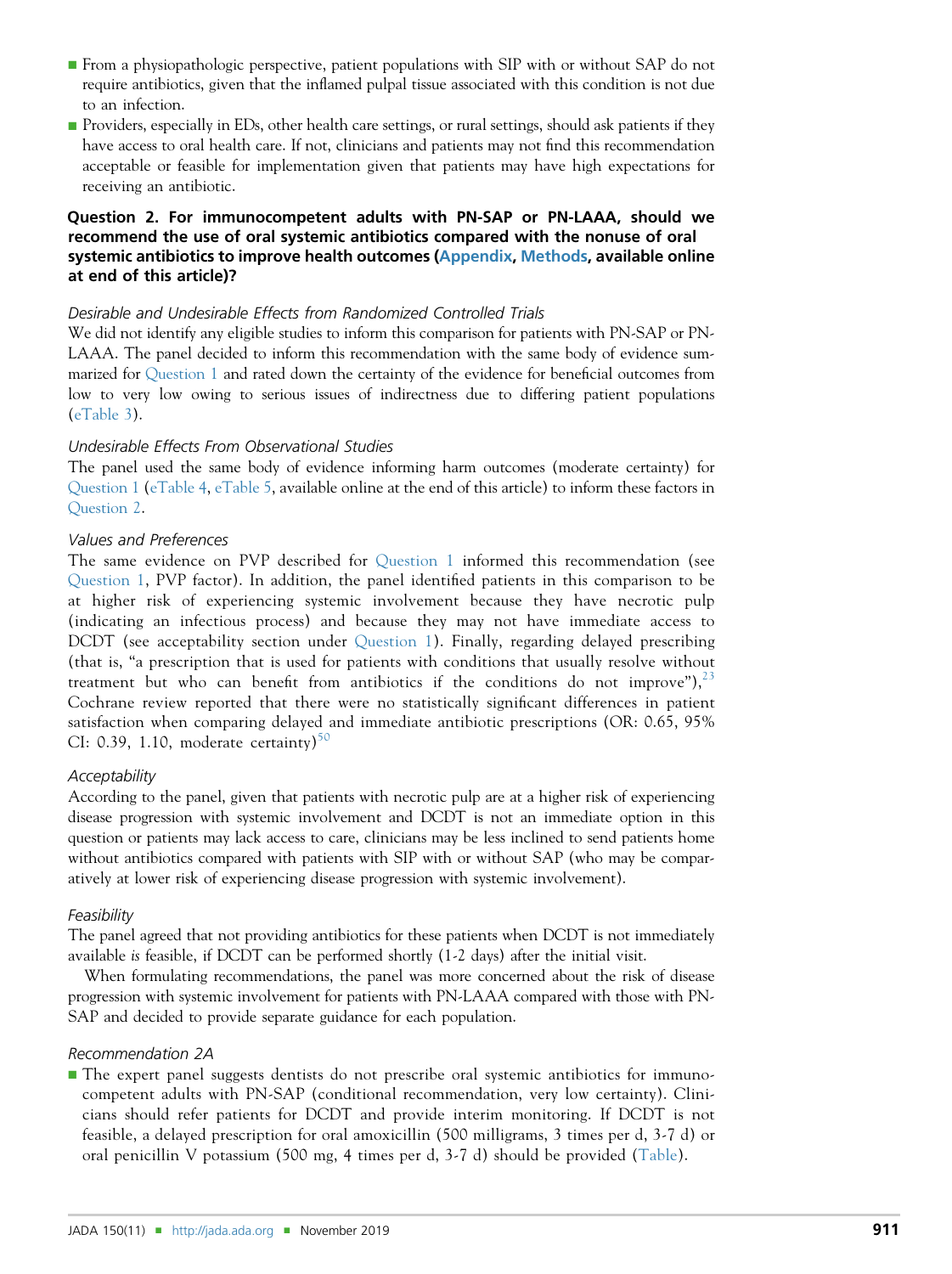## <span id="page-6-0"></span>Remarks

<sup>n</sup> For patients with PN-SAP, the panel suggests the use of a delayed antibiotic prescription if patients' symptoms worsen or DCDT has yet to be performed. Clinicians should provide the prescription and instruct patients to fill it 24 through 48 hours after the initial visit.

#### Recommendation 2B

The expert panel suggests dentists prescribe oral amoxicillin (500 mg, 3 times per d, 3-7 d) or oral penicillin V potassium (500 mg, 4 times per d, 3-7 d) for immunocompetent adults with PN-LAAA (conditional recommendation, very low certainty). In addition, clinicians should provide urgent referral, because DCDT should not be delayed ([Table](#page-2-0)).

#### Remarks

**n** Although the evidence on antibiotics suggests both potential negligible benefits and likely substantial harms, there is an increased risk of experiencing disease progression to systemic involvement without immediate access to DCDT compared with patients with PN-SAP. The panel thus judged that prescribing antibiotics in the absence of immediate DCDT may be appropriate for patients with PN-LAAA to reduce the potential risk of a patient's experiencing systemic involvement.

#### Remarks Applicable to Both Recommendations 2A and 2B

- <sup>n</sup> Indirect evidence suggests that the use of antibiotics may have little to no effect in beneficial outcomes (very low certainty) but likely result in a large increase in harm outcomes (moderate certainty), warranting a conditional recommendation against antibiotic use.
- **n** Providers, especially in EDs, other health care settings, or rural settings, should ask patients if they have access to oral health care. If not, clinicians and patients may find that an immediate antibiotic prescription is the best course of action for patients with PN-SAP in addition to those with PN-LAAA.
- <sup>n</sup> Diagnostic tests readily available to dentists (for example, pulp vitality tests) are usually unavailable in medical settings. Physicians should consider evaluating patients on the basis of their signs and symptoms [\(eTable 1](#page-20-0)).
- Resources for discussing delayed prescribing are available online.<sup>[51](#page-15-0)</sup>

#### Recommendations in settings in which DCDT is immediately available

# Question 3: For immunocompetent adults with PN-SAP or PN-LAAA, should we recommend the use of oral systemic antibiotics compared with the nonuse of oral systemic antibiotics as adjuncts to DCDT to improve health outcomes ([Appendix,](#page-16-0) [Methods,](#page-17-0) available online at the end of this article)?

#### Desirable and Undesirable Effects From Randomized Controlled Trials

The panel judged that the anticipated desirable effects of antibiotics as adjuncts to DCDT for patients with PN-SAP or PN-LAAA to be negligible. The evidence suggests that, during the first 72 hours, pain intensity may be slightly higher in patients taking antibiotics compared with patients not taking antibiotics (very low certainty). Up through 7 days, antibiotics might result in a slight reduction in pain intensity (low certainty). The results over a range of different time points, up through 7 days of follow-up, suggest that of 1,000 people taking antibiotics, anywhere from 88 fewer people through 128 more people may experience pain (very low-low certainty). In addition, the evidence regarding the effect of antibiotics on intraoral swelling may suggest both a slight increase and reduction in the outcome over 7 days. Of 1,000 patients taking antibiotics, anywhere from 0 through 175 more people may experience intraoral swelling (very low-low certainty). In addition, those taking antibiotics may take 2 more ibuprofen tablets and approximately one-half tablet less of rescue analgesic than those who did not take antibiotics over 7 days (low certainty) [\(eTable 6,](#page-26-0) available online at the end of this article).<sup>[52,53](#page-15-0)</sup> The panel judged that the anticipated undesirable effects of antibiotics as adjuncts to DCDT for patients with PN-SAP or PN-LAAA may be negligible. When taking antibiotics, adverse events such as endodontic flare-up and diarrhea may infrequently occur (all very low certainty) ([eTable 6,](#page-26-0) available online at the end of this article).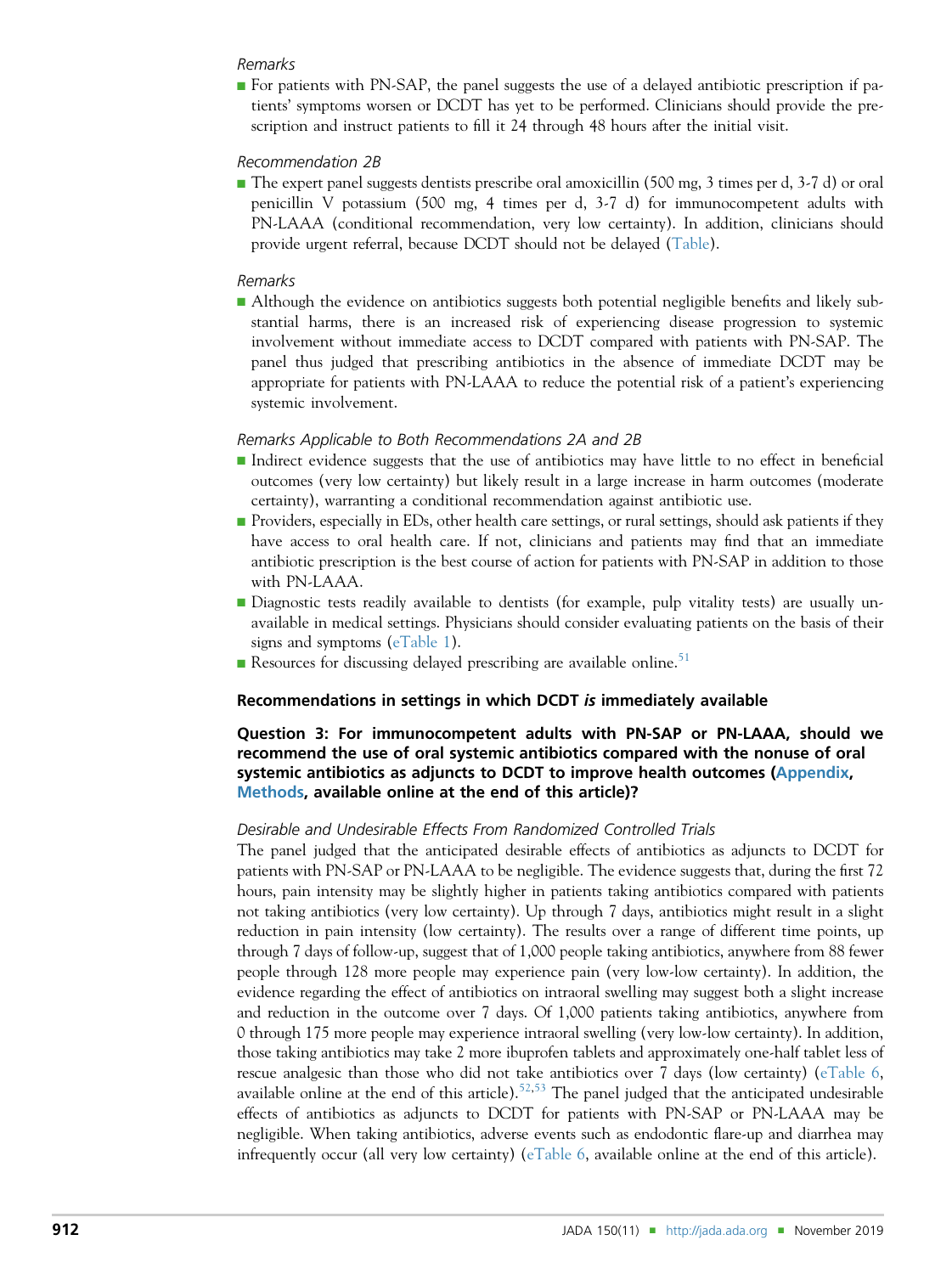# Undesirable Effects From Observational Studies

The panel applied the same interpretation of the anticipated adverse effects in settings in which DCDT is not immediately available to this clinical setting (see the undesirable effects section in [Question 1\)](#page-3-0) ([eTable 4,](#page-22-0) [eTable 5](#page-24-0), available online at the end of this article).

# Values and Preferences

The same evidence for PVP previously described informed this recommendation (see [Question 1,](#page-3-0) PVP factor; [Appendix](#page-16-0), [Results,](#page-19-0) available online at the end of this article). In addition, the panel acknowledged that for patients with PN-SAP or PN-LAAA, procedures for DCDT may take 1 hour or more to complete. They hypothesized that implementing these procedures may reduce patients' expectations for receiving antibiotics.

# **Acceptability**

The panel agreed that not prescribing antibiotics as adjuncts to DCDT for this population will probably be acceptable to key stakeholders. They hypothesized that stakeholders would be willing to accept a recommendation for implementing DCDT alone, given the biological mechanism underlying these conditions (oral antibiotics may not reach to the affected tooth owning to the lack of vascular supply, or the antibiotics prescribed empirically may not be effective for the dominant microflora in the infection) and the balance between benefits and harms favoring the nonuse of antibiotics as adjuncts.

# Feasibility

The panel judged that not using antibiotics as adjuncts to DCDT would be feasible.

# Recommendation

<sup>n</sup> The expert panel recommends dentists do not prescribe oral systemic antibiotics as an adjunct to DCDT for immunocompetent adults with PN-SAP or PN-LAAA (strong recommendation, very low certainty) ([Table\)](#page-2-0).

## Remarks

<sup>n</sup> The use of antibiotics may result in little to no difference in beneficial outcomes (very low certainty) but likely result in a potentially large increase in harm outcomes (moderate certainty), warranting a strong recommendation against their use (second paradigmatic situation from GRADE guidance<sup>34</sup>).

# Question 4. For immunocompetent adults with SIP with or without SAP, should we recommend the use of oral systemic antibiotics compared with the nonuse of oral systemic antibiotics as adjuncts to DCDT to improve health outcomes [\(Appendix](#page-16-0), [Methods,](#page-17-0) available online at the end of this article)?

# Desirable and Undesirable Effects From Randomized Controlled Trials

We did not identify any studies specific to patients with SIP with or without SAP who have immediate access to DCDT. The panel decided to use the same body of evidence [\(eTable 6,](#page-26-0) available online at the end of this article) used for [Question 3](#page-6-0) to inform this recommendation. The panel rated down the certainty of the evidence owning to serious issues of indirectness due to differing patient populations, resulting in very low certainty.

## Undesirable Effects From Observational Studies

The panel used the same body of evidence summarized above ([eTable 4,](#page-22-0) [eTable 5](#page-24-0), available online at the end of this article) to inform the undesirable effects of antibiotics as adjuncts to DCDT.

# Values and Preferences

The panel used the same evidence on PVP previously described (see [Question 1](#page-3-0), PVP factor; [Appendix](#page-16-0), [Results,](#page-19-0) available online at the end of this article) to inform this factor. One additional consideration specific to this patient population is that removing the pulp tissue by means of DCDT may alleviate symptoms, and the panel hypothesized that these procedures may reduce patients' expectations for receiving antibiotics.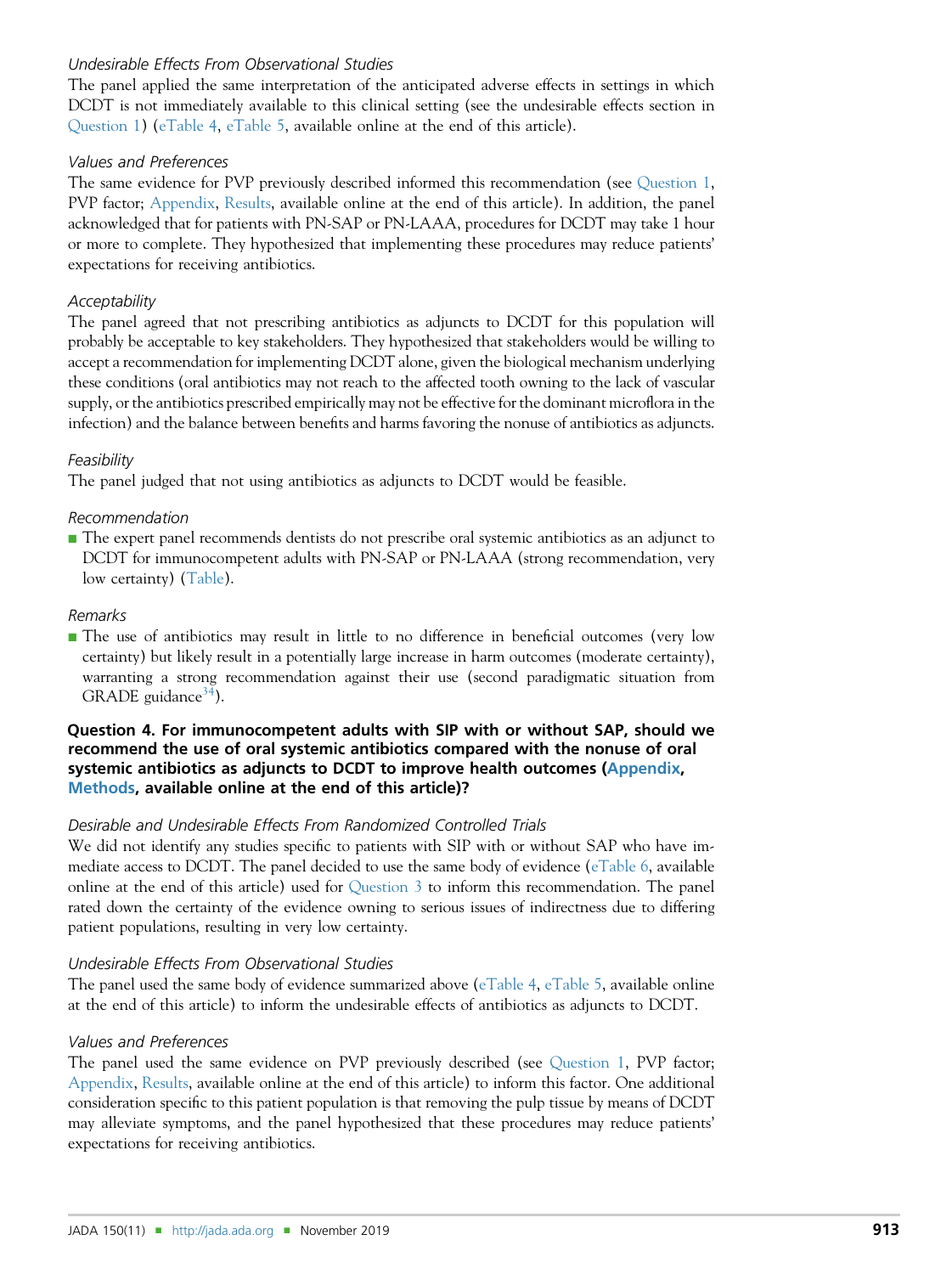<span id="page-8-0"></span>

Figure 1. Clinical pathway for treatment of immunocompetent adult patients seeking treatment in a dental setting with a pulpal or periapical condition, in which definitive, conservative dental treatment (DCDT) is not immediately available. \* DCDT refers to pulpotomy, pulpectomy, nonsurgical root canal treatment, or incision for drainage abscess. Only clinicians who are authorized or trained to perform the specified treatment should do so. † Adult patients with pulp necrosis and symptomatic apical periodontitis should be instructed to call if their condition deteriorates (progression of disease to a more severe state) or if the referral to receive DCDT within 1-2 d is not possible. ‡ For adult patients with pulp necrosis and symptomatic apical periodontitis, a delayed prescription should be provided if DCDT is not immediately available. Dentists should communicate to the patients that if their symptoms worsen and they experience swelling or formation of purulent material, the delayed prescription should be filled. A delayed prescription is defined by the Centers for Disease Control and Prevention as a prescription that is used for patients with conditions that usually resolve without treatment but who can benefit from antibiotics if the conditions do not improve. Source: Sanchez and colleagues.<sup>23</sup> § Clinicians should reevaluate within 3 d (for example, in-person visit or phone call). Dentists should instruct patients to discontinue antibiotics 24 h after their symptoms resolve, irrespective of reevaluation after 3 d. { Although the expert panel recommends both amoxicillin and penicillin as first-line treatments, amoxicillin is preferred over penicillin because it is more effective against various gram-negative anaerobes and is associated with lower incidence of gastrointestinal adverse effects. # Bacterial resistance rates for azithromycin are higher than for other antibiotics, and clindamycin substantially increases the risk of developing Clostridioides difficile infection even after a single dose. Owing to concerns about antibiotic resistance, patients who receive azithromycin should be instructed to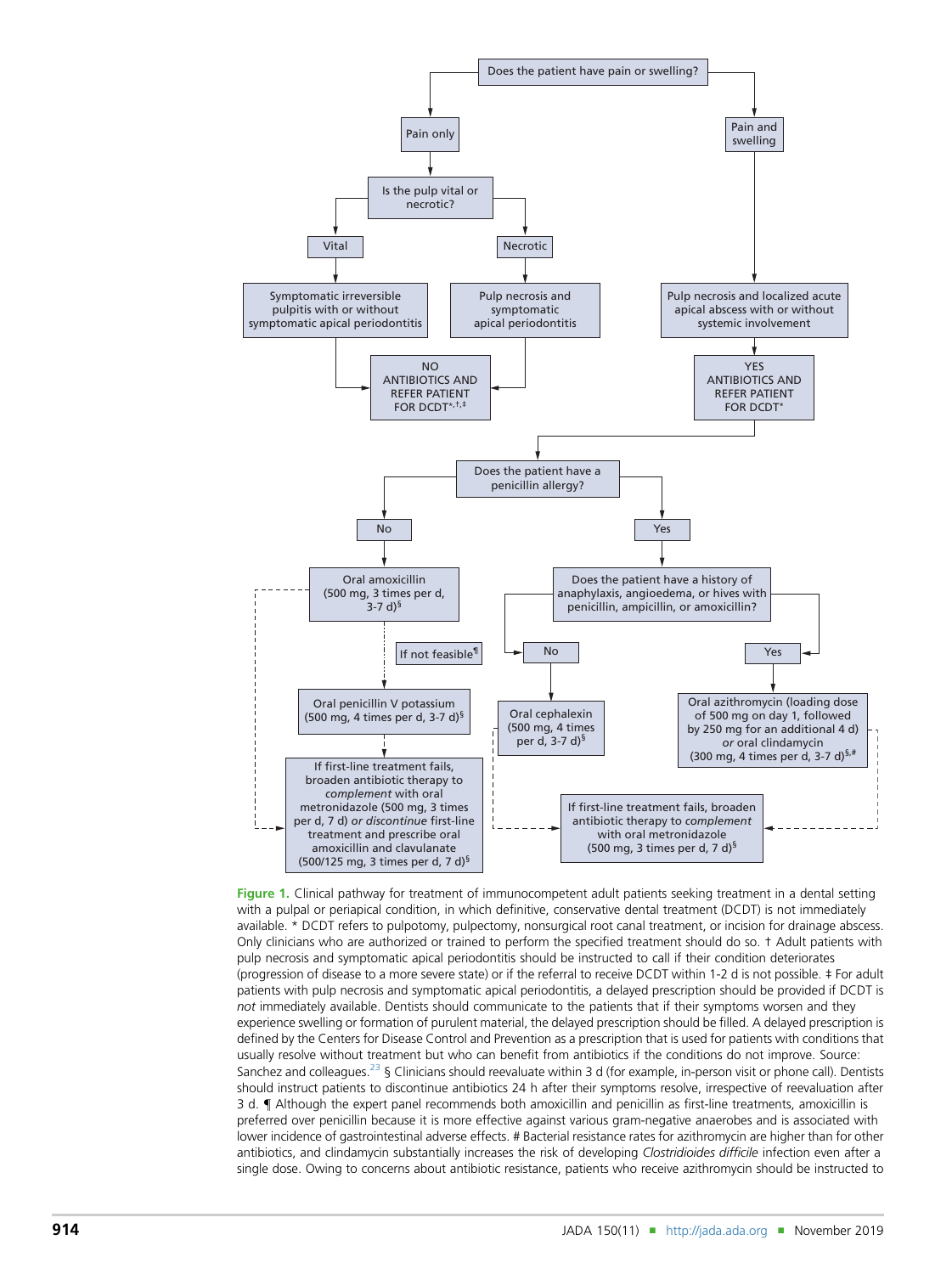# Acceptability

The panel agreed that not prescribing antibiotics as adjuncts to DCDT will be highly acceptable to key stakeholders, given that these patients have vital pulp and the risk of experiencing disease progression with systemic involvement is low.

#### **Feasibility**

The panel does not anticipate feasibility issues regarding implementing a recommendation against using antibiotics as adjunct to DCDT.

#### Recommendation

<sup>n</sup> The expert panel suggests dentists do not prescribe oral systemic antibiotics as an adjunct to DCDT for immunocompetent adults with SIP with or without SAP (conditional recommendation, very low certainty) [\(Table](#page-2-0)).

#### Remarks

- <sup>n</sup> Indirect evidence suggests that the use of antibiotics may have little to no effect in beneficial outcomes (very low certainty) but likely will result in a potentially large increase in harm outcomes (moderate certainty), warranting a conditional recommendation against their use.
- $\blacksquare$  From a physiopathologic perspective, patient populations with SIP with or without SAP, especially those with the option of DCDT, do not require antibiotics, given that the inflamed pulpal tissue associated with this condition is not due to an infection.

# Patients with pulp necrosis and acute apical abscess with systemic involvement

The panel provided GPS for the use of antibiotics in patients with systemic involvement (fever, malaise, and so forth) given that the role of antibiotics for this population, irrespective of whether they are provided alone or as adjuncts to DCDT, has been extensively studied and the balance between benefits and harms when systemic involvement is present has been well established.

For adults with PN-AAA with systemic involvement, when considering the use of antibiotics alone or as adjuncts to DCDT, the panel formulated 2 GPS.

## GPS

The expert panel suggests dentists prescribe oral amoxicillin (500 mg, 3 times per d, 3-7 d) or oral penicillin V potassium (500 mg, 4 times per d, 3-7 d) for immunocompetent adults with PN-LAAA with systemic involvement. In addition, clinicians should provide urgent referral because DCDT should not be delayed. If the clinical condition worsens or if there is concern for deeper space infection or immediate threat to life, refer patient for urgent evaluation [\(Table\)](#page-2-0).

The expert panel suggests dentists perform urgent DCDT in conjunction with prescribing oral amoxicillin (500 mg, 3 times per d, 3-7 d) or oral penicillin V potassium (500 mg, 4 times per d, 3-7 d) for immunocompetent adults with PN-LAAA with systemic involvement. If the clinical condition worsens or if there is concern for deeper space infection or immediate threat to life, refer for urgent evaluation [\(Table](#page-2-0)).

# Summary of the rationale for the type of antibiotic and regimen

To inform the current status of antibiotic prescribing behaviors of dentists, including antibiotic types, doses, and durations, we used a 2018 scoping review.<sup>[24](#page-14-0)</sup> We also included input from stake-holders and expert panelists and data on antibiotic sensitivity<sup>[54-58](#page-15-0)</sup> to determine the most appropriate course of action when first-line treatment fails, guidance to avoid recommending antibiotics

closely monitor their symptoms and call a dentist or primary care provider if their infection worsens while receiving therapy. Similarly, clindamycin has a US Food and Drug Administration black box warning for Clostridioides difficile infection, which can be fatal.<sup>[26](#page-14-0)</sup> Patients should be instructed to call their primary care provider if they develop fever, abdominal cramping, or  $\geq$  3 loose bowel movements/d. If the patient currently is taking an antibiotic within the same spectrum as the one indicated, additional antibiotics do not need to be prescribed. If the patient currently is taking an antibiotic outside of the spectrum as the one indicated, the intended antibiotic still can be prescribed, considering potential contraindications. An antibiotic with a similar spectrum of activity to those recommended can be continued if the antibiotic was initiated before the patient sought treatment. As with any antibiotic use, the patients should be informed about symptoms that may indicate lack of antibiotic efficacy and adverse drug events. Sources: Thornhill and colleagues, $25$  Leffler and Lamont.<sup>2</sup>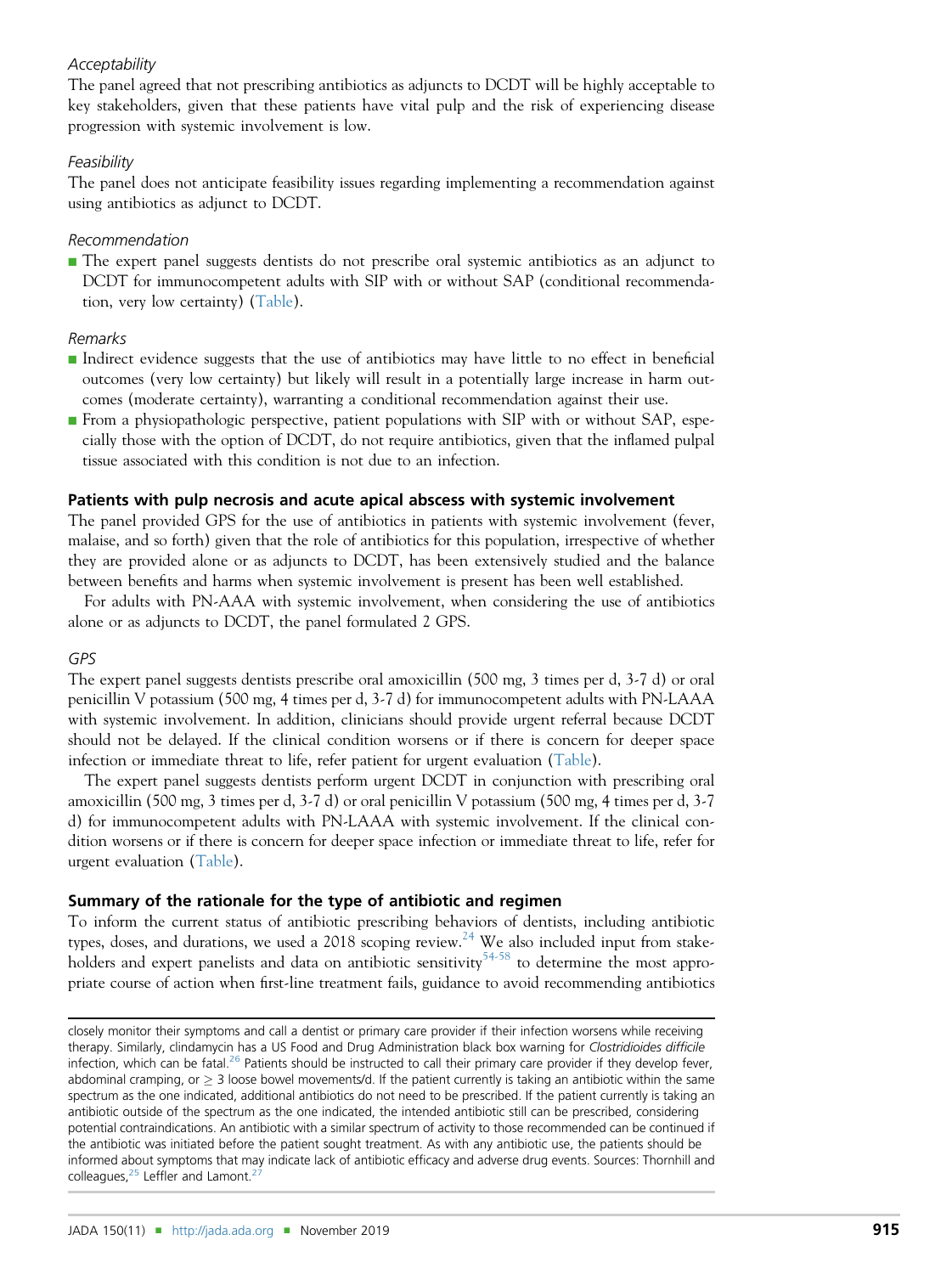<span id="page-10-0"></span>

Figure 2. Clinical pathway for treatment of immunocompetent adult patients seeking treatment in a dental setting with a pulpal or periapical condition, in which definitive, conservative dental treatment (DCDT) is immediately available. \* DCDT refers to pulpotomy, pulpectomy, nonsurgical root canal treatment, or incision for drainage abscess. Only clinicians who are authorized or trained to perform the specified treatment should do so. † Clinicians should reevaluate within 3 d (for example, in-person visit or phone call). Dentists should instruct patients to discontinue antibiotics 24 h after their symptoms resolve, irrespective of reevaluation after 3 d. ‡ Although the expert panel recommends both amoxicillin and penicillin as first-line treatments, amoxicillin is preferred over penicillin because it is more effective against various gram-negative anaerobes and is associated with lower incidence of gastrointestinal adverse effects. § Bacterial resistance rates for azithromycin are higher than for other antibiotics, and clindamycin substantially increases the risk of developing Clostridioides difficile infection even after a single dose. Owing to concerns about antibiotic resistance, patients who receive azithromycin should be instructed to closely monitor their symptoms and call a dentist or primary care provider if their infection worsens while on therapy. Similarly, clindamycin has a US Food and Drug Administration black box warning for Clostridioides difficile infection, which can be fatal.<sup>[26](#page-14-0)</sup> Patients should be instructed to call their primary care provider if they develop fever, abdominal cramping, or  $\geq 3$  loose bowel movements/ d. If the patient currently is taking an antibiotic within the same spectrum as the one indicated, additional antibiotics do not need to be prescribed. If the patient currently is taking an antibiotic outside of the spectrum as the one indicated, the intended antibiotic still can be prescribed, considering potential contraindications. An antibiotic with a similar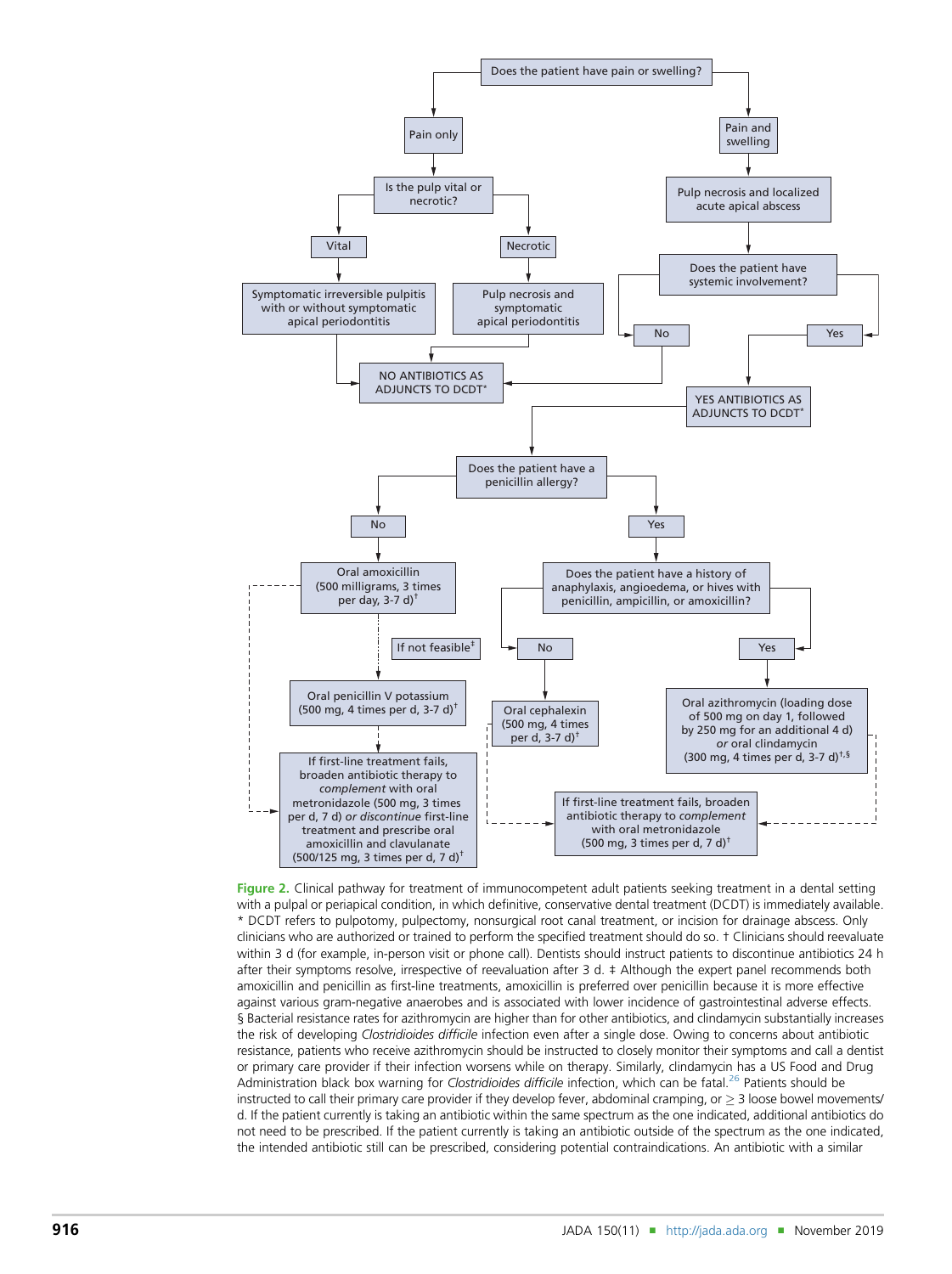prone to cause severe drug-drug interactions, and guidance to balance the potential efficacy of a selected antibiotic with its potential serious adverse events.

# General Remarks

- <sup>n</sup> To facilitate the implementation of these recommendations and GPS in practice, the expert panel integrated them in an algorithm [\(Figure 1](#page-8-0), [Figure 2\)](#page-10-0).
- <sup>n</sup> In the case of a reported penicillin allergy, the panel detailed nonpenicillin drug class antibiotics for this patient population [\(Table](#page-2-0)).
- <sup>n</sup> Although approximately 10% of the population self-reports having a penicillin allergy, less than 1% of the entire population is truly allergic.<sup>[59](#page-15-0),[60](#page-15-0)</sup> Clinicians should proceed with nonpenicillin drug class antibiotics until further confirmation of a true penicillin allergy. The panel suggests prescribing oral cephalexin, oral azithromycin, or oral clindamycin.
- <sup>n</sup> Some antibiotics may be less effective or carry a greater risk of harming patients through allergic reactions (penicillin) or CDI (clindamycin).<sup>25,27</sup> Therefore, the list of antibiotics presented in this guideline is ordered balancing desirable and undesirable consequences of the use of each antibiotic.<sup>61</sup>
- $\blacksquare$  The prevention of CDI should be a community priority in addition to a hospital priority.<sup>[41](#page-15-0)</sup> According to a United Kingdom-based study, the incidence of CDI can be reduced through the appropriate use of antibiotics.<sup>[62](#page-15-0)</sup>
- <sup>n</sup> The panel acknowledges that other antibiotics have a reasonable spectrum of activity for the treatment of oral infections, such as moxifloxacin; however, there are US Food and Drug Administration black box warnings (indicating a serious safety hazard) for this antibiotic. $26,63$  $26,63$
- <sup>n</sup> For cases that do not respond promptly to antibiotics, clinicians may consider either complementing first-line treatment with oral metronidazole or discontinuing first-line treatment and prescribing oral amoxicillin and clavulanate to enhance the efficacy against gram-negative anaerobic organisms.
- <sup>n</sup> An antibiotic with a spectrum of activity similar to those recommended in [Table](#page-2-0) can be continued if the antibiotic was initiated before the patient sought treatment. As with any antibiotic use, the patient should be informed about symptoms that may indicate lack of antibiotic efficacy and adverse drug events.
- There is little to no evidence supporting the common belief that a shortened course of antibiotics contributes to antimicrobial resistance.<sup>[61,64](#page-15-0)</sup> Clinicians should reevaluate or follow up with their patient after 3 days to assess if there is resolution of systemic signs and symptoms. If the patient's signs and symptoms begin to resolve, clinicians should instruct the patient to discontinue antibiotics 24 hours after complete resolution, irrespective of reevaluation after 3 days.
- **n** Prescription medications, including antibiotics, should not be saved for later use nor shared with others. The panel emphasizes the importance of patients' discarding antibiotics safely at local disposal centers.<sup>[65](#page-15-0)</sup>
- **Estimates for pain outcomes reported in this review may be influenced by the use of analgesics in** both intervention and control groups; therefore, when considering the effect of antibiotics on pain experience and intensity, the panel interpreted any improvement in pain as additional pain relief attributable to antibiotics.
- **Providers often prescribe antibiotics even when they are not appropriate owning to the patient's** being in severe pain and expecting antibiotics to relieve this pain. The best available evidence for the management of acute pain can be found in a 2018 overview of 5 systematic reviews.<sup>[22](#page-14-0)</sup> The evidence suggests that nonsteroidal anti-inflammatory drugs (specifically, 400-600 mg ibuprofen plus 1,000 mg acetaminophen) could be effective and less harmful than any opioid-containing medication or medication combination for the temporary relief of dental pain.<sup>2</sup>

# **DISCUSSION**

Studies have suggested that clinicians often prescribe antibiotics for patients with dental pain and intraoral swelling to reduce the uncertainty associated with the "watch and wait" model,

spectrum of activity to those recommended can be continued if the antibiotic was initiated before the patient sought treatment. As with any antibiotic use, the patients should be informed about symptoms that may indicate lack of antibiotic efficacy and adverse drug events. Sources: Thornhill and colleagues, $^{25}$  $^{25}$  $^{25}$  Leffler and Lamont.<sup>2</sup>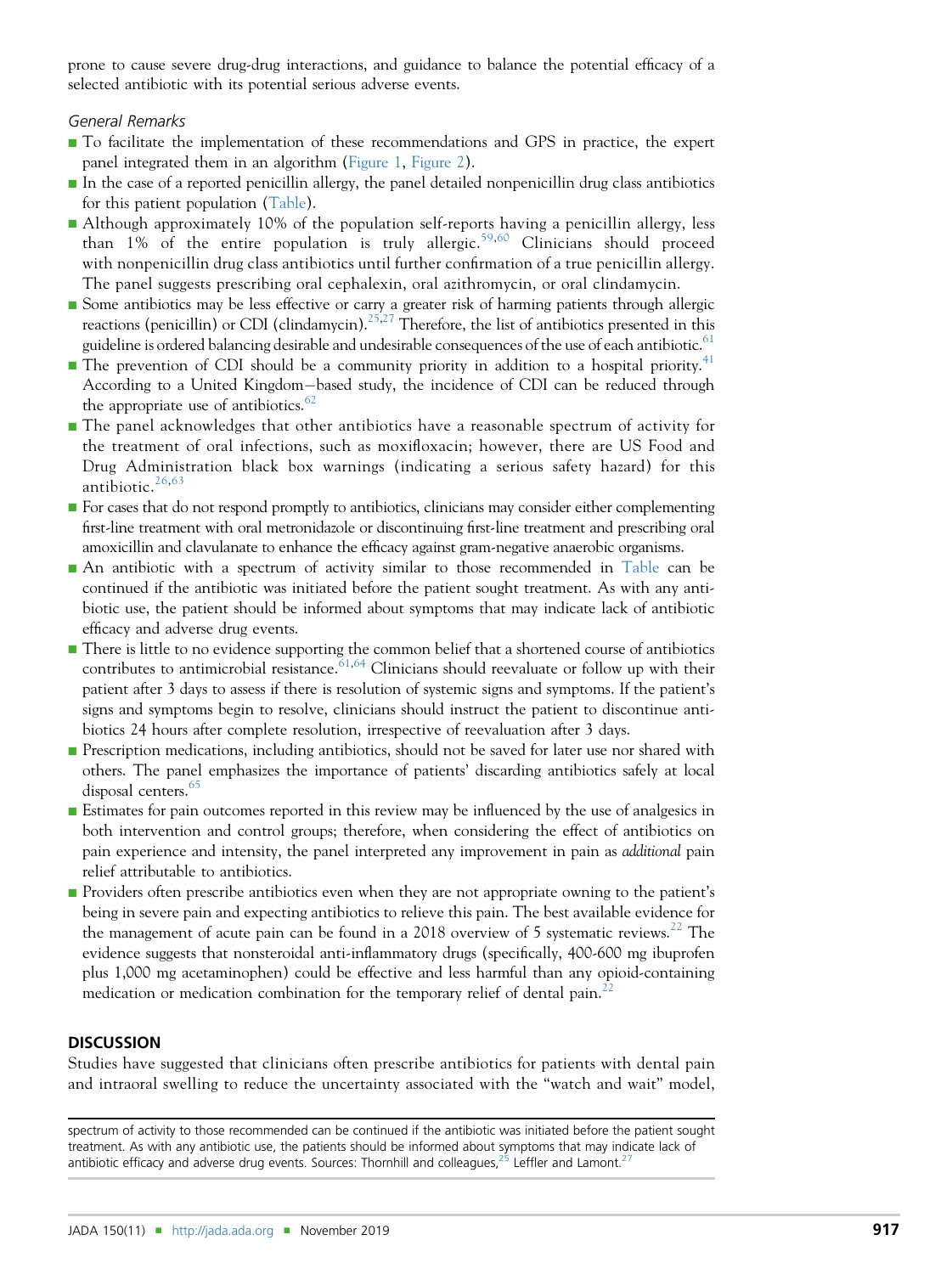barriers in the health system, gaps in knowledge or disagreement with existing guidelines, diagnostic and prognostic uncertainties, patient expectations, or access-to-care issues.<sup>[66-70](#page-15-0)</sup> However, a shift in the paradigm of antibiotic prescribing in dentistry is necessary; the profession is encouraged to move from a "just in case" approach of antibiotic prescribing to a "when absolutely needed" approach. $^{17}$  $^{17}$  $^{17}$ 

If there are no signs or symptoms of systemic involvement and if DCDT is immediately available, evidence suggests antibiotics may not provide substantial, additional improvement in pain intensity and experience and probably cause large harms or undesirable effects (for example, serious adverse events, antibiotic resistance, CDI, and high costs). In contrast, if systemic involvement such as fever and malaise are present, good practice indicates that antibiotics should be prescribed in conjunction with DCDT or referral for DCDT. Ultimately, for the management of pain, other strategies such as the use of nonsteroidal anti-inflammatory drugs and acetaminophen (400-600 mg ibuprofen plus 1,000 mg acetaminophen) should be considered.<sup>[22](#page-14-0)</sup>

Patients with the target dental conditions usually refer to pain as their chief symptom. Even though there is no physiopathologic rationale for the use of antibiotics for the management of inflammatory conditions and even the management of pain for patients with a dental infection, patients and clinicians still would be interested in learning the extent to which antibiotics would play any role in offering pain relief. To make sure that these recommendations are informed by a complete set of patient-important outcomes, the panel decided to include pain as 1 of the potential desirable effects of antibiotics.

#### Comparison with other guidelines

This article is the first guideline on the antibiotic use for the urgent management of immunocompetent patients with pulpal and periapical conditions from the ADA, the first developed by a multidisciplinary panel, and the first intended primarily for general dentists in the United States. Reports from other groups provide similar recommendations to ours; the American Association of Endodontists,<sup>[11](#page-14-0)</sup> Scottish Dental Clinical Effectiveness Programme,<sup>[10](#page-14-0)</sup> Faculty of General Dental Practice,<sup>[14](#page-14-0)</sup> and Journal of the Canadian Dental Association<sup>[12,13](#page-14-0)</sup> have provided recommendations against antibiotic use for pulpal and periapical conditions, unless there is systemic involvement. Unlike ours, they omitted guidance on first- and second-line antibiotic regimens, did not use GRADE methodology to assess certainty in the evidence and strength of recommendations, and did not incorporate a robust stakeholder engagement process. Guidelines from other associations have not been formally assessed or endorsed by the ADA.

Although broader and more medical in scope, a guideline from the Infectious Diseases So-ciety of America and the Society for Healthcare Epidemiology of America<sup>[61](#page-15-0)</sup> also presents a wide range of clinical questions and recommendations related to antibiotic stewardship in inpatient settings. The authors of that guideline provided recommendations for facility-specific recommendations and algorithms for antibiotic prescribing (conditional recommendation, low certainty), shorter duration of antibiotics (strong recommendation, moderate certainty), and stewardship interventions designed to reduce CDI (strong recommendation, moderate certainty), among others.

#### Implications for research

At the moment, there is a dearth of published evidence on the effect of antibiotic prescribing in outpatient and dental care settings on population-level harms; most published research is based on inpatient medical care settings. Also, national observational studies on the harms of antibiotic use presented in both absolute and relative terms would allow guideline developers to better summarize and use this evidence to make decisions.

Furthermore, evidence informing benefits of antibiotics for the target conditions was limited. High-quality, powered studies, especially those using validated scales for measuring patientreported outcomes like pain and being careful to provide DCDT to all patients, may provide more trustworthy evidence to inform beneficial outcomes. Also, future studies providing a robust evaluation of antibiotic sensitivity for dental infections, comparative safety and effectiveness of common antibiotic regimens, and optimal antibiotic prescription duration would be useful for decision making.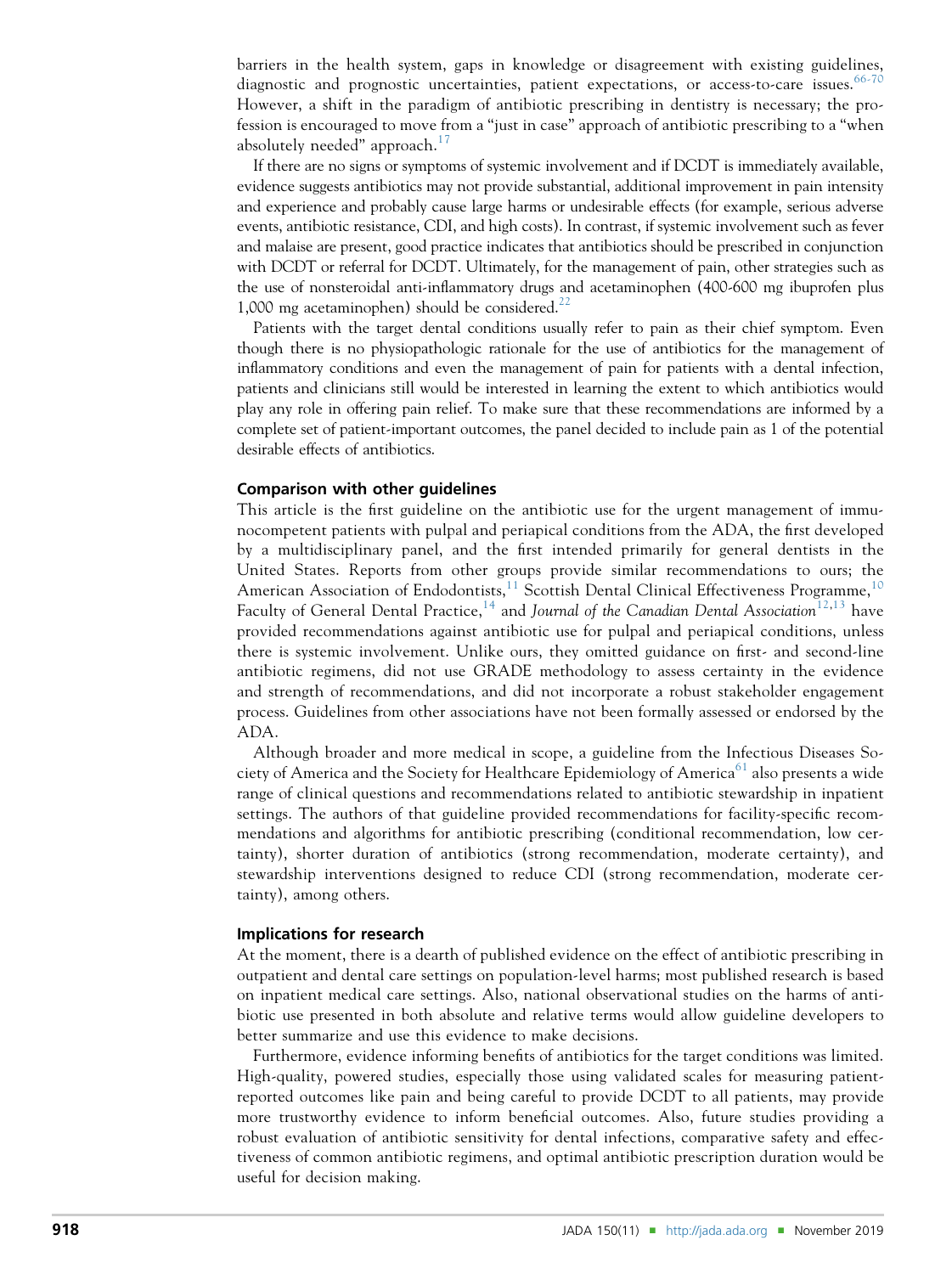Finally, an initial study on antibiotic stewardship programming in an *academic* dental setting suggests a [7](#page-14-0)3% decrease in antibiotic prescribing.<sup>7</sup> Guideline and policy developers would benefit from more research on the implementation of guidelines and antibiotic stewardship programs in community dental practices to better inform decisions.

#### Implications for practice

In many cases, some patients with target conditions may seek treatment in dental clinics in which DCDT is not immediately available and may need repeat visits or a referral to a specialist. Other patients may seek treatment in EDs, which may not have easy access to DCDT nor the possibility for further monitoring.[71,72](#page-15-0) Clinicians may find that for patients with access-to-care issues, this guideline's recommendations may be difficult to implement. However, additional system-level changes to increase access to oral health care, a task outside of the scope of our guideline, is needed to resolve this disparity.<sup>[73](#page-15-0)</sup>

Patient expectation for antibiotics may also present a substantial barrier for clinicians implementing these recommendations. The ADA is supplementing this clinical practice guideline with additional materials, including an Oral Health Topic<sup>[74](#page-15-0)</sup> and a For the Patient page<sup>[75](#page-15-0)</sup> to provide additional insight into antibiotic stewardship and facilitate shared decision making, respectively (both available at [ebd.ada.org\)](http://ebd.ada.org). National, state, and local health policies; additional communitylevel partnerships between dentists, pharmacists, and physicians; and the increased use of electronic health records and clinical decision support systems (with the right training, time, and resources) can also assist in the implementation of our recommendations.  $61,66$ 

#### **CONCLUSIONS**

The ADA expert panel suggests prescribing antibiotics for immunocompetent adult patients (patients with an ability to respond to a bacterial challenge) with PN-LAAA in settings in which DCDT is not available. This recommendation is specific to situations in which the risk of experiencing systemic involvement is high and a patient may lack immediate access to care. The expert panel suggests not prescribing antibiotics for immunocompetent adult patients with SIP with or without SAP, PN-SAP, or PN-LAAA in settings in which DCDT is available owning to potentially negligible benefits and likely large harms associated with their use.  $\blacksquare$ 

#### SUPPLEMENTAL DATA

Supplemental data related to this article can be found at: [https://doi.org/10.1016/j.adaj.2019.08.020.](https://doi.org/10.1016/j.adaj.2019.08.020)

Dr. Lockhart is a research professor, Department of Oral Medicine, Carolinas Medical Center-Atrium Health, Charlotte, NC.

Ms. Tampi is a systematic review and guideline methodologist and the manager, Center for Evidence-Based Dentistry, Science Institute, American Dental Association, Chicago, IL. Address correspondence to Ms. Tampi at Center for Evidence-Based Dentistry, Science Institute, American Dental Association, 211 East Chicago Ave., Chicago, IL 60611, e-mail [tampim@ada.](mailto:tampim@ada.org) [org.](mailto:tampim@ada.org)

Dr. Abt is an adjunct associate professor, Department of Oral Medicine, College of Dentistry, University of Illinois at Chicago, Chicago, IL.

Dr. Aminoshariae is the director of the predoctoral endodontics program, School of Dental Medicine, Case Western Reserve University, Cleveland, OH.

Dr. Durkin is an assistant professor, Infectious Diseases Division, Department of Internal Medicine, School of Medicine, Washington University, St. Louis, MO.

Dr. Fouad was nominated to serve on the expert panel by the American Association of Endodontists and is a Freedland Distinguished Professor, and the vice chair, Division of Comprehensive Oral Health, Adams School of Dentistry, University of North Carolina at Chapel Hill, Chapel Hill, NC.

Dr. Gopal is a senior research associate and oral microbiologist, Science Institute, American Dental Association, Chicago, IL.

Dr. Hatten was nominated to serve on the expert panel by the American College of Emergency Physicians and is an assistant professor, Department of Emergency Medicine, School of Medicine, University of Colorado, Aurora, CO.

Dr. Kennedy is an associate dentist, Alliance Dental Center, Quincy, MA. Dr. Lang was nominated to serve on the expert panel by the American Academy of Oral and Maxillofacial Surgeons and is a clinical assistant professor, Department of Oral and Maxillofacial Surgery, University of Washington, Seattle, WA.

Dr. Patton is a professor and chair of the Department of Dental Ecology, and the program director, General Practice Residency program, Adams School of Dentistry, University of North Carolina at Chapel Hill, Chapel Hill, NC.

Dr. Paumier is a clinical faculty member, general practice residency program, Mercy Medical Center, Canton, OH; and a private practice general dentist, Canton, OH.

Dr. Suda is a research health scientist, Center of Innovation for Complex Chronic Healthcare, Edward Hines, Jr. Hospital; and an associate professor, College or Pharmacy, University of Illinois at Chicago, Chicago, IL.

Ms. Pilcher is a systematic review and guideline methodologist and research assistant, Center for Evidence-Based Dentistry, Science Institute, American Dental Association, Chicago, IL.

Ms. Urquhart is a health research analyst, Evidence Synthesis and Translation Research, Science Institute, American Dental Association, Chicago, IL.

Ms. O'Brien is an informationist, ADA Library & Archives, American Dental Association, Chicago, IL.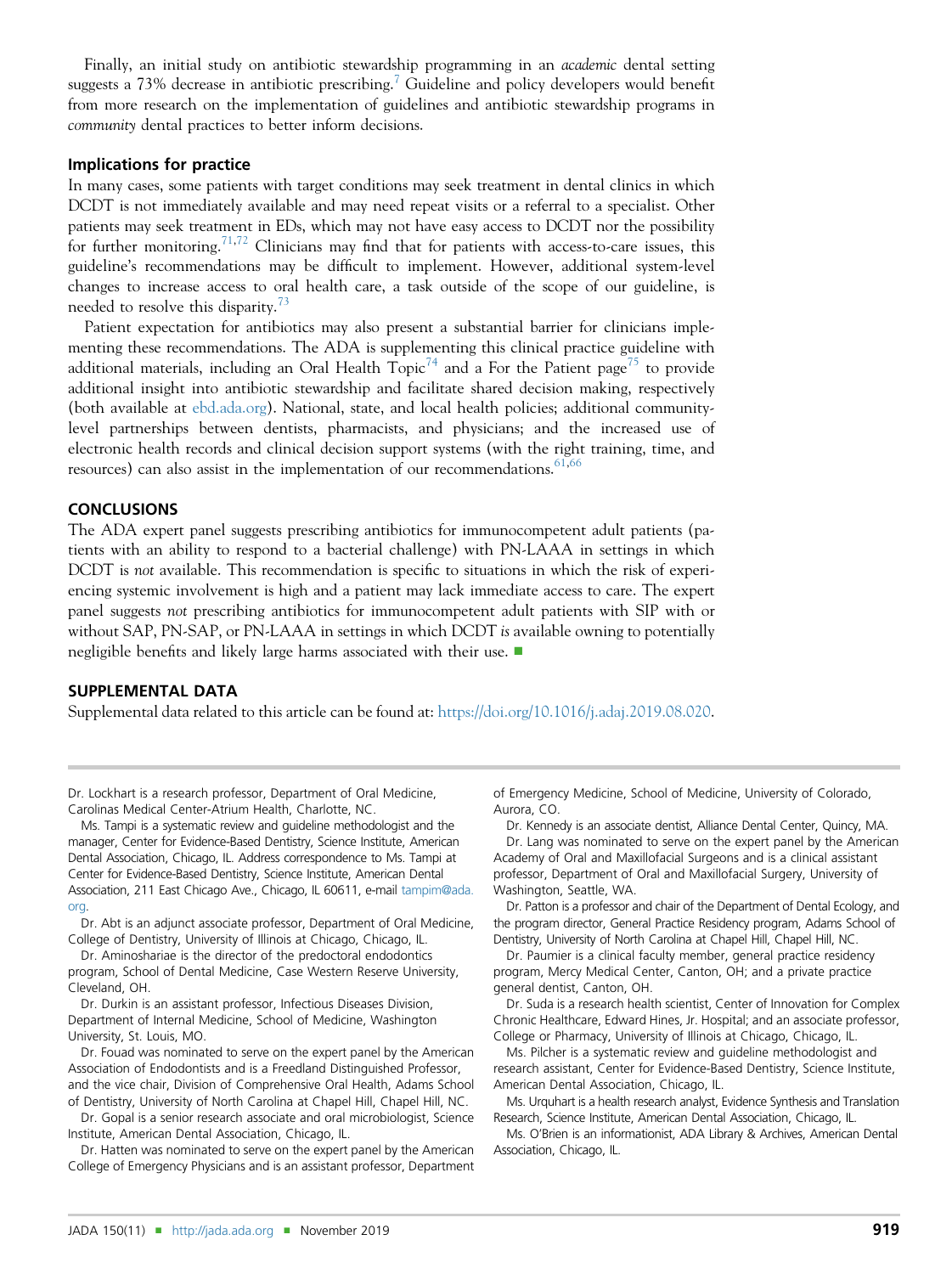<span id="page-14-0"></span>Dr. Carrasco-Labra is the senior director, Evidence Synthesis and Translation Research, Science Institute, American Dental Association, Chicago, IL; and an adjunct assistant professor, Department of Oral and Craniofacial Health Sciences, School of Dentistry, University of North Carolina at Chapel Hill, NC.

**Disclosure.** Dr. Durkin receives salary support from the Centers for Disease Control and Prevention, the National Institutes for Health, and the Missouri Department of Health and Senior Services. Dr. Fouad receives funding from the Foundation for Endodontics. Dr. Lockhart receives funding from the National Institutes of Health. Dr. Patton receives grant funding from the National Institute of Dental and Craniofacial Research; she is the president of the American Academy of Oral Medicine; a member of the ADA Council on Scientific Affairs; the coeditor of The ADA Practical Guide to Patients With Medical Conditions; and the oral medicine section editor of Oral Surgery, Oral Medicine, Oral Pathology and Oral Radiology. Dr. Suda receives funding from the Agency for Healthcare Research and Quality, the Centers for Disease Control and Prevention, the National Institutes of Health, the Veterans Affairs Health Services Research and Division, the Veterans Affairs Office of Rehabilitation Research and Development, and the Veterans Affairs Quality Enhancement Research Initiative. Drs. Abt, Aminoshariae, Gopal, Hatten, Kennedy, Lang, and Paumier and Ms. O'Brien did not report any disclosures.

The views expressed in this article are those of the authors and do not necessarily reflect the position or policy of the Department of Veterans Affairs or the US government.

Methodologists from the American Dental Association Center for Evidence-Based Dentistry led the development and authorship of the systematic review and clinical practice guideline in collaboration with the expert panel. The American Dental Association Council on Scientific Affairs

commissioned this work. This study was funded by the American Dental Association. The authors acknowledge the special contributions of Jeff Huber, MBA, and Tyharrie Woods, MA, of the Science Institute, American Dental Association, Chicago, IL, and Laura Pontillo, ADA Library & Archives, Chicago, IL. The authors also acknowledge Michele Junger, DDS, MPH, Division of Oral Health, National Center for Chronic Disease Prevention and Health Promotion, Centers for Disease Control and Prevention, the ADA Council on Scientific Affairs' Clinical Excellence Subcommittee; Marcelo W.B. Araujo, DDS, MS, PhD, Ruth Lipman, PhD, Jim Lyznicki, MS, MPH, Roger Connolly, Anita Mark, and Sarah Pahlke, MSc, from the Science Institute, ADA, Chicago, IL; Jay Elkareh, PharmD, PhD, previously with the ADA; Hannah Cho, BS, dental student at Midwestern University College of Dental Medicine-Illinois, Chicago, IL; the ADA Council on Scientific Affairs, the ADA Council on Advocacy for Access and Prevention, and the ADA Council on Dental Practice; Centers for Disease Control and Prevention; American College of Emergency Physicians; American Association of Oral and Maxillofacial Surgeons; American Association of Endodontists; American Pharmacists Association; American Academy of Physician Assistants; American Association of Public Health Dentistry; National Institute of Dental and Craniofacial Research; American Academy of Periodontology; American Academy of Oral Medicine; American Association of Nurse Practitioners; Organization for Safety, Asepsis and Prevention; Veterans Health Administration Office of Dentistry; Infectious Diseases Society of America; Society of Infectious Disease Pharmacists; Dwayne Boyers, M.Econ. Sc, PhD, University of Aberdeen, Aberdeen, Scotland; Radhika Tampi, MHS, Inova, Fairfax, VA; Anwen Cope, BDS, PhD, MPH, Cardiff University, Cardiff, Wales; Douglas Stirling, BSc, PhD, Samantha Rutherford, BSc, PhD, and Michele West, BSc, PhD from the Scottish Dental Clinical Effectiveness Programme, Dundee, Scotland.

1. [Cohen LA, Bonito AJ, Akin DR, et al. Toothache](http://refhub.elsevier.com/S0002-8177(19)30617-8/sref1) [pain: a comparison of visits to physicians, emergency de](http://refhub.elsevier.com/S0002-8177(19)30617-8/sref1)partments and dentists. JADA[. 2008;139\(9\):1205-1216](http://refhub.elsevier.com/S0002-8177(19)30617-8/sref1). 2. [Kelekar U, Naavaal S. Dental visits and associated](http://refhub.elsevier.com/S0002-8177(19)30617-8/sref2) [emergency department-charges in the United States:](http://refhub.elsevier.com/S0002-8177(19)30617-8/sref2) [Nationwide Emergency Department Sample, 2014.](http://refhub.elsevier.com/S0002-8177(19)30617-8/sref2) JADA. [2019;150\(4\):305-312 e1](http://refhub.elsevier.com/S0002-8177(19)30617-8/sref2).

3. [Lewis CW, McKinney CM, Lee HH, Melbye ML,](http://refhub.elsevier.com/S0002-8177(19)30617-8/sref3) [Rue TC. Visits to US emergency departments by 20- to](http://refhub.elsevier.com/S0002-8177(19)30617-8/sref3) [29-year-olds with toothache during 2001-2010.](http://refhub.elsevier.com/S0002-8177(19)30617-8/sref3) JADA. [2015;146\(5\):295-302 e2](http://refhub.elsevier.com/S0002-8177(19)30617-8/sref3).

4. [Shah AC, Leong KK, Lee MK, Allareddy V. Out](http://refhub.elsevier.com/S0002-8177(19)30617-8/sref4)[comes of hospitalizations attributed to periapical abscess](http://refhub.elsevier.com/S0002-8177(19)30617-8/sref4) [from 2000 to 2008: a longitudinal trend analysis.](http://refhub.elsevier.com/S0002-8177(19)30617-8/sref4) J Endod. [2013;39\(9\):1104-1110](http://refhub.elsevier.com/S0002-8177(19)30617-8/sref4).

5. American Association of Endodontists. Glossary of endodontic terms. Available at: [http://www.nxtbook.com/](http://www.nxtbook.com/nxtbooks/aae/endodonticglossary2016/index.php) [nxtbooks/aae/endodonticglossary2016/index.php.](http://www.nxtbook.com/nxtbooks/aae/endodonticglossary2016/index.php) Accessed December 10, 2018.

6. [Durkin MJ, Hsueh K, Sallah YH, et al. An evalua](http://refhub.elsevier.com/S0002-8177(19)30617-8/sref6)[tion of dental antibiotic prescribing practices in the](http://refhub.elsevier.com/S0002-8177(19)30617-8/sref6) United States. JADA[. 2017;148\(12\):878-886 e1](http://refhub.elsevier.com/S0002-8177(19)30617-8/sref6).

7. [Gross AE, Hanna D, Rowan SA, Bleasdale SC,](http://refhub.elsevier.com/S0002-8177(19)30617-8/sref7) [Suda KJ. Successful implementation of an antibiotic](http://refhub.elsevier.com/S0002-8177(19)30617-8/sref7) [stewardship program in an academic dental practice.](http://refhub.elsevier.com/S0002-8177(19)30617-8/sref7) Open [Forum Infect Dis](http://refhub.elsevier.com/S0002-8177(19)30617-8/sref7). 2019;6(3):1-6.

8. [Suda KJ, Henschel H, Patel U, Fitzpatrick MA,](http://refhub.elsevier.com/S0002-8177(19)30617-8/sref8) [Evans CT. Use of antibiotic prophylaxis for tooth ex](http://refhub.elsevier.com/S0002-8177(19)30617-8/sref8)[tractions, dental implants, and periodontal surgical pro](http://refhub.elsevier.com/S0002-8177(19)30617-8/sref8)cedures. [Open Forum Infect Dis](http://refhub.elsevier.com/S0002-8177(19)30617-8/sref8). 2018;5(1):1-5.

9. Loffl[er C, Bohmer F. The effect of interventions](http://refhub.elsevier.com/S0002-8177(19)30617-8/sref9) [aiming to optimise the prescription of antibiotics in dental](http://refhub.elsevier.com/S0002-8177(19)30617-8/sref9) [care: a systematic review.](http://refhub.elsevier.com/S0002-8177(19)30617-8/sref9) PLoS One. 2017;12(11):1-23. 10. [Drug Prescribing for Dentistry: Dental Clinical Guid](http://refhub.elsevier.com/S0002-8177(19)30617-8/sref10)ance[. 3rd ed. Dundee, United Kingdom: Scottish Dental](http://refhub.elsevier.com/S0002-8177(19)30617-8/sref10) [Clinical Effectiveness Programme; 2016](http://refhub.elsevier.com/S0002-8177(19)30617-8/sref10).

11. American Asosciation of Endodontists, AAE guidance on the use of systemic antibiotics in endodontics. [https://f3f142zs0k2w1kg84k5p9i1o-wpengine.netdna-ssl.](https://f3f142zs0k2w1kg84k5p9i1o-wpengine.netdna-ssl.com/specialty/wp-content/uploads/sites/2/2017/06/aae_systemic-antibiotics.pdf) [com/specialty/wp-content/uploads/sites/2/2017/06/aae\\_](https://f3f142zs0k2w1kg84k5p9i1o-wpengine.netdna-ssl.com/specialty/wp-content/uploads/sites/2/2017/06/aae_systemic-antibiotics.pdf) [systemic-antibiotics.pdf.](https://f3f142zs0k2w1kg84k5p9i1o-wpengine.netdna-ssl.com/specialty/wp-content/uploads/sites/2/2017/06/aae_systemic-antibiotics.pdf) Accessed April 5, 2018.

12. [Matthews DC, Sutherland S, Basrani B. Emergency](http://refhub.elsevier.com/S0002-8177(19)30617-8/sref12) [management of acute apical abscesses in the permanent](http://refhub.elsevier.com/S0002-8177(19)30617-8/sref12) [dentition: a systematic review of the literature.](http://refhub.elsevier.com/S0002-8177(19)30617-8/sref12) J Can Dent Assoc[. 2003;69\(10\):660](http://refhub.elsevier.com/S0002-8177(19)30617-8/sref12).

13. [Sutherland S, Matthews DC. Emergency manage](http://refhub.elsevier.com/S0002-8177(19)30617-8/sref13)[ment of acute apical periodontitis in the permanent](http://refhub.elsevier.com/S0002-8177(19)30617-8/sref13) [dentition: a systematic review of the literature.](http://refhub.elsevier.com/S0002-8177(19)30617-8/sref13) J Can Dent Assoc[. 2003;69\(3\):160.](http://refhub.elsevier.com/S0002-8177(19)30617-8/sref13)

14. [Palmer NO, Longman L, Randall C, Pankhurst CL.](http://refhub.elsevier.com/S0002-8177(19)30617-8/sref14) [Antimicrobial Prescribing for Dental Practitioners](http://refhub.elsevier.com/S0002-8177(19)30617-8/sref14). London, [United Kingdom: Faculty of General Dental Practice](http://refhub.elsevier.com/S0002-8177(19)30617-8/sref14)-[The](http://refhub.elsevier.com/S0002-8177(19)30617-8/sref14) [Royal College of Surgeons of England; 2012](http://refhub.elsevier.com/S0002-8177(19)30617-8/sref14).

15. Centers for Disease Control and Prevention. Telebriefing on today's drug-resistant health threats. Available at: [https://www.cdc.gov/media/releases/2013/t0916\\_health](https://www.cdc.gov/media/releases/2013/t0916_health-threats.html)[threats.html](https://www.cdc.gov/media/releases/2013/t0916_health-threats.html). Accessed July 30, 2019.

16. Centers for Disease Control and Prevention. Joint Statement on Importance of Outpatient Antibiotics Stewardship From 12 National Health Organizations. Available at: [https://www.cdc.gov/antibiotic-use/community/](https://www.cdc.gov/antibiotic-use/community/pdfs/Joint-Statement-on-Importance-of-Outpatient-Antibiotic-Stewardship-with-logos.pdf) [pdfs/Joint-Statement-on-Importance-of-Outpatient-Antibiotic-](https://www.cdc.gov/antibiotic-use/community/pdfs/Joint-Statement-on-Importance-of-Outpatient-Antibiotic-Stewardship-with-logos.pdf)[Stewardship-with-logos.pdf](https://www.cdc.gov/antibiotic-use/community/pdfs/Joint-Statement-on-Importance-of-Outpatient-Antibiotic-Stewardship-with-logos.pdf). Accessed August 1, 2019.

17. Centers for Disease Control and Prevention. Antibiotic/ antimicrobial resistance (AR/AMR): the AMR challenge. Available at: [https://www.cdc.gov/drugresistance/intl-activities/](https://www.cdc.gov/drugresistance/intl-activities/amr-challenge.html) [amr-challenge.html](https://www.cdc.gov/drugresistance/intl-activities/amr-challenge.html). Accessed August 1, 2019.

18. White House Office of the Press Secretary. Fact sheet: over 150 animal and health stakeholders join White House effort to combat antibiotic resistance. Available at: [https://www.cdc.gov/drugresistance/pdf/more-than-150](https://www.cdc.gov/drugresistance/pdf/more-than-150-animal-and-health-stakeholders-join-wh-effort-to-combat-ar.pdf) [animal-and-health-stakeholders-join-wh-effort-to-combat](https://www.cdc.gov/drugresistance/pdf/more-than-150-animal-and-health-stakeholders-join-wh-effort-to-combat-ar.pdf)[ar.pdf.](https://www.cdc.gov/drugresistance/pdf/more-than-150-animal-and-health-stakeholders-join-wh-effort-to-combat-ar.pdf) Accessed July 30, 2019.

19. Burwell SM, Vilsack T, Carter A. Our plan to combat and prevent antibiotic-resistant bacteria. Available at: [https://obamawhitehouse.archives.gov/blog/2015/](https://obamawhitehouse.archives.gov/blog/2015/03/27/our-plan-combat-and-prevent-antibiotic-resistant-bacteria) [03/27/our-plan-combat-and-prevent-antibiotic-resistant](https://obamawhitehouse.archives.gov/blog/2015/03/27/our-plan-combat-and-prevent-antibiotic-resistant-bacteria)[bacteria.](https://obamawhitehouse.archives.gov/blog/2015/03/27/our-plan-combat-and-prevent-antibiotic-resistant-bacteria) Accessed July 30, 2019.

20. Tampi M, Pilcher L, Urquhart O, et al. Antibiotics for the urgent management of symptomatic irreversible pulpitis, symptomatic apical periodontitis, and localized acute apical abscess: systematic review and meta-analysis. JADA. In press.

21. American Academy of Orthopaedic Surgeons. Appropriate use criteria for the management of patients with orthopaedic implants undergoing dental procedures. Available at: [https://www.aaos.org/uploadedFiles/PreProduction/Quality/](https://www.aaos.org/uploadedFiles/PreProduction/Quality/AUCs_and_Performance_Measures/appropriate_use/auc-patients-with-orthopaedic-implants-dental-procedures.pdf) [AUCs\\_and\\_Performance\\_Measures/appropriate\\_use/auc](https://www.aaos.org/uploadedFiles/PreProduction/Quality/AUCs_and_Performance_Measures/appropriate_use/auc-patients-with-orthopaedic-implants-dental-procedures.pdf)[patients-with-orthopaedic-implants-dental-procedures.](https://www.aaos.org/uploadedFiles/PreProduction/Quality/AUCs_and_Performance_Measures/appropriate_use/auc-patients-with-orthopaedic-implants-dental-procedures.pdf) [pdf.](https://www.aaos.org/uploadedFiles/PreProduction/Quality/AUCs_and_Performance_Measures/appropriate_use/auc-patients-with-orthopaedic-implants-dental-procedures.pdf) Published October 24, 2016. Accessed May 25, 2019.

22. [Moore PA, Ziegler KM, Lipman RD,](http://refhub.elsevier.com/S0002-8177(19)30617-8/sref22) [Aminoshariae A, Carrasco-Labra A, Mariotti A. Bene](http://refhub.elsevier.com/S0002-8177(19)30617-8/sref22)fits [and harms associated with analgesic medications used in](http://refhub.elsevier.com/S0002-8177(19)30617-8/sref22) [the management of acute dental pain: an overview of](http://refhub.elsevier.com/S0002-8177(19)30617-8/sref22) systematic reviews. JADA[. 2018;149\(4\):256-265 e3.](http://refhub.elsevier.com/S0002-8177(19)30617-8/sref22)

23. Sanchez GV, Fleming-Dutra KE, Roberts RM, Hicks LA. The Core elements of outpatient antibiotic stewardship. Available at: [https://www.cdc.gov/antibiotic-use/](https://www.cdc.gov/antibiotic-use/community/pdfs/16_268900-A_CoreElementsOutpatient_508.pdf) [community/pdfs/16\\_268900-A\\_CoreElementsOutpatient\\_](https://www.cdc.gov/antibiotic-use/community/pdfs/16_268900-A_CoreElementsOutpatient_508.pdf) [508.pdf](https://www.cdc.gov/antibiotic-use/community/pdfs/16_268900-A_CoreElementsOutpatient_508.pdf). Accessed August 1, 2019.

24. [Stein K, Farmer J, Singhal S, Marra F, Sutherland S,](http://refhub.elsevier.com/S0002-8177(19)30617-8/sref24) [Quiñonez C. The use and misuse of antibiotics in dentistry: a](http://refhub.elsevier.com/S0002-8177(19)30617-8/sref24) scoping review. JADA[. 2018;149\(10\):869-884 e5](http://refhub.elsevier.com/S0002-8177(19)30617-8/sref24).

25. [Thornhill MH, Dayer MJ, Prendergast B,](http://refhub.elsevier.com/S0002-8177(19)30617-8/sref25) [Baddour LM, Jones S, Lockhart PB. Incidence and nature](http://refhub.elsevier.com/S0002-8177(19)30617-8/sref25) [of adverse reactions to antibiotics used as endocarditis](http://refhub.elsevier.com/S0002-8177(19)30617-8/sref25) prophylaxis. [J Antimicrob Chemother](http://refhub.elsevier.com/S0002-8177(19)30617-8/sref25). 2015;70(8):2382- [2388](http://refhub.elsevier.com/S0002-8177(19)30617-8/sref25).

26. US Food and Drug Administration. CLEOCIN HCl. Available at: [https://www.accessdata.fda.gov/drugsatfda\\_docs/](https://www.accessdata.fda.gov/drugsatfda_docs/label/2014/050162s092s093lbl.pdf) [label/2014/050162s092s093lbl.pdf.](https://www.accessdata.fda.gov/drugsatfda_docs/label/2014/050162s092s093lbl.pdf) Accessed October 4, 2019. 27. Leffl[er DA, Lamont JT. Clostridium dif](http://refhub.elsevier.com/S0002-8177(19)30617-8/sref26)ficile infection. N Engl J Med[. 2015;372\(16\):1539-1548.](http://refhub.elsevier.com/S0002-8177(19)30617-8/sref26)

28. [Brouwers MC, Kerkvliet K, Spithoff K. The AGREE](http://refhub.elsevier.com/S0002-8177(19)30617-8/sref27) [Reporting Checklist: a tool to improve reporting of clin](http://refhub.elsevier.com/S0002-8177(19)30617-8/sref27)[ical practice guidelines.](http://refhub.elsevier.com/S0002-8177(19)30617-8/sref27) BMJ. 2016;352:i1152.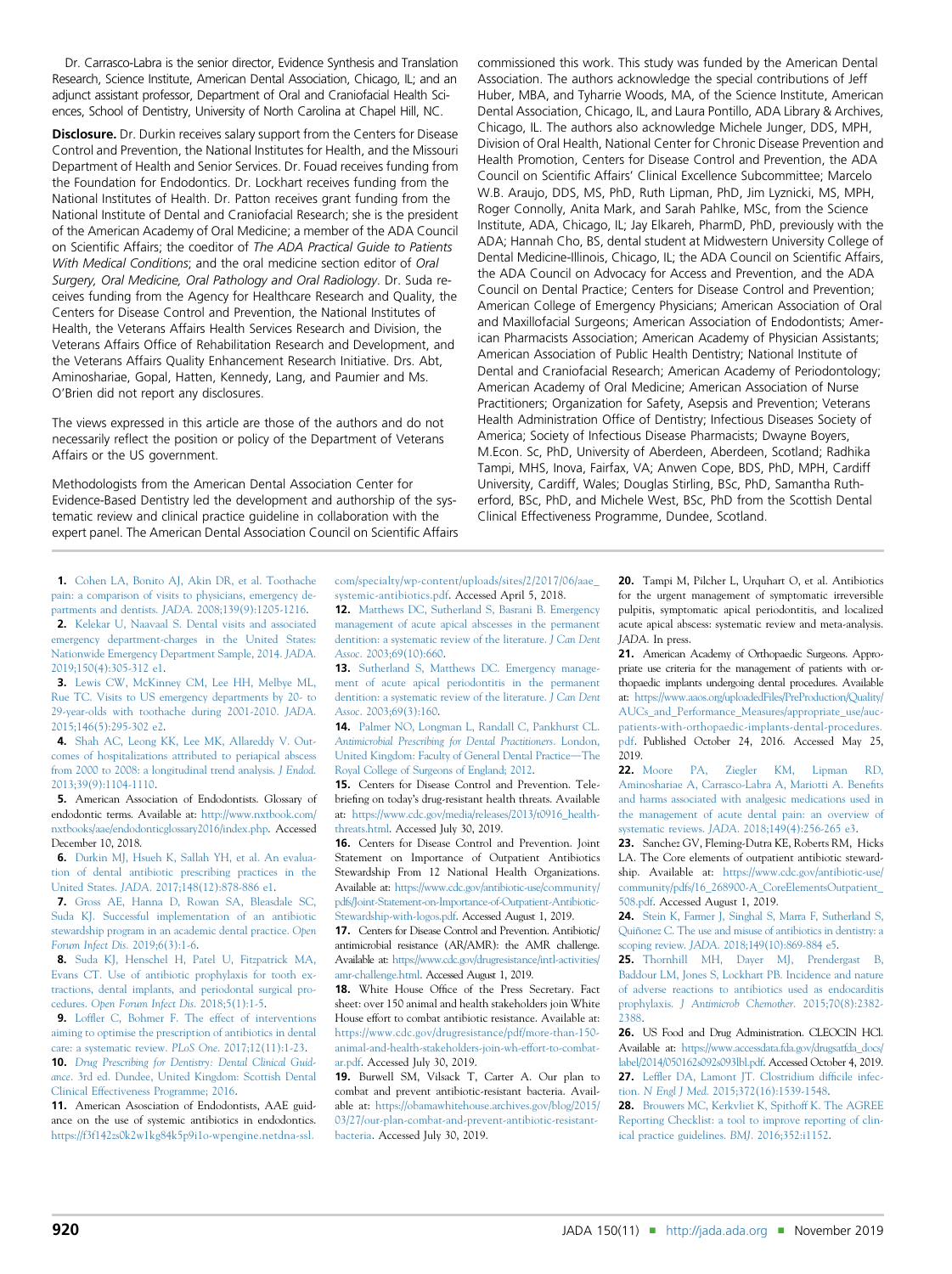<span id="page-15-0"></span>29. [Schunemann HJ, Wiercioch W, Etxeandia I, et al.](http://refhub.elsevier.com/S0002-8177(19)30617-8/sref28) [Guidelines 2.0: systematic development of a comprehensive](http://refhub.elsevier.com/S0002-8177(19)30617-8/sref28) [checklist for a successful guideline enterprise.](http://refhub.elsevier.com/S0002-8177(19)30617-8/sref28) CMAJ. 2014; [186\(3\):E123-E142.](http://refhub.elsevier.com/S0002-8177(19)30617-8/sref28)

30. [Guyatt G, Oxman AD, Sultan S, et al. GRADE](http://refhub.elsevier.com/S0002-8177(19)30617-8/sref29) [guidelines, 11: making an overall rating of con](http://refhub.elsevier.com/S0002-8177(19)30617-8/sref29)fidence in [effect estimates for a single outcome and for all outcomes.](http://refhub.elsevier.com/S0002-8177(19)30617-8/sref29) J Clin Epidemiol[. 2013;66\(2\):151-157.](http://refhub.elsevier.com/S0002-8177(19)30617-8/sref29)

31. [Agnihotry A, Fedorowicz Z, van ZEJ, Farman AG,](http://refhub.elsevier.com/S0002-8177(19)30617-8/sref30) [Al-Langawi JH. Antibiotic use for irreversible pulpitis.](http://refhub.elsevier.com/S0002-8177(19)30617-8/sref30) [Cochrane Database Syst Rev](http://refhub.elsevier.com/S0002-8177(19)30617-8/sref30). 2016;2:CD004969.

32. [Cope A, Francis N, Wood F, Mann MK, Chestnutt IG.](http://refhub.elsevier.com/S0002-8177(19)30617-8/sref31) [Systemic antibiotics for symptomatic apical periodontitis and](http://refhub.elsevier.com/S0002-8177(19)30617-8/sref31) [acute apical abscess in adults.](http://refhub.elsevier.com/S0002-8177(19)30617-8/sref31) Cochrane Database Syst Rev. [2014;6:CD010136.](http://refhub.elsevier.com/S0002-8177(19)30617-8/sref31)

33. [Andrews J, Guyatt G, Oxman AD, et al. GRADE](http://refhub.elsevier.com/S0002-8177(19)30617-8/sref32) [guidelines, 14: going from evidence to recommendations:](http://refhub.elsevier.com/S0002-8177(19)30617-8/sref32) the signifi[cance and presentation of recommendations.](http://refhub.elsevier.com/S0002-8177(19)30617-8/sref32) J Clin Epidemiol[. 2013;66\(7\):719-725.](http://refhub.elsevier.com/S0002-8177(19)30617-8/sref32)

34. [Andrews JC, Schunemann HJ, Oxman AD, et al.](http://refhub.elsevier.com/S0002-8177(19)30617-8/sref33) [GRADE guidelines, 15: going from evidence to](http://refhub.elsevier.com/S0002-8177(19)30617-8/sref33) [recommendation-determinants of a recommendation](http://refhub.elsevier.com/S0002-8177(19)30617-8/sref33)'s direction and strength. J Clin Epidemiol[. 2013;66\(7\):726-735](http://refhub.elsevier.com/S0002-8177(19)30617-8/sref33). 35. [Guyatt GH, Oxman AD, Kunz R, et al; GRADE](http://refhub.elsevier.com/S0002-8177(19)30617-8/sref34) [Working Group. What is](http://refhub.elsevier.com/S0002-8177(19)30617-8/sref34) "quality of evidence" and why [is it important to clinicians?](http://refhub.elsevier.com/S0002-8177(19)30617-8/sref34) BMJ. 2008;336(7651):995- [998](http://refhub.elsevier.com/S0002-8177(19)30617-8/sref34).

36. [Alonso-Coello P, Oxman AD, Moberg J, et al;](http://refhub.elsevier.com/S0002-8177(19)30617-8/sref35) [GRADE Working Group. GRADE Evidence to Decision](http://refhub.elsevier.com/S0002-8177(19)30617-8/sref35) [\(EtD\) frameworks: a systematic and transparent approach](http://refhub.elsevier.com/S0002-8177(19)30617-8/sref35) [to making well informed healthcare choices, 2: clinical](http://refhub.elsevier.com/S0002-8177(19)30617-8/sref35) [practice guidelines.](http://refhub.elsevier.com/S0002-8177(19)30617-8/sref35) BMJ. 2016;353:i2089.

37. [Guyatt GH, Oxman AD, Vist GE, et al; GRADE](http://refhub.elsevier.com/S0002-8177(19)30617-8/sref36) [Working Group. GRADE: an emerging consensus on](http://refhub.elsevier.com/S0002-8177(19)30617-8/sref36) [rating quality of evidence and strength of recommenda](http://refhub.elsevier.com/S0002-8177(19)30617-8/sref36)tions. BMJ[. 2008;336\(7650\):924-946.](http://refhub.elsevier.com/S0002-8177(19)30617-8/sref36)

38. [Guyatt GH, Alonso-Coello P, Schünemann HJ,](http://refhub.elsevier.com/S0002-8177(19)30617-8/sref37) [et al. Guideline panels should seldom make good practice](http://refhub.elsevier.com/S0002-8177(19)30617-8/sref37) [statements: guidance from the GRADE Working Group.](http://refhub.elsevier.com/S0002-8177(19)30617-8/sref37) [J Clin Epidemiol](http://refhub.elsevier.com/S0002-8177(19)30617-8/sref37). 2016;80:3-7.

39. [Glick M. Measurements, decision makers, and](http://refhub.elsevier.com/S0002-8177(19)30617-8/sref38) [informed clinical judgment.](http://refhub.elsevier.com/S0002-8177(19)30617-8/sref38) JADA. 2019;150(5):325-326. 40. [Nagle D, Reader A, Beck M, Weaver J. Effect of](http://refhub.elsevier.com/S0002-8177(19)30617-8/sref40) [systemic penicillin on pain in untreated irreversible pul](http://refhub.elsevier.com/S0002-8177(19)30617-8/sref40)pitis. [Oral Surg Oral Med Oral Pathol Oral Radiol Endod](http://refhub.elsevier.com/S0002-8177(19)30617-8/sref40). [2000;90\(5\):636-640](http://refhub.elsevier.com/S0002-8177(19)30617-8/sref40).

41. [Lessa FC, Winston LG, McDonald LC; Emerging](http://refhub.elsevier.com/S0002-8177(19)30617-8/sref41) Infections Program C. difficile [Surveillance Team. Burden](http://refhub.elsevier.com/S0002-8177(19)30617-8/sref41) of Clostridium difficile [infection in the United States](http://refhub.elsevier.com/S0002-8177(19)30617-8/sref41) [letter]. N Engl J Med[. 2015;372\(24\):2369-2370](http://refhub.elsevier.com/S0002-8177(19)30617-8/sref41).

42. [Chitnis AS, Holzbauer SM, Bel](http://refhub.elsevier.com/S0002-8177(19)30617-8/sref42)flower RM, et al. [Epidemiology of community-associated](http://refhub.elsevier.com/S0002-8177(19)30617-8/sref42) Clostridium difficile [infection, 2009 through 2011.](http://refhub.elsevier.com/S0002-8177(19)30617-8/sref42) JAMA Intern Med. 2013; [173\(14\):1359-1367.](http://refhub.elsevier.com/S0002-8177(19)30617-8/sref42)

43. [Hicks LA, Bartoces MG, Roberts RM, et al. US](http://refhub.elsevier.com/S0002-8177(19)30617-8/sref43) [outpatient antibiotic prescribing variation according to](http://refhub.elsevier.com/S0002-8177(19)30617-8/sref43) [geography, patient population, and provider specialty in](http://refhub.elsevier.com/S0002-8177(19)30617-8/sref43) 2011. Clin Infect Dis[. 2015;60\(9\):1308-1316](http://refhub.elsevier.com/S0002-8177(19)30617-8/sref43).

44. Centers for Disease Control and Prevention. Antibtiotic resistance threats in the United States, 2013. Available at: [https://www.cdc.gov/drugresistance/threat](https://www.cdc.gov/drugresistance/threat-report-2013/pdf/ar-threats-2013-508.pdf)[report-2013/pdf/ar-threats-2013-508.pdf.](https://www.cdc.gov/drugresistance/threat-report-2013/pdf/ar-threats-2013-508.pdf) Accessed November 22, 2018.

45. [Zhang S, Palazuelos-Munoz S, Balsells EM, Nair H,](http://refhub.elsevier.com/S0002-8177(19)30617-8/sref45) [Chit A, Kyaw MH. Cost of hospital management of](http://refhub.elsevier.com/S0002-8177(19)30617-8/sref45) Clostridium difficile [infection in United States: a meta-analysis](http://refhub.elsevier.com/S0002-8177(19)30617-8/sref45) [and modelling study.](http://refhub.elsevier.com/S0002-8177(19)30617-8/sref45) BMC Infect Dis. 2016;16(1):447.

46. [Mainous AG 3rd, Diaz VA, Matheson EM,](http://refhub.elsevier.com/S0002-8177(19)30617-8/sref46) [Gregorie SH, Hueston WJ. Trends in hospitalizations with](http://refhub.elsevier.com/S0002-8177(19)30617-8/sref46) [antibiotic-resistant infections: U.S., 1997-2006.](http://refhub.elsevier.com/S0002-8177(19)30617-8/sref46) Public Health Rep[. 2011;126\(3\):354-360.](http://refhub.elsevier.com/S0002-8177(19)30617-8/sref46)

47. [Johnston KJ, Thorpe KE, Jacob JT, Murphy DJ. The](http://refhub.elsevier.com/S0002-8177(19)30617-8/sref47) [incremental cost of infections associated with multidrug](http://refhub.elsevier.com/S0002-8177(19)30617-8/sref47)[resistant organisms in the inpatient hospital setting-a na](http://refhub.elsevier.com/S0002-8177(19)30617-8/sref47)tional estimate. Health Serv Res[. 2019;54\(4\):1-11.](http://refhub.elsevier.com/S0002-8177(19)30617-8/sref47)

48. [Dhopeshwarkar N, Sheikh A, Doan R, et al. Drug](http://refhub.elsevier.com/S0002-8177(19)30617-8/sref48)[induced anaphylaxis documented in electronic health re](http://refhub.elsevier.com/S0002-8177(19)30617-8/sref48)cords. [J Allergy Clin Immunol Pract](http://refhub.elsevier.com/S0002-8177(19)30617-8/sref48). 2019;7(1):103-111.

49. US Department of Labor, Bureau of Labor Statistics. CPI inflation calculator. Available at: [https://www.bls.gov/](https://www.bls.gov/data/inflation_calculator.htm) data/infl[ation\\_calculator.htm.](https://www.bls.gov/data/inflation_calculator.htm) Accessed May 20, 2019.

50. [Spurling GK, Del Mar CB, Dooley L, Foxlee R,](http://refhub.elsevier.com/S0002-8177(19)30617-8/sref50) [Farley R. Delayed antibiotic prescriptions for respiratory in](http://refhub.elsevier.com/S0002-8177(19)30617-8/sref50)fections. [Cochrane Database Syst Rev](http://refhub.elsevier.com/S0002-8177(19)30617-8/sref50). 2017;9:CD004417.

51. Centers for Disease Control and Prevention. What is delayed prescribing? Available at: [https://www.cdc.gov/](https://www.cdc.gov/antibiotic-use/community/pdfs/aaw/CDC-AU_RCx_Delayed_Prescribing_lg_v9_508.pdf) [antibiotic-use/community/pdfs/aaw/CDC-AU\\_RCx\\_Delayed\\_](https://www.cdc.gov/antibiotic-use/community/pdfs/aaw/CDC-AU_RCx_Delayed_Prescribing_lg_v9_508.pdf) [Prescribing\\_lg\\_v9\\_508.pdf.](https://www.cdc.gov/antibiotic-use/community/pdfs/aaw/CDC-AU_RCx_Delayed_Prescribing_lg_v9_508.pdf) Accessed July 30, 2019.

52. [Henry M, Reader A, Beck M. Effect of penicillin on](http://refhub.elsevier.com/S0002-8177(19)30617-8/sref52) [postoperative endodontic pain and swelling in symptom](http://refhub.elsevier.com/S0002-8177(19)30617-8/sref52)atic necrotic teeth. J Endod[. 2001;27\(2\):117-123](http://refhub.elsevier.com/S0002-8177(19)30617-8/sref52).

53. [Fouad AF, Rivera EM, Walton RE. Penicillin as a](http://refhub.elsevier.com/S0002-8177(19)30617-8/sref39) [supplement in resolving the localized acute apical abscess.](http://refhub.elsevier.com/S0002-8177(19)30617-8/sref39) [Oral Surg Oral Med Oral Pathol Oral Radiol Endod](http://refhub.elsevier.com/S0002-8177(19)30617-8/sref39). 1996; [81\(5\):590-595.](http://refhub.elsevier.com/S0002-8177(19)30617-8/sref39)

54. [Baumgartner JC, Xia T. Antibiotic susceptibility of](http://refhub.elsevier.com/S0002-8177(19)30617-8/sref53) [bacteria associated with endodontic abscesses.](http://refhub.elsevier.com/S0002-8177(19)30617-8/sref53) J Endod. [2003;29\(1\):44-47.](http://refhub.elsevier.com/S0002-8177(19)30617-8/sref53)

55. [Jungermann GB, Burns K, Nandakumar R, Tolba M,](http://refhub.elsevier.com/S0002-8177(19)30617-8/sref54) [Venezia RA, Fouad AF. Antibiotic resistance in primary](http://refhub.elsevier.com/S0002-8177(19)30617-8/sref54) [and persistent endodontic infections.](http://refhub.elsevier.com/S0002-8177(19)30617-8/sref54) J Endod. 2011; [37\(10\):1337-1344](http://refhub.elsevier.com/S0002-8177(19)30617-8/sref54).

56. [Khemaleelakul S, Baumgartner JC, Pruksakorn S.](http://refhub.elsevier.com/S0002-8177(19)30617-8/sref55) Identifi[cation of bacteria in acute endodontic infections](http://refhub.elsevier.com/S0002-8177(19)30617-8/sref55) [and their antimicrobial susceptibility.](http://refhub.elsevier.com/S0002-8177(19)30617-8/sref55) Oral Surg Oral Med [Oral Pathol Oral Radiol Endod](http://refhub.elsevier.com/S0002-8177(19)30617-8/sref55). 2002;94(6):746-755.

57. [Lang PM, Jacinto RC, Dal Pizzol TS, Ferreira MB,](http://refhub.elsevier.com/S0002-8177(19)30617-8/sref56) Montagner F. Resistance profi[les to antimicrobial agents in](http://refhub.elsevier.com/S0002-8177(19)30617-8/sref56) [bacteria isolated from acute endodontic infections: sys](http://refhub.elsevier.com/S0002-8177(19)30617-8/sref56)[tematic review and meta-analysis.](http://refhub.elsevier.com/S0002-8177(19)30617-8/sref56) Int J Antimicrob Agents. [2016;48\(5\):467-474.](http://refhub.elsevier.com/S0002-8177(19)30617-8/sref56)

58. [Al-Ahmad A, Ameen H, Pelz K, et al. Antibiotic](http://refhub.elsevier.com/S0002-8177(19)30617-8/sref57) [resistance and capacity for bio](http://refhub.elsevier.com/S0002-8177(19)30617-8/sref57)film formation of different [bacteria isolated from endodontic infections associated](http://refhub.elsevier.com/S0002-8177(19)30617-8/sref57) with root-filled teeth. J Endod[. 2014;40\(2\):223-230](http://refhub.elsevier.com/S0002-8177(19)30617-8/sref57).

59. Centers for Disease Control and Prevention. Is it really a penicillin allergy? Available at: [https://www.](https://www.cdc.gov/antibiotic-use/community/pdfs/penicillin-factsheet.pdf) [cdc.gov/antibiotic-use/community/pdfs/penicillin-fact](https://www.cdc.gov/antibiotic-use/community/pdfs/penicillin-factsheet.pdf) [sheet.pdf](https://www.cdc.gov/antibiotic-use/community/pdfs/penicillin-factsheet.pdf). Accessed August 1, 2019.

60. [Blumenthal KG, Peter JG, Trubiano JA, Phillips EJ.](http://refhub.elsevier.com/S0002-8177(19)30617-8/sref59) Antibiotic allergy. Lancet[. 2019;393\(10167\):183-198.](http://refhub.elsevier.com/S0002-8177(19)30617-8/sref59)

61. [Barlam TF, Cosgrove SE, Abbo LM, et al. Imple](http://refhub.elsevier.com/S0002-8177(19)30617-8/sref60)[menting an antibiotic stewardship program: guidelines by](http://refhub.elsevier.com/S0002-8177(19)30617-8/sref60) [the Infectious Diseases Society of America and the Society](http://refhub.elsevier.com/S0002-8177(19)30617-8/sref60) [for Healthcare Epidemiology of America.](http://refhub.elsevier.com/S0002-8177(19)30617-8/sref60) Clin Infect Dis. [2016;62\(10\):e51-e77](http://refhub.elsevier.com/S0002-8177(19)30617-8/sref60).

62. [Ashiru-Oredope D, Sharland M, Charani E; ARHAI](http://refhub.elsevier.com/S0002-8177(19)30617-8/sref61) [Antimicrobial Stewardship Group. Improving the quality](http://refhub.elsevier.com/S0002-8177(19)30617-8/sref61) [of antibiotic prescribing in the NHS by developing a](http://refhub.elsevier.com/S0002-8177(19)30617-8/sref61) [new Antimicrobial Stewardship Programme: Start Smart-](http://refhub.elsevier.com/S0002-8177(19)30617-8/sref61)Then Focus. [J Antimicrob Chemother](http://refhub.elsevier.com/S0002-8177(19)30617-8/sref61). 2012;67(suppl 1): [i51-i63.](http://refhub.elsevier.com/S0002-8177(19)30617-8/sref61)

63. US Food and Drug Administration. FDA updates warnings for fluoroquinolone antibiotics on risks of mental health and low blood sugar adverse reactions. Available at: [https://www.fda.gov/news-events/press](https://www.fda.gov/news-events/press-announcements/fda-updates-warnings-fluoroquinolone-antibiotics-risks-mental-health-and-low-blood-sugar-adverse)[announcements/fda-updates-warnings-](https://www.fda.gov/news-events/press-announcements/fda-updates-warnings-fluoroquinolone-antibiotics-risks-mental-health-and-low-blood-sugar-adverse)fluoroquinolone[antibiotics-risks-mental-health-and-low-blood-sugar](https://www.fda.gov/news-events/press-announcements/fda-updates-warnings-fluoroquinolone-antibiotics-risks-mental-health-and-low-blood-sugar-adverse)[adverse](https://www.fda.gov/news-events/press-announcements/fda-updates-warnings-fluoroquinolone-antibiotics-risks-mental-health-and-low-blood-sugar-adverse). Accessed July 15, 2019.

64. [Llewelyn MJ, Fitzpatrick JM, Darwin E, et al.](http://refhub.elsevier.com/S0002-8177(19)30617-8/sref63) [The antibiotic course has had its day.](http://refhub.elsevier.com/S0002-8177(19)30617-8/sref63) BMJ. 2017; [358:j3418.](http://refhub.elsevier.com/S0002-8177(19)30617-8/sref63)

65. US Department of Justice Drug Enforcement Administration. Controlled substance public disposal locations. Available at: [https://apps2.deadiversion.usdoj.](https://apps2.deadiversion.usdoj.gov/pubdispsearch/spring/main?execution=e1s1) [gov/pubdispsearch/spring/main?execution](https://apps2.deadiversion.usdoj.gov/pubdispsearch/spring/main?execution=e1s1)=[e1s1.](https://apps2.deadiversion.usdoj.gov/pubdispsearch/spring/main?execution=e1s1) Accessed May 3, 2019.

66. [Cope AL, Chestnutt IG. Inappropriate prescribing of](http://refhub.elsevier.com/S0002-8177(19)30617-8/sref65) [antibiotics in primary dental care: reasons and resolutions.](http://refhub.elsevier.com/S0002-8177(19)30617-8/sref65) Prim Dent J[. 2014;3\(4\):33-37](http://refhub.elsevier.com/S0002-8177(19)30617-8/sref65).

67. [McGow CJ. Prescribing antibiotics](http://refhub.elsevier.com/S0002-8177(19)30617-8/sref66) "just in case" [must be tackled to slow rise in antibiotic resistance.](http://refhub.elsevier.com/S0002-8177(19)30617-8/sref66) BMJ. [2019;364:l553.](http://refhub.elsevier.com/S0002-8177(19)30617-8/sref66)

68. American Dental Association. ACE Panel Report - Antibiotic Use in Endodontic Infections. Available at: [https://www.ada.org/](https://www.ada.org/%7E/media/ADA/Science%20and%20Research/Files/ACE-Panel-Report_Antibiotic-Use-in-Endodontic-Infections_final.pdf?la=en)~[/media/ADA/Science%20and%](https://www.ada.org/%7E/media/ADA/Science%20and%20Research/Files/ACE-Panel-Report_Antibiotic-Use-in-Endodontic-Infections_final.pdf?la=en) [20Research/Files/ACE-Panel-Report\\_Antibiotic-Use](https://www.ada.org/%7E/media/ADA/Science%20and%20Research/Files/ACE-Panel-Report_Antibiotic-Use-in-Endodontic-Infections_final.pdf?la=en)[in-Endodontic-Infections\\_](https://www.ada.org/%7E/media/ADA/Science%20and%20Research/Files/ACE-Panel-Report_Antibiotic-Use-in-Endodontic-Infections_final.pdf?la=en)final.pdf?la=[en](https://www.ada.org/%7E/media/ADA/Science%20and%20Research/Files/ACE-Panel-Report_Antibiotic-Use-in-Endodontic-Infections_final.pdf?la=en). Accessed July 30, 2019.

69. [Cope AL, Francis NA, Wood F, Chestnutt IG.](http://refhub.elsevier.com/S0002-8177(19)30617-8/sref68) [Antibiotic prescribing in UK general dental practice: a](http://refhub.elsevier.com/S0002-8177(19)30617-8/sref68) cross-sectional study. [Community Dent Oral Epidemiol](http://refhub.elsevier.com/S0002-8177(19)30617-8/sref68). [2016;44\(2\):145-153](http://refhub.elsevier.com/S0002-8177(19)30617-8/sref68).

70. [Marra F, George D, Chong M, Sutherland S,](http://refhub.elsevier.com/S0002-8177(19)30617-8/sref69) [Patrick DM. Antibiotic prescribing by dentists has](http://refhub.elsevier.com/S0002-8177(19)30617-8/sref69) increased: Why? JADA[. 2016;147\(5\):320-327](http://refhub.elsevier.com/S0002-8177(19)30617-8/sref69).

71. [Okunseri C, Okunseri E, Thorpe JM, Xiang Q,](http://refhub.elsevier.com/S0002-8177(19)30617-8/sref70) [Szabo A. Patient characteristics and trends in non](http://refhub.elsevier.com/S0002-8177(19)30617-8/sref70)[traumatic dental condition visits to emergency de](http://refhub.elsevier.com/S0002-8177(19)30617-8/sref70)[partments in the United States.](http://refhub.elsevier.com/S0002-8177(19)30617-8/sref70) Clin Cosmet Investig Dent. [2012;4:1-7.](http://refhub.elsevier.com/S0002-8177(19)30617-8/sref70)

72. Wall T, Nasseh K, Vujicic M. Majority of dentalrelated emergency department visits lack urgency and can be diverted to dental offices. Health Policy Instittute Research Brief. Available at: [https://www.](https://www.ada.org/%7E/media/ADA/Science%20and%20Research/HPI/Files/HPIBrief_0814_1.ashx) [ada.org/](https://www.ada.org/%7E/media/ADA/Science%20and%20Research/HPI/Files/HPIBrief_0814_1.ashx)~[/media/ADA/Science%20and%20Research/](https://www.ada.org/%7E/media/ADA/Science%20and%20Research/HPI/Files/HPIBrief_0814_1.ashx) [HPI/Files/HPIBrief\\_0814\\_1.ashx](https://www.ada.org/%7E/media/ADA/Science%20and%20Research/HPI/Files/HPIBrief_0814_1.ashx). Accessed August 1, 2019.

73. American Dental Association. The Issue - Reduce health care costs and improve patient care by treating dental disease in the dental practice instead of the ER. Available at: [http://www.ada.org/](http://www.ada.org/%7E/media/ADA/Public%20Programs/Files/ER_Utilization_Issues_Flyer.ashx)~[/media/ADA/Public%](http://www.ada.org/%7E/media/ADA/Public%20Programs/Files/ER_Utilization_Issues_Flyer.ashx) [20Programs/Files/ER\\_Utilization\\_Issues\\_Flyer.ashx.](http://www.ada.org/%7E/media/ADA/Public%20Programs/Files/ER_Utilization_Issues_Flyer.ashx) Accessed July 30, 2019.

74. American Dental Association. Antibiotic stewardhsip. Available at: [https://www.ada.org/en/member](https://www.ada.org/en/member-center/oral-health-topics/antibiotic-stewardship)[center/oral-health-topics/antibiotic-stewardship.](https://www.ada.org/en/member-center/oral-health-topics/antibiotic-stewardship) Accessed July 15, 2019.

75. Mark A. Using antibiotics wisely. JADA. In press.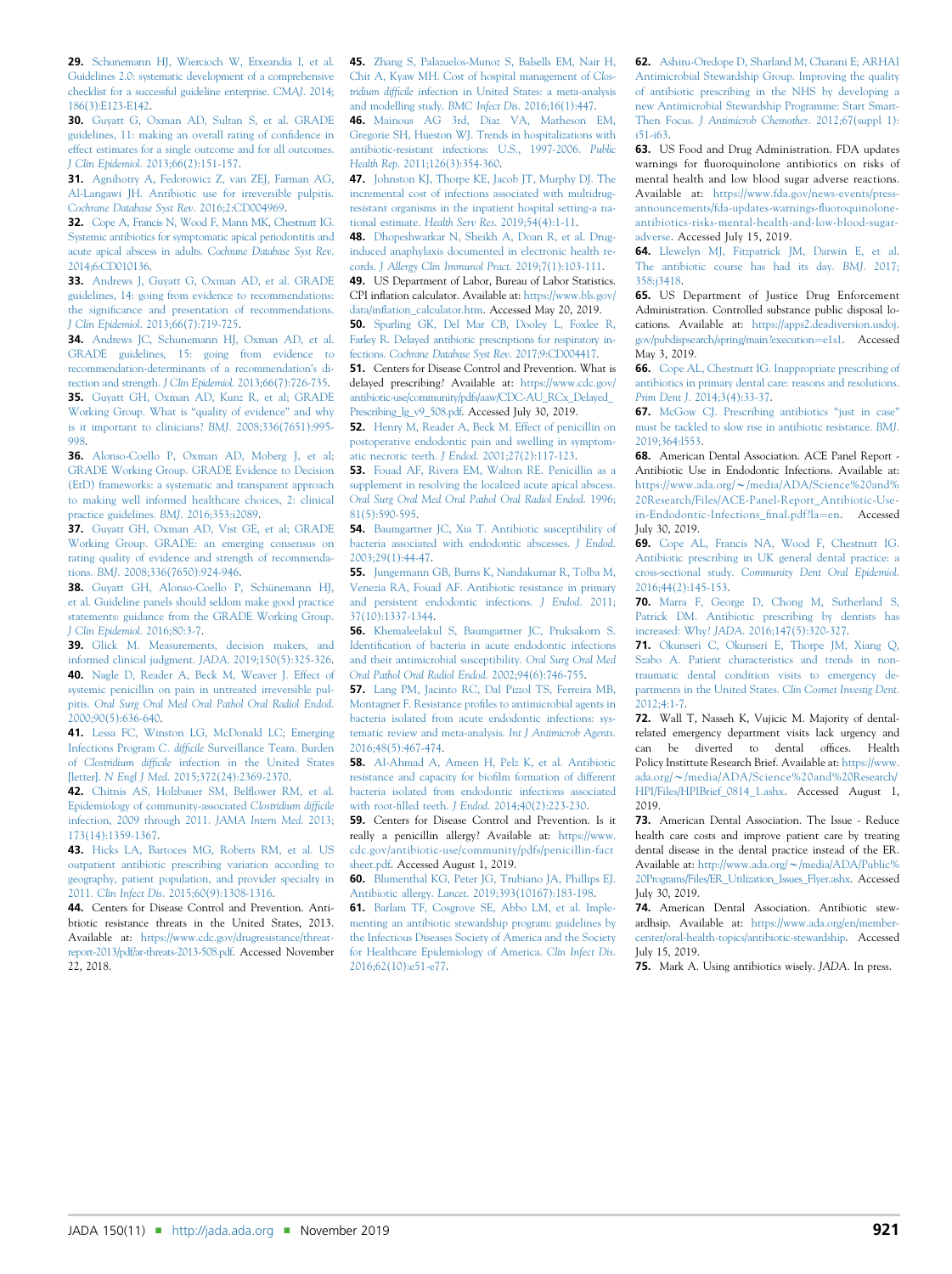#### <span id="page-16-0"></span>APPENDIX

#### Scope, purpose, target audience

The scope of this guideline is limited to immunocompetent adults. Immunocompetence is broadly defined as the ability of a patient to respond to a bacterial challenge. For practical reasons, clinicians may benefit from specific diagnoses that are not within the scope of this guideline (that is, those applicable to immunocompromised patients). We have adapted a list of conditions that may constitute an immunocompromised patient, although it is possible to have 1 of the below conditions and be able to respond to a bacterial challenge: $^{21}$  $^{21}$  $^{21}$ 

**n** patients with AIDS, which is defined as HIV with a CD4 T cell count below 200 cells per cubic millimeter or HIV with an AIDS-defining opportunistic illness.<sup>[e1](#page-19-0)</sup>

 AIDS-defining opportunistic infections, as defined by the Centers for Disease Control and Prevention, include<sup>[e2](#page-14-0)</sup>

- $\circ$  bacterial infections, multiple or recurrent;
- $\circ$  candidiasis of bronchi, trachea, or lungs;
- $\circ$  candidiasis of esophagus;
- $\circ$  cervical cancer, invasive;
- $\circ$  coccidioidomycosis, disseminated or extrapulmonary;
- $\circ$  cryptococcosis, extrapulmonary;
- $\circ$  cryptosporidiosis, chronic intestinal ( $> 1$  month's duration);
- $\circ$  cytomegalovirus disease (other than liver, spleen, or nodes), onset at age above 1 month;
- $\circ$  cytomegalovirus retinitis (with loss of vision);
- $\circ$  encephalopathy attributed to HIV;
- $\circ$  herpes simplex: chronic ulcers ( $> 1$  month's duration) or bronchitis, pneumonitis, or esophagitis (onset at age  $> 1$  month);
- $\circ$  histoplasmosis, disseminated or extrapulmonary;
- $\circ$  isosporiasis, chronic intestinal ( $> 1$  month's duration);
- $\circ$  Kaposi sarcoma;
- $\circ$  lymphoma, Burkitt (or equivalent term);
- $\circ$  lymphoma, immunoblastic (or equivalent term);
- o lymphoma, primary, of brain;
- $\circ$  Mycobacterium avium complex or Mycobacterium kansasii, disseminated or extrapulmonary;
- $\circ$  Mycobacterium tuberculosis of any site, pulmonary, disseminated, or extrapulmonary;
- $\circ$  Mycobacterium, other species or unidentified species, disseminated or extrapulmonary;
- $\circ$  Pneumocystis jirovecii (previously known as Pneumocystis carinii) pneumonia;
- $\circ$  pneumonia, recurrent;
- $\circ$  progressive multifocal leukoencephalopathy;
- $\circ$  salmonella septicemia, recurrent;
- $\circ$  toxoplasmosis of brain, onset at age above 1 month;
- $\circ$  wasting syndrome attributed to HIV;

**n** patients with cancer undergoing immunosuppressive chemotherapy with febrile  $(39^{\circ} \text{ C})$  neutropenia (absolute neutrophil count < 2,000) OR severe neutropenia irrespective of fever (absolute neutrophil count  $<$  500);

**n** patients with autoimmune conditions with concomitant use of potent immunosuppressive drugs, such as biologic agents (for example, tumor necrosis factor alpha inhibitors) or steroids (for example, prednisone > 10 milligrams per day). Note, methotrexate, hydroxychloroquine, azathioprine, and other medications with a similar potency should not be considered immunocompromising agents;  $\blacksquare$  patients with solid organ transplant on immunosuppressants;

<sup>n</sup> inherited diseases of immunodeficiency (for example, congenital agammaglobulinemia and congenital immunoglobulin A deficiency);

- $\blacksquare$  patients with bone marrow transplant in 1 of the following phases of treatment:
	- pretransplantation period;
	- pre-engraftment period (approximately 0-30 days posttransplantation);
	- postengraftment period (approximately 30-100 days posttransplantation);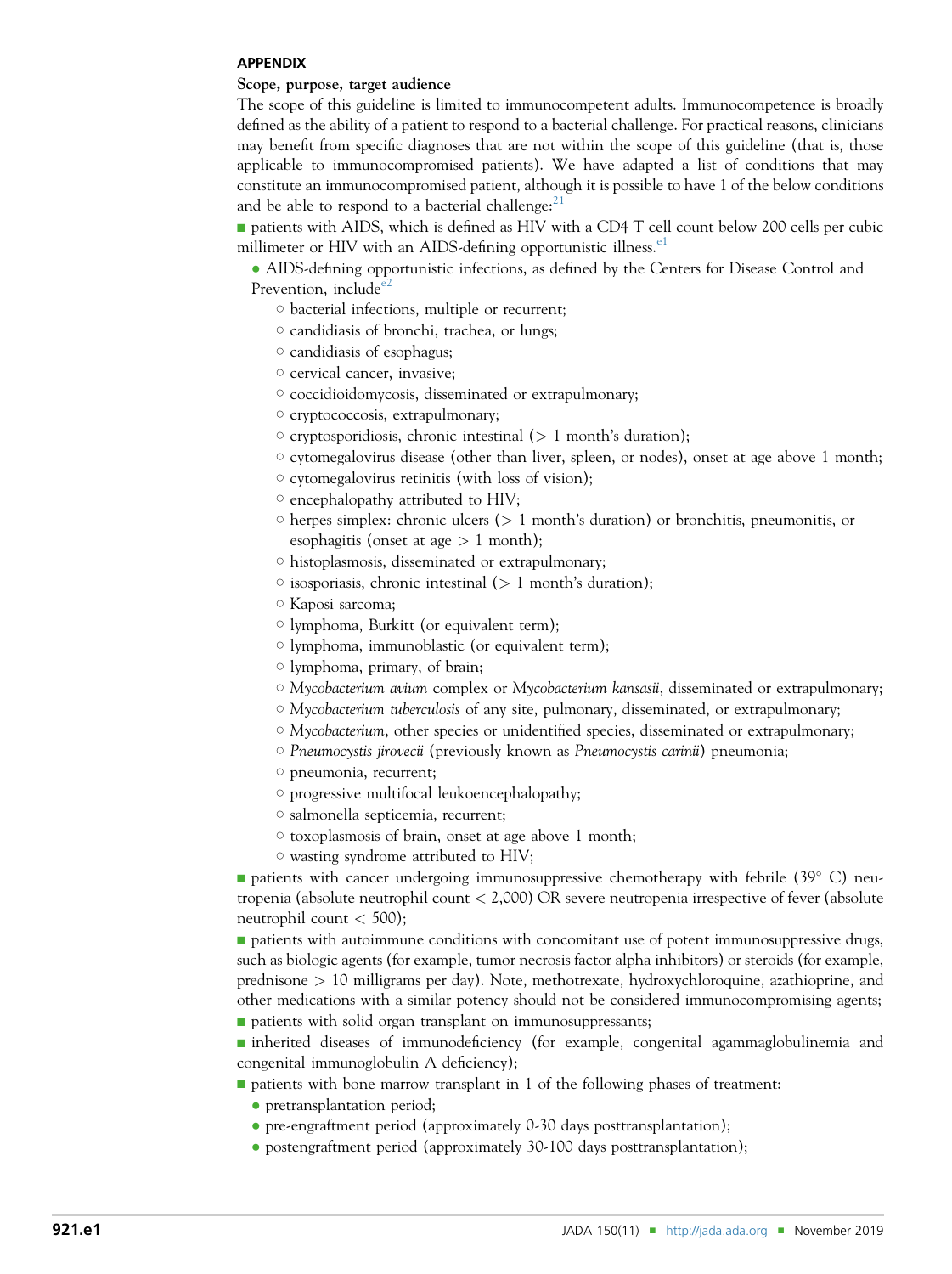<span id="page-17-0"></span>• Late posttransplantation period ( $\geq 100$  days posttransplantation) while still on immunosuppressive medications to prevent graft-versus-host disease (typically 36 months posttransplantation).

## **METHODS**

#### Panel configuration and conflicts of interest

In 2018, the American Dental Association (ADA) Council on Scientific Affairs convened a multidisciplinary panel of subject matter experts from general and public health dentistry, endodontics, oral and maxillofacial surgery, oral medicine, infectious diseases, emergency medicine, pharmacology, and epidemiology. Panel nominees completed financial and intellectual conflict of interest forms that were reviewed by methodologists from the ADA Center for Evidence-Based Dentistry. Conflict of interests were disclosed and updated at the beginning of each panel meeting. When relevant conflicts were identified in relation to a particular recommendation, the panel member was asked to abstain from discussion and not participate in formulating that recommendation. In the first panel meeting in April 2018, we defined the scope, purpose, clinical questions and outcomes, and target audience. In the second panel meeting in December 2018, we formulated recommendations.

#### Body of evidence and outcomes informing this guideline

A complete list of outcomes for total analgesics used refers to total number of nonsteroidal antinflammatory drugs used and total number of rescue analgesics used. A complete list of outcomes for progression of disease to more severe state refers to malaise, trismus, fever, cellulitis, additional dental visit, and additional medical visit.

A complete list of outcomes for community-associated Clostridioides difficile infection (CDI) includes community-associated CDI, community-associated CDI related to a dental prescription for antibiotics, and mortality due to community-associated CDI.

A complete list of outcomes for antibiotic-resistant infections includes antibiotic-resistant infections and mortality due to antibiotic-resistant infections.

A complete list of outcomes for costs includes community-associated CDI related costs, community-associated CDI related costs associated with a dental prescription for antibiotics, antibiotic-resistant infections related costs, antibiotic-resistant infections related costs associated with a dental prescriptions for antibiotics, and cost-effectiveness of antibiotics to treat symptomatic irreversible pulpitis with or without symptomatic apical periodontitis (SIP: Symptomatic irreversible pulpitis (SAP), pulp necrosis and SAP, or pulp necrosis and localized acute apical abscess.

A complete list of outcomes of hospitalizations includes admission to hospital due to community-associated CDI, admission to hospital due to community-associated CDI related to a dental prescription for antibiotics, admission to hospital due to antibiotic-resistant infection, admission to hospital due to antibiotic-resistant infection associated with a dental prescription for antibiotics, length of hospital stay due to community-associated CDI, length of hospital stay due to community-associated CDI related to a dental prescription for antibiotics, length of hospital stay due to antibiotic-resistant infection, and length of hospital stay due to antibiotic-resistant infections associated with a dental prescription for antibiotics.

A complete list of outcomes of anaphylaxis includes allergic reaction to antibiotics, allergic reaction to antibiotics associated with a dental prescription, anaphylaxis due to antibiotics, anaphylaxis due to antibiotics associated with a dental prescription, fatal anaphylaxis due to antibiotics, and fatal anaphylaxis due to antibiotics associated with a dental prescription. The panel ranked allergic reaction due to antibiotics, anaphylaxis due to antibiotics, and fatal anaphylaxis due to antibiotics as critical outcomes.

The panel defined and ranked (critical, important, not important for decision making) outcomes a priori. The panel ranked pain and intraoral swelling as a critical outcomes. The panel ranked total number of nonsteroidal anti-inflammatory drugs used and total number of rescue analgesics used, malaise, trismus, fever, cellulitis, additional dental visit, and additional medical visit, allergic reaction, endodontic flare-up, diarrhea, CDI, and repeat procedure as important outcomes. The panel ranked community-associated CDI and mortality due to community-associated CDI as critical outcomes and community-associated CDI related to a dental prescription for antibiotics as an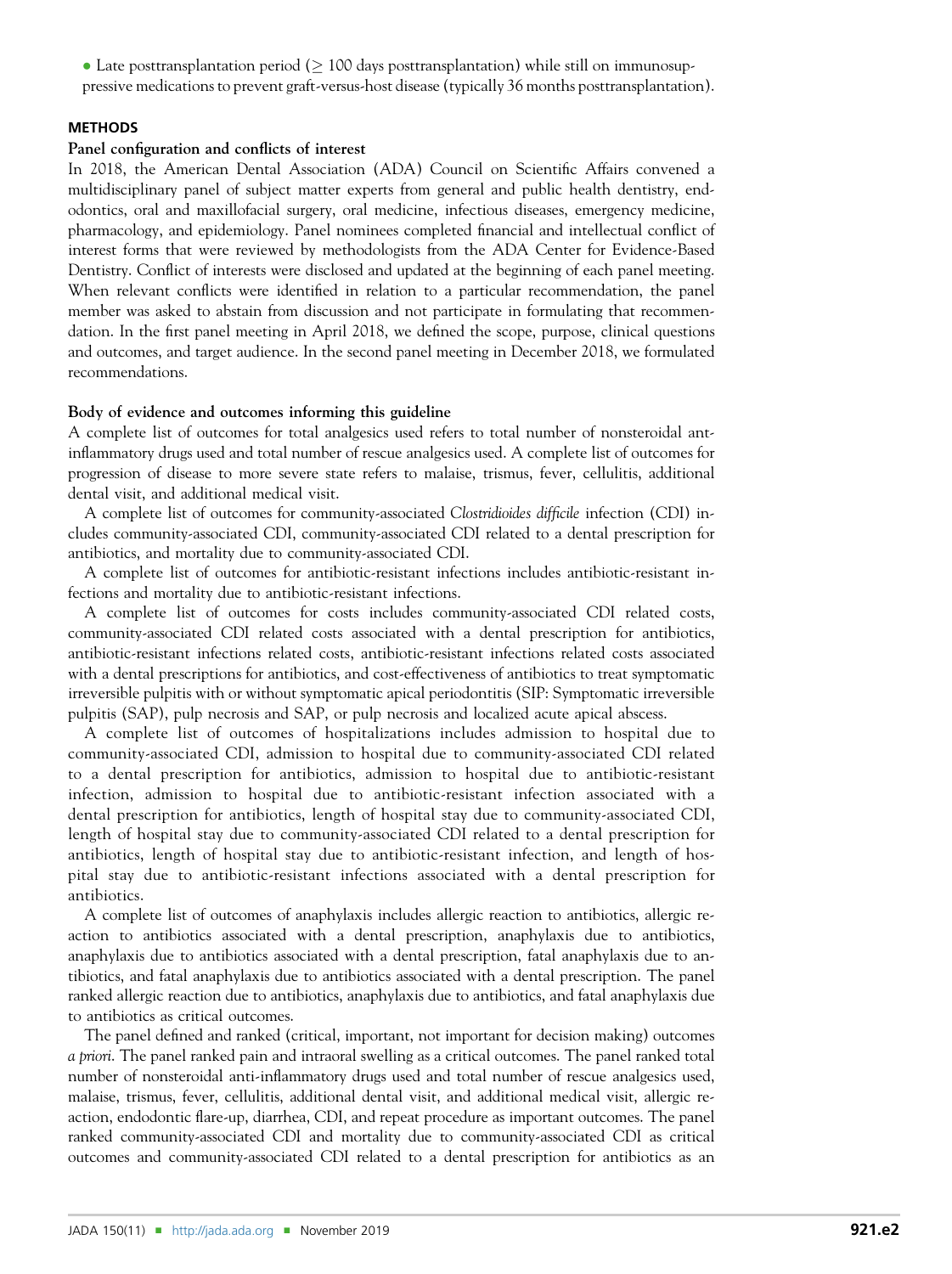important outcome. The panel ranked mortality due to antibiotic-resistant infections as a critical outcome and antibiotic-resistant infections as an important outcome.

The panel ranked community-associated CDI related costs, antibiotic-resistant infections related costs, and cost-effectiveness of antibiotics to treat symptomatic irreversible pulpitis with or without SAP, pulp necrosis and SAP, or pulp necrosis and localized acute apical abscess as critical outcomes. The panel ranked community-associated CDI related costs associated with a dental prescription for antibiotics and antibiotic-resistant infection related costs associated with a dental prescriptions for antibiotics as important outcomes. The panel ranked all hospitalization and anaphylaxis outcomes as important.

Anticipating limited evidence to inform harm outcomes from randomized controlled trials, the panel decided to include evidence from randomized controlled trials and observational studies to inform this guideline, in that order of priority.

#### Retrieving the evidence

For beneficial outcomes, the informationist (K.K.O.), methodologists (M.P.T., L.P., O.U., A.C.L.), and the expert panel updated a 2014 and 2016 Cochrane systematic review.<sup>[31,32](#page-15-0)</sup> The published search strategy for the 2016 systematic review<sup>[31](#page-15-0)</sup> was adapted for inclusivity via combining the antibiotics search string used in the 2014 systematic review<sup>[32](#page-15-0)</sup> with a new, simple pulpectomy and dental pulp concept. Other outcomes required additional evidence, and considering the scope of the Cochrane reviews, we conducted a search for systematic reviews on antibiotic resistance to identify primary studies related to these outcomes. All searches were conducted in MEDLINE via PubMed, Embase via [embase.com,](http://embase.com) the Cochrane Library, and Cumulative Index to Nursing and Allied Health Literature in May and early June 2018. In addition, we searched the gray literature and national health care agency Web sites and databases and contacted the Centers for Diseases Control and Prevention to retrieve evidence that may not be available from the electronic databases cited above.<sup>[20](#page-14-0)</sup> Using similar methods, we also searched for systematic reviews and primary studies on patients' values and preferences as well as provider acceptability and feasibility related to the use of antibiotics for the target conditions in dentistry, and if not available, from its use in medicine.

Pairs of reviewers (E.K., L.P., M.P.T., O.U., and an author of the related systematic review) independently screened titles and abstracts and full-text articles and determined final eligibility. Reviewers (L.P., M.P.T., O.U.) then independently and in duplicate extracted data from included studies. We prioritized data specific to outpatient dental settings over inpatient medical settings. When dealing with population-level harm outcomes accounting for all prescriptions in the health system, we adjusted our estimates by 10% to illustrate the impact of antibiotic prescription rate from dentistry in regard to the total outpatient antibiotic prescriptions in the United States in  $2011.^{43}$  $2011.^{43}$  $2011.^{43}$ 

#### Evidence synthesis and measures of association

Using a random-effects model, we pooled data and calculated relative risk and 95% confidence intervals for dichotomous data and mean difference and 95% confidence intervals for continuous data. When meta-analysis was not possible, we reported data at an individual-study level. When comparative effect estimations (for example, measures of association) were not possible to obtain, we calculated frequency estimates.

#### Certainty in the evidence

We assessed the certainty in the evidence using the Grading of Recommendations Assessment, Development and Evaluation (GRADE) approach.<sup>35</sup> The certainty in the evidence represents the panel's confidence that the treatment effects are appropriate to inform the recommendations ([eTable 2\)](#page-20-0).

#### Moving from evidence to decisions

The expert panel formulated recommendations using the GRADE evidence-to-decision framework, facilitated by a methodologist (M.P.T.) during the second panel meeting. The evidence-to-decision framework allows for a structured display of the pros and cons of implementing an intervention, allowing for guided discussion when formulating recommendations.<sup>[36](#page-15-0)</sup> This framework considers  $8$ factors: importance of the health care problem, magnitude of desirable effects, magnitude of undesirable effects, certainty in the evidence, patient's values and preferences, balance of desirable versus undesirable effects, acceptability, and feasibility. Once judgments were made for each factor, the expert panel decided the direction and strength of the recommendation [\(Table](#page-2-0)).<sup>[33-35](#page-15-0)</sup>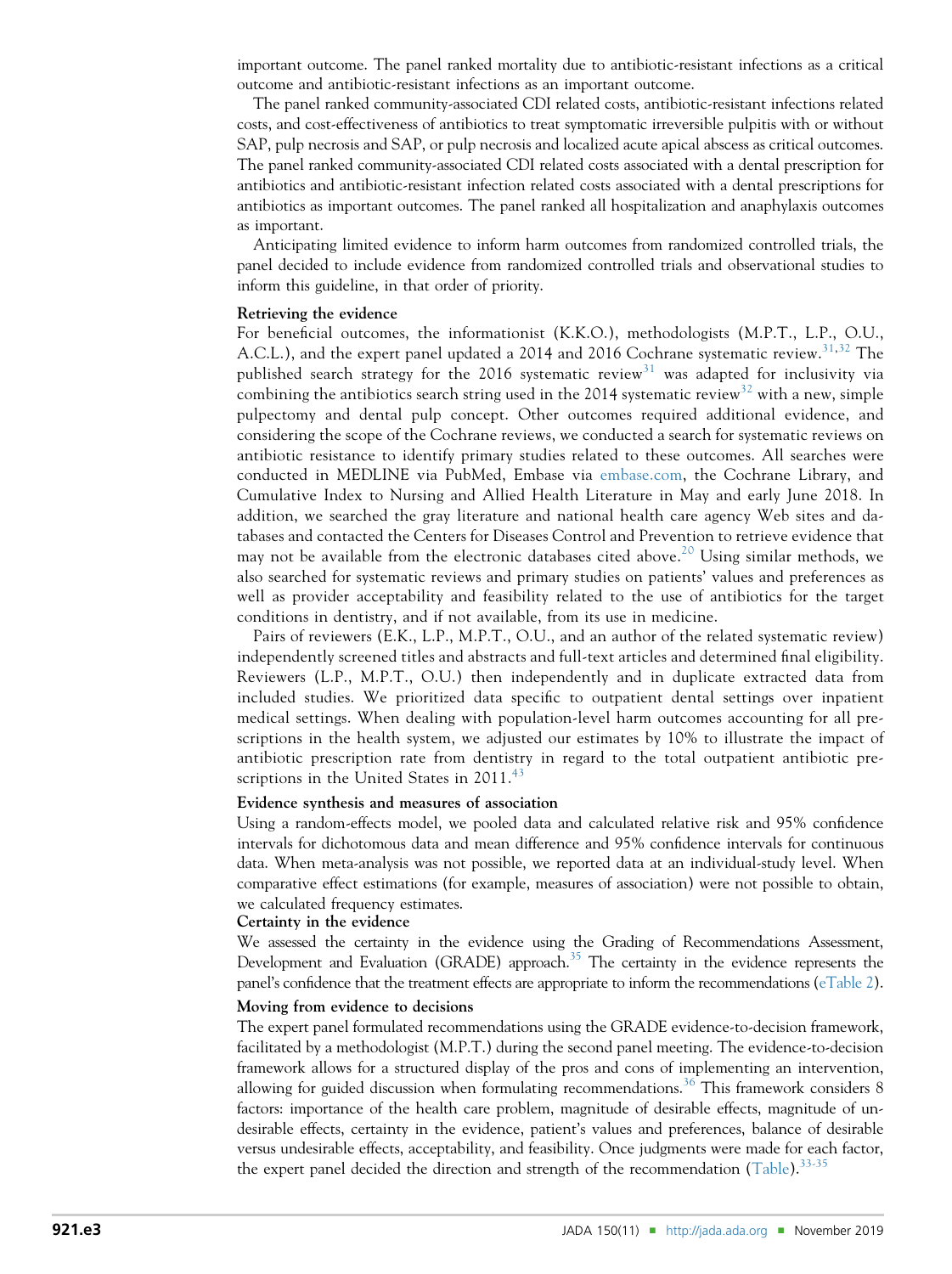# <span id="page-19-0"></span>Stakeholder and public engagement

We contacted internal and external stakeholders and invited them to participate in the development of the guideline. Using an electronic survey, we solicited feedback on 2 occasions. First, we requested input regarding the initial draft of the guideline's scope, purpose, clinical questions, outcomes, and target audience; second, we requested input on the final draft of the recommendations and GPS. We also invited the general public to provide input on the recommendations and GPS through social media and the ADA Center for EBD's Web site ([ebd.](http://ebd.ada.org) [ada.org](http://ebd.ada.org)). Methodologists classified and prioritized all comments for discussion and resolution with the panel.

## Updating process

The ADA Center for EBD continuously monitors relevant literature. We will update this guideline every 5 years or when new evidence may affect the direction and strength of the recommendations. Any updated versions of this guideline will be available at [ebd.ada.org](http://ebd.ada.org).

## RESULTS

#### Values and preferences

From the patient perspective, antibiotic use is often considered a noninvasive, inexpensive treatment option. Though this is often true, patients may be unaware of the magnitude of harms associated with antibiotic use.<sup>e3,e4</sup> On the basis of results from a focus group,<sup>e3,e5</sup> participants did not believe that antibiotic resistance affected them as individuals<sup>e5</sup> and did not know that methicillinresistant Staphylococcus aureus could be community-acquired.<sup>e3</sup> There was general consensus among participants that the other patients' and general practitioners' indiscriminate use and prescription of antibiotics were to blame for antibiotic resistance; they were less aware of the impact of their own antibiotic use. Finally, these participants were confident that science would resolve any issues related to antibiotic resistance. $e^{3}$ 

Clinicians often encounter patients with expectations for receiving antibiotics. This is a common reason clinicians deviate from clinical practice guidelines recommending against antibiotic use. $e^{6,e7}$  During the panel meeting, experts discussed that antibiotics may be considered an appropriate treatment choice owing to access-to-care issues affecting many communities. For example, if a patient is visibly in pain, upset, and unable to receive definitive, conservative dental treatment within a short time, a clinician may consider antibiotics as an option, regardless of the potential negligible benefits and likely large harms.

A report from the United Kingdom proposes that increasing public awareness of antibiotic resistance could decrease patient expectations for antibiotics. $e^{8}$  As many professional dental and medical organizations and federal agencies continue investing in antibiotic stewardship, evidence suggests that health care providers should also consider shared decision making as a way to incorporate their patients' values into treatment planning.<sup>e9</sup>

e1. US Department of Health and Human Services. Glossary of HIV/AIDS-related terms. Available at: [https://aidsinfo.nih.gov/content](https://aidsinfo.nih.gov/contentfiles/glossaryhivrelatedterms_english.pdf)files/ [glossaryhivrelatedterms\\_english.pdf.](https://aidsinfo.nih.gov/contentfiles/glossaryhivrelatedterms_english.pdf) Accessed May 25, 2019.

e2. Centers for Disease Control and Prevention. Revised surveillance case definition for HIV infection: United States, 2014. Available at: <https://www.cdc.gov/mmwr/preview/mmwrhtml/rr6303a1.htm>. Accessed May 25, 2019.

e3. [Brooks L, Shaw A, Sharp D, Hay AD. Towards a better understanding of patients](http://refhub.elsevier.com/S0002-8177(19)30617-8/sref77)' perspectives of antibiotic resistance and MRSA: a qualitative study. Fam Pract[. 2008;25\(5\):341-348](http://refhub.elsevier.com/S0002-8177(19)30617-8/sref77).

e4. [Wagstaff B. Impact of antibiotic restrictions: the patient](http://refhub.elsevier.com/S0002-8177(19)30617-8/sref78)'s perspective. Clin Microbiol Infect. 2006;12(suppl 5):10-15.

e5. [Ancillotti M, Eriksson S, Veldwijk J, Nihlén Fahlquist J, Andersson DI, Godskesen T. Public awareness and individual responsibility](http://refhub.elsevier.com/S0002-8177(19)30617-8/sref79) [needed for judicious use of antibiotics: a qualitative study of public beliefs and perceptions.](http://refhub.elsevier.com/S0002-8177(19)30617-8/sref79) BMC Public Health. 2018;18(1):1153.

e6. [Dempsey PP, Businger AC, Whaley LE, Gagne JJ, Linder JA. Primary care clinicians](http://refhub.elsevier.com/S0002-8177(19)30617-8/sref80)' perceptions about antibiotic prescribing for acute [bronchitis: a qualitative study.](http://refhub.elsevier.com/S0002-8177(19)30617-8/sref80) BMC Fam Pract. 2014;15:194.

e7. [Lopez-Vazquez P, Vazquez-Lago JM, Figueiras A. Misprescription of antibiotics in primary care: a critical systematic review of its de](http://refhub.elsevier.com/S0002-8177(19)30617-8/sref81)terminants. J Eval Clin Pract[. 2012;18\(2\):473-484.](http://refhub.elsevier.com/S0002-8177(19)30617-8/sref81)

e8. [Cope AL, Wood F, Francis NA, Chestnutt IG. General dental practitioners](http://refhub.elsevier.com/S0002-8177(19)30617-8/sref82)' perceptions of antimicrobial use and resistance: a qualitative interview study. Br Dent J[. 2014;217\(5\):E9.](http://refhub.elsevier.com/S0002-8177(19)30617-8/sref82)

e9. Centers for Disease Control and Prevention. Antibiotic prescribing and use in doctor's offices. Available at: [https://www.cdc.gov/](https://www.cdc.gov/antibiotic-use/community/for-hcp/index.html) [antibiotic-use/community/for-hcp/index.html.](https://www.cdc.gov/antibiotic-use/community/for-hcp/index.html) Accessed May 25, 2019.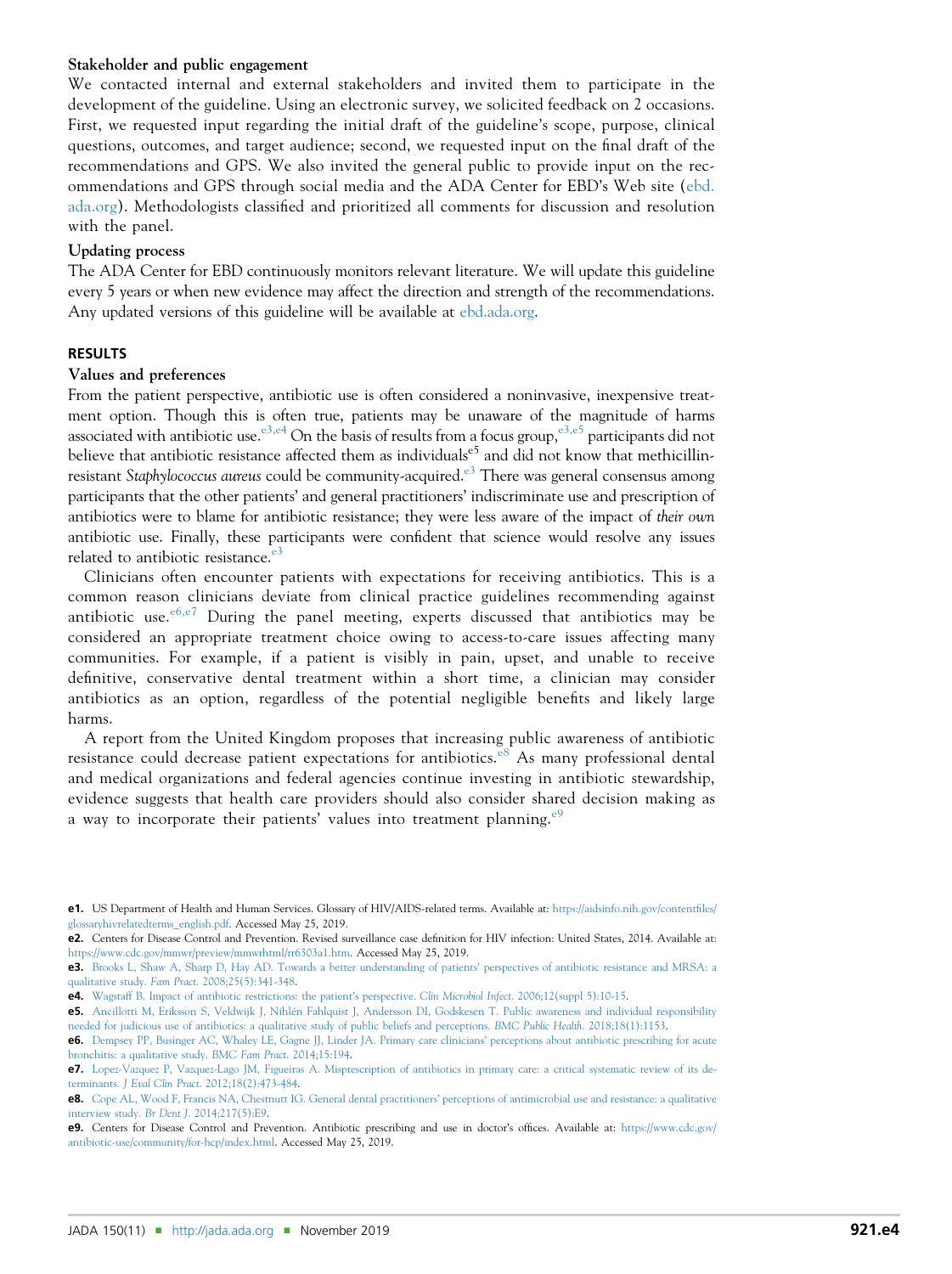<span id="page-20-0"></span>eTable 1. Pulpal and periapical target conditions and their clinical signs and symptoms.

| <b>TARGET CONDITION</b>                                           | <b>CHARACTERISTICS OF CLINICAL SIGNS AND SYMPTOMS</b>                                                                                                                                                                                                  |
|-------------------------------------------------------------------|--------------------------------------------------------------------------------------------------------------------------------------------------------------------------------------------------------------------------------------------------------|
| <b>Symptomatic Irreversible</b>                                   | Spontaneous pain that may linger with thermal changes owing to vital inflamed pulp that                                                                                                                                                                |
| <b>Pulpitis</b>                                                   | is incapable of healing                                                                                                                                                                                                                                |
| <b>Symptomatic Apical</b>                                         | Pain with mastication, percussion, or palpation, with or without evidence of radiographic                                                                                                                                                              |
| <b>Periodontitis</b>                                              | periapical pathosis, and without swelling                                                                                                                                                                                                              |
| <b>Pulp Necrosis and Symptomatic</b>                              | Nonvital pulp, with pain with mastication, percussion, or palpation, with or without                                                                                                                                                                   |
| <b>Apical Periodontitis</b>                                       | evidence of radiographic periapical pathosis, and without swelling                                                                                                                                                                                     |
| <b>Pulp Necrosis and Localized</b><br><b>Acute Apical Abscess</b> | Nonvital pulp, with spontaneous pain with or without mastication, percussion, or<br>palpation; with formation of purulent material and localized swelling; and without<br>evidence of fascial space or local lymph node involvement, fever, or malaise |
| <b>Acute Apical Abscess with</b><br><b>Systemic Involvement</b>   | Necrotic pulp with spontaneous pain, with or without mastication, percussion, or<br>palpation, with formation of purulent material, swelling, evidence of fascial space or local<br>lymph node involvement, fever, or malaise                          |

eTable 2. Definitions of certainty in the evidence and strength of recommendations and implications for patients, clinicians, and policy makers.\*

| <b>CATEGORY</b>                                                                              | <b>DEFINITION</b>                                                                                                                                                                                                                                                                                                                   |  |  |  |
|----------------------------------------------------------------------------------------------|-------------------------------------------------------------------------------------------------------------------------------------------------------------------------------------------------------------------------------------------------------------------------------------------------------------------------------------|--|--|--|
| <b>Definition of Certainty (Quality)</b><br>in the Evidence                                  |                                                                                                                                                                                                                                                                                                                                     |  |  |  |
| High                                                                                         | We are very confident that the true effect lies close to that of the estimate of the effect.                                                                                                                                                                                                                                        |  |  |  |
| Moderate                                                                                     | We are moderately confident in the effect estimate. The true effect is likely to be close to<br>the estimate of the effect, but there is a possibility that it is substantially different.                                                                                                                                          |  |  |  |
| Low                                                                                          | Our confidence in the effect estimate is limited. The true effect may be substantially<br>different from the estimate of the effect.                                                                                                                                                                                                |  |  |  |
| Very low                                                                                     | We have very little confidence in the effect estimate. The true effect is likely to be<br>substantially different from the estimate of effect.                                                                                                                                                                                      |  |  |  |
| Definition of Strong and<br><b>Conditional Recommendations</b><br>and Implications for Users |                                                                                                                                                                                                                                                                                                                                     |  |  |  |
| Implications for patients                                                                    |                                                                                                                                                                                                                                                                                                                                     |  |  |  |
| Strong recommendations                                                                       | Most patients in this situation would want the recommended course of action, and only a<br>small proportion would not. Formal decision aids are not likely to be needed to help<br>patients make decisions consistent with their values and preferences.                                                                            |  |  |  |
| Conditional recommendations                                                                  | Most patients in this situation would want the suggested course of action, but many<br>would not.                                                                                                                                                                                                                                   |  |  |  |
| Implications for clinicians                                                                  |                                                                                                                                                                                                                                                                                                                                     |  |  |  |
| Strong recommendations                                                                       | Most patients should receive the intervention. Adherence to this recommendation<br>according to the quideline could be used as a quality criterion or performance indicator.                                                                                                                                                        |  |  |  |
| Conditional recommendations                                                                  | Recognize that different choices will be appropriate for individual patients and that the<br>clinician must help each patient arrive at a management decision consistent with his or<br>her values and preferences. Decision aids may be useful in helping patients make<br>decisions consistent with their values and preferences. |  |  |  |
| Implications for policy makers                                                               |                                                                                                                                                                                                                                                                                                                                     |  |  |  |
| Strong recommendations                                                                       | The recommendation can be adapted as policy in most situations.                                                                                                                                                                                                                                                                     |  |  |  |
| Conditional recommendations                                                                  | Policy making will require substantial debate and involvement of various stakeholders.                                                                                                                                                                                                                                              |  |  |  |
| * Sources: Andrews and colleagues, <sup>33,34</sup> Guyatt and colleagues. <sup>35</sup>     |                                                                                                                                                                                                                                                                                                                                     |  |  |  |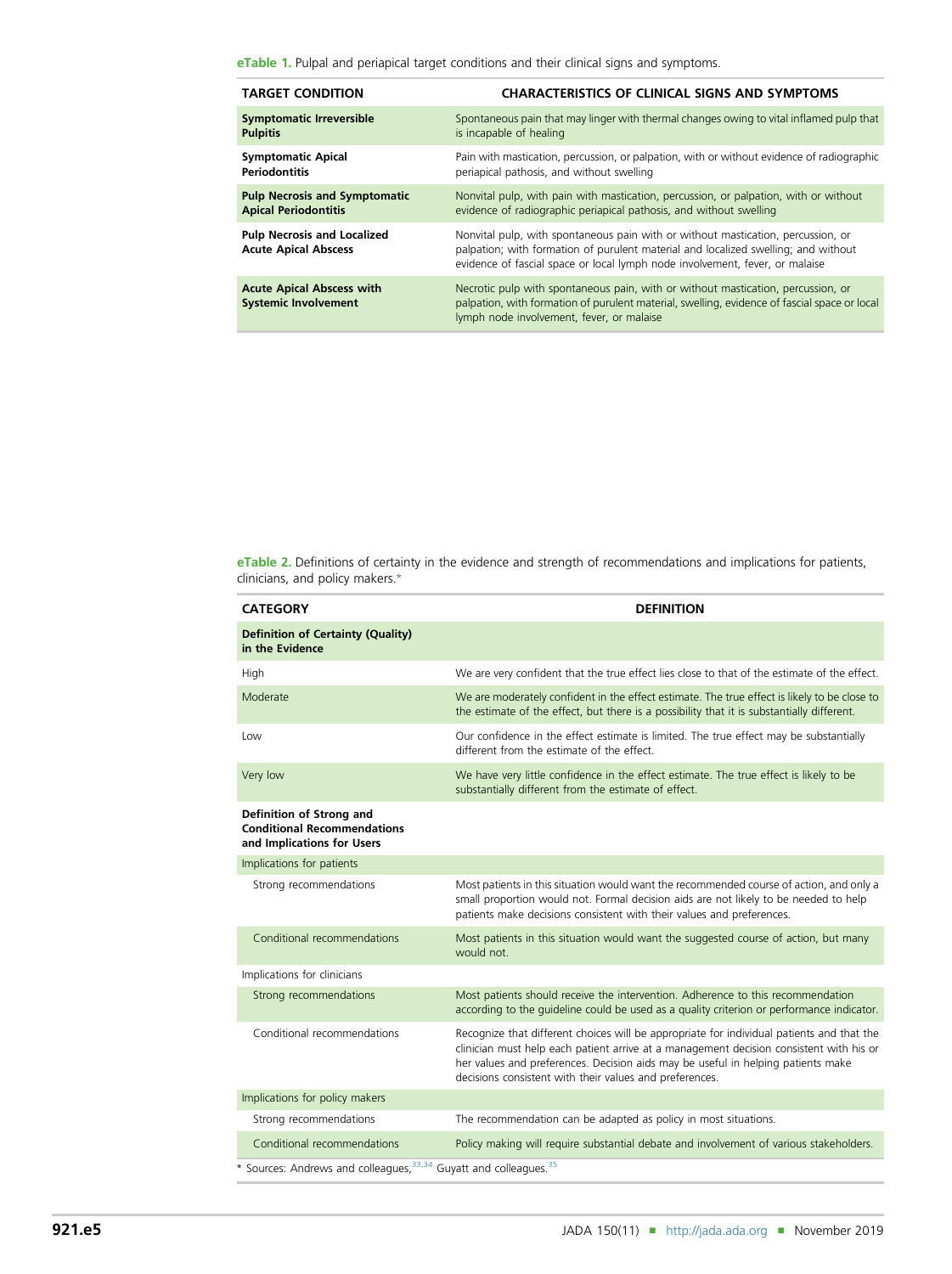<span id="page-21-0"></span>eTable 3. Relative and absolute desirable and undesirable effects (95% confidence interval) from randomized controlled trials and certainty in the evidence for systemic antibiotics compared with no systemic antibiotics for symptomatic irreversible pulpitis with or without symptomatic apical periodontitis in immunocompetent adults when definitive, conservative dental treatment is not available.

| OUTCOMES*                                                                                   | <b>PARTICIPANTS</b><br>(STUDIES), NO. | <b>CERTAINTY OF THE</b><br><b>EVIDENCE</b><br><b>ACCORDING TO</b><br><b>GRADE<sup>+</sup></b> | $RR^*$ (95%<br><b>CONFIDENCE</b><br><b>INTERVAL)</b> |                                                                                         | <b>ANTICIPATED ABSOLUTE EFFECTS</b>                                |
|---------------------------------------------------------------------------------------------|---------------------------------------|-----------------------------------------------------------------------------------------------|------------------------------------------------------|-----------------------------------------------------------------------------------------|--------------------------------------------------------------------|
|                                                                                             |                                       |                                                                                               |                                                      | <b>Risk With No Systemic</b><br>Antibiotic <sup>§</sup> (No. of<br>People)              | <b>Risk Difference With</b><br><b>Systemic Antibiotics (Range)</b> |
| Pain Intensity at 24 H                                                                      | 40 (1 RCT <sup>1,#</sup> )            | $Low**$                                                                                       | Not applicable                                       | Mean pain intensity at 24 h,<br>1.35                                                    | MD, <sup>††</sup> 0.35 higher (0.21 lower -<br>0.91 higher)        |
| Pain Experience at 24 H                                                                     | 40 $(1 RCT^*)$                        | $Low++$                                                                                       | RR, 1.20,<br>$(0.68 \text{ to } 2.11)^{55}$          | 500 per 1,000                                                                           | 100 more per 1,000 (160 fewer -<br>555 more) $$5$                  |
| Pain Intensity at 48 H                                                                      | 40 (1 RCT <sup>#</sup> )              | $Low***$                                                                                      | Not applicable                                       | Mean pain intensity at 48 h,<br>1.35                                                    | MD, 0.2 higher (0.35 lower - 0.75<br>higher)                       |
| Pain Experience at 48 H                                                                     | 40 (1 RCT <sup>#</sup> )              | $Low++$                                                                                       | RR, 1.22<br>$(0.65 \text{ to } 2.29)^{55}$           | 450 per 1,000                                                                           | 99 more per 1,000 (158 fewer -<br>581 more $9^{55}$                |
| Pain Intensity at 72 H                                                                      | 40 (1 RCT <sup>#</sup> )              | $Low***$                                                                                      | Not applicable                                       | 1.35                                                                                    | Mean pain intensity at 72 h, MD, 0 (0.5 lower - 0.5 higher)        |
| Pain Experience at 72 H                                                                     | 40 (1 RCT <sup>#</sup> )              | $Low++$                                                                                       | RR, 1.00<br>$(0.47 \text{ to } 2.14)^{\frac{5}{5}}$  | 400 per 1,000                                                                           | 0 fewer per 1,000 (212 fewer - 456<br>more) <sup>§§</sup>          |
| Pain Intensity at 7 D                                                                       | 40 (1 RCT <sup>#</sup> )              | $Low***$                                                                                      | Not applicable                                       | Mean pain intensity at 7 d,<br>1.35                                                     | MD, 0.15 lower (0.75 lower - 0.45<br>higher)                       |
| Pain Experience at 7 D                                                                      | 40 $(1 RCT^*)$                        | $Low++$                                                                                       | RR, 0.89<br>$(0.43 \text{ to } 1.83)^{55}$           | 450 per 1,000                                                                           | 49 fewer per 1,000 (257 fewer -<br>374 more) $55$                  |
| <b>Total Number of</b><br><b>Nonsteroidal Anti-</b><br>inflammatory Drugs<br>(Tablets) Used | 40 (1 RCT <sup>#</sup> )              | $Low***$                                                                                      | Not applicable                                       | Mean total number of<br>nonsteroidal anti-<br>inflammatory drugs (tablets)<br>used, 9.6 | MD, 0.4 lower (4.23 lower - 3.43<br>higher)                        |
| <b>Total Number of</b><br>Acetaminophen with<br><b>Codeine (Tablets) Used</b>               | 40 (1 RCT <sup>#</sup> )              | Low <sup>11</sup>                                                                             | Not applicable                                       | Mean total number of<br>acetaminophen with<br>codeine (tablets) used, 4.45              | MD 2.45 higher (1.23 lower - 6.13<br>higher)                       |

\* Selection criteria: patient or population: immunocompetent adults with symptomatic irreversible pulpitis with or without symptomatic apical periodontitis; setting: dental settings in which definitive, conservative dental treatment is not immediately available; intervention: systemic antibiotics; comparison: no systemic antibiotic. No studies meeting the selection criteria reported data on malaise, trismus, fever, cellulitis, additional dental visit, additional medical visit, allergic reaction, endodontic flare-up, diarrhea, Clostridioides difficile infection, or repeat procedure for this population. Nagle and colleagues<sup>40</sup> did report intraoral swelling, but owing to symptom inconsistencies with a clinical diagnosis of symptomatic irreversible pulpitis with or without symptomatic apical periodontitis, the guideline authors did not extract this data. † GRADE: Grading of Recommendations Assessment, Development and Evaluation. GRADE Working Group grades of evidence: high certainty: we are very confident that the true effect lies close to that of the estimate of the effect; moderate certainty: we are moderately confident in the effect estimate: the true effect is likely to be close to the estimate of the effect, but there is a possibility that it is substantially different; low certainty: our confidence in the effect estimate is limited: the true effect may be substantially different from the estimate of the effect; very low certainty: we have very little confidence in the effect estimate: the true effect is likely to be substantially different from the estimate of effect.  $\pm$  RR: Risk ratio. § For dichotomous outcomes, the quideline authors calculated absolute treatment effects via using the control group's baseline risk as the assumed control intervention risk.  $\P$  RCT: Randomized controlled trial. # Nagle and colleagues.<sup>[40](#page-15-0)</sup> \*\* Serious issues of imprecision due to small sample size. †† MD: Mean difference. ‡‡ There were serious issues of imprecision due to small sample size, and the confidence interval suggests a large benefit and a large harm. §§ For Nagle and colleagues, $^{40}$  $^{40}$  $^{40}$  the data for the outcome of pain were dichotomized (visual analog scale from 0-3) as follows: "no pain" and "mild pain" were coded as "no pain," and "moderate pain" and "severe pain" were coded as "pain."  $\P$  There were serious issues of imprecision due to small sample size, and the confidence interval suggests both a small benefit and a large harm.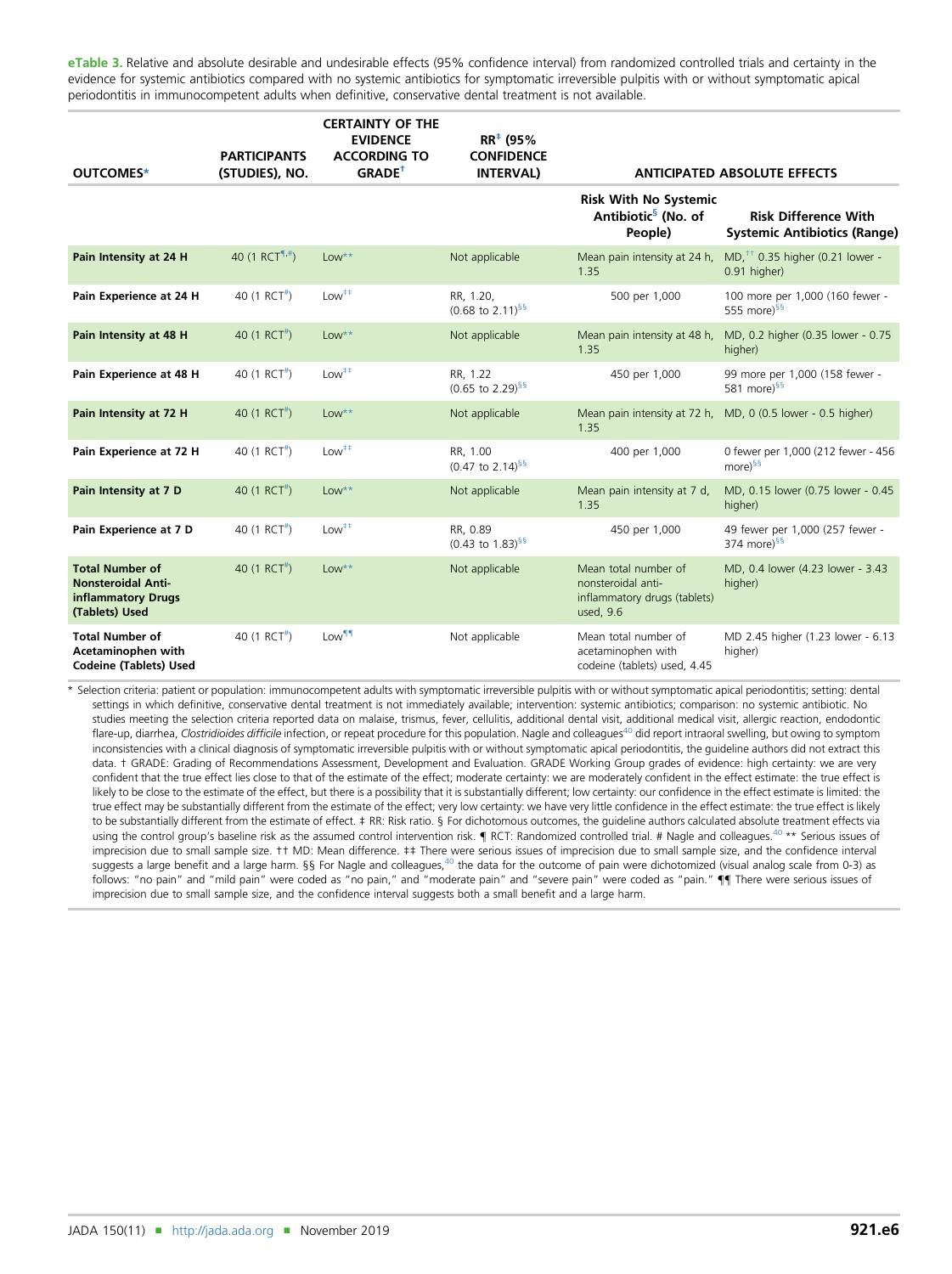<span id="page-22-0"></span>eTable 4. Magnitude of undesirable effects related to use of any systemic antibiotic by any patient in any setting from observational studies and certainty in the evidence.

|                                                                                                                                                        |                                                       | <b>CERTAINTY OF THE</b><br><b>EVIDENCE</b><br><b>ACCORDING TO</b> |                                                                                                                                                                                                                                                                                                                                                                                                                                                                                                                                                                      |
|--------------------------------------------------------------------------------------------------------------------------------------------------------|-------------------------------------------------------|-------------------------------------------------------------------|----------------------------------------------------------------------------------------------------------------------------------------------------------------------------------------------------------------------------------------------------------------------------------------------------------------------------------------------------------------------------------------------------------------------------------------------------------------------------------------------------------------------------------------------------------------------|
| OUTCOME*                                                                                                                                               | STUDIES, NO.                                          | GRADE <sup>†</sup>                                                | <b>IMPACT</b>                                                                                                                                                                                                                                                                                                                                                                                                                                                                                                                                                        |
| <b>Community-Associated</b><br><b>Clostridioides difficile Infections</b>                                                                              | 2 observational<br>studies $*$ , §                    | Moderate <sup>1</sup>                                             | Of 10,000 people with a community-associated C. difficile infection in 2011,<br>approximately 6,400 probably were exposed to antibiotics. <sup>#</sup>                                                                                                                                                                                                                                                                                                                                                                                                               |
| <b>Community-Associated</b><br>C. difficile Infection Related to a<br><b>Dental Prescription for</b><br><b>Antibiotics</b>                             | 3 observational<br>studies <sup>#,§,**</sup>          | Very low <sup>++</sup>                                            | Of 10,000 people with a community-associated C. difficile infection in 2011,<br>approximately 640 may have been exposed to antibiotics received from a<br>dentist. <sup>#,##,§§</sup>                                                                                                                                                                                                                                                                                                                                                                                |
| <b>Mortality Due to Community-</b><br><b>Associated C. difficile Infections</b>                                                                        | 2 observational<br>studies $*$ , §                    | Moderate <sup>1</sup>                                             | Of 10,000 people with a community-associated C. difficile infection in 2011,<br>approximately 80 people probably died due to exposure to antibiotics. <sup>#</sup>                                                                                                                                                                                                                                                                                                                                                                                                   |
| <b>Antibiotic-Resistant Infections</b>                                                                                                                 | 1 observational<br>study <sup>11</sup>                | Low                                                               | At least 2 million people may experience an antibiotic-resistant infection annually<br>in the United States.                                                                                                                                                                                                                                                                                                                                                                                                                                                         |
| <b>Mortality Due to Antibiotic-</b><br><b>Resistant Infections</b>                                                                                     | 1 observational<br>study <sup>11</sup>                | Low                                                               | Annually, there may have been approximately 23,000 deaths due to antibiotic-<br>resistant infections.                                                                                                                                                                                                                                                                                                                                                                                                                                                                |
| <b>Community-Associated</b><br>C. difficile Infection Related<br>Costs                                                                                 | 2 observational<br>studies $*$ ,##                    | Moderate <sup>1</sup>                                             | In 2011, the mean community-associated C. difficile-attributable cost was likely<br>\$3 billion.                                                                                                                                                                                                                                                                                                                                                                                                                                                                     |
| <b>Community-Associated</b><br>C. difficile Infection Costs<br><b>Associated With a Dental</b><br><b>Prescription for Antibiotics</b>                  | 2 observational<br>studies $\stackrel{+}{\text{***}}$ | Very low <sup>††</sup>                                            | The guideline authors approximated that in 2011 \$300 million may have been<br>related to community-associated C. difficile infections that were associated with<br>a dental prescription for antibiotics. <sup>##,§§,***</sup>                                                                                                                                                                                                                                                                                                                                      |
| <b>Antibiotic-Resistant Infection</b><br><b>Related Costs</b>                                                                                          | 1 observational<br>study <sup>11</sup>                | Low                                                               | In 2008, antibiotic resistance may have caused \$20 billion in direct costs with an<br>additional \$35 billion associated with productivity losses.                                                                                                                                                                                                                                                                                                                                                                                                                  |
| <b>Antibiotic-Resistant Infection</b><br><b>Related Costs Associated With a</b><br><b>Dental Prescription for</b><br><b>Antibiotics</b>                | 2 observational<br>studies** <sup>,¶¶</sup>           | Very low <sup>††</sup>                                            | The guideline authors approximate that \$2 billion in direct costs with an<br>additional \$3.5 billion associated with productivity losses may have been related<br>to antibiotic resistance associated with a dental prescription for<br>antibiotics. <sup>##,§§</sup> ***                                                                                                                                                                                                                                                                                          |
| <b>Admission to Hospital Due to</b><br><b>Community-Associated</b><br>C. difficile Infection                                                           | 2 observational<br>studies <sup>#,§</sup>             | Moderate <sup>1</sup>                                             | Of 10,000 people with a community-associated C. difficile infection, 1,270<br>patients probably listed community-associated C. difficile infection as the primary<br>reason for admission to the hospital.                                                                                                                                                                                                                                                                                                                                                           |
| <b>Admission to Hospital Due to</b><br><b>Antibiotic-Resistant Infection</b>                                                                           | 1 observational<br>study $^{+++}$                     | Low                                                               | In 2006, infection-related hospitalizations associated with antibiotic-resistant<br>infections may have accounted for 2.4% of all infection-related hospitalizations.                                                                                                                                                                                                                                                                                                                                                                                                |
| <b>Admission to Hospital Due to</b><br><b>Antibiotic-Resistant Infection</b><br><b>Associated With a Dental</b><br><b>Prescription for Antibiotics</b> | 2 observational<br>studies** <sup>,†††</sup>          | Very low <sup>††</sup>                                            | The guideline authors approximated that in 2006, 0.24% of infection-related<br>hospitalizations due to antibiotic-resistant infections may have been associated<br>with a dental prescription for antibiotics. *** \$5.***                                                                                                                                                                                                                                                                                                                                           |
| Length of Hospital Stay Due to<br><b>Community-Associated</b><br>C. difficile Infection                                                                | 1 observational<br>study $\#$ #                       | Low                                                               | The average community-associated C. difficile-attributable length of stay due to<br>community-associated C. difficile infection may be 5.7 d (range, 2.1-33.4).                                                                                                                                                                                                                                                                                                                                                                                                      |
| Length of Hospital Stay Due to<br><b>Antibiotic-Resistant Infections</b>                                                                               | 1 observational<br>study <sup>###</sup>               | Low                                                               | In 2014, the average (standard deviation) length of hospital stay due to bacterial<br>infections and infections associated with multidrug-resistant organisms (that is,<br>methicillin-resistant Staphylococcus aureus and other multidrug-resistant<br>organisms) may have ranged from 9.45 (11.81) d to 9.47 (11.59) d.                                                                                                                                                                                                                                            |
| <b>Anaphylaxis Due to Antibiotics</b>                                                                                                                  | 1 observational<br>study <sup>§§§</sup>               | Low                                                               | Of 10,000 hospitalizations from 1995 through 2013, approximately 46 patients<br>may have reported anaphylaxis due to a penicillin drug class; 2 patients may have<br>reported anaphylaxis due to amoxicillin; 6 patients may have reported<br>anaphylaxis due to a cephalosporin drug class <sup>#</sup> ; and 1 patient may have reported<br>anaphylaxis due to cephalexin. <sup>#</sup>                                                                                                                                                                            |
| <b>Anaphylaxis Due to Antibiotics</b><br><b>Associated with a Dental</b><br>Prescription                                                               | 2 observational<br>studies**,§§§                      | Very low <sup>++</sup>                                            | Of 100,000 hospitalizations from 1995 through 2013, approximately 46 patients<br>may have reported anaphylaxis due to a penicillin drug class and received the<br>antibiotic from a dentist; 2 patients may have reported anaphylaxis due to<br>amoxicillin and received the antibiotic from a dentist; 6 patients may have<br>reported anaphylaxis due to a cephalosporin drug class and received the<br>antibiotic from a dentist; and 1 patient may have reported anaphylaxis due to<br>cephalexin and received the antibiotic from a dentist. <sup>#,##,§§</sup> |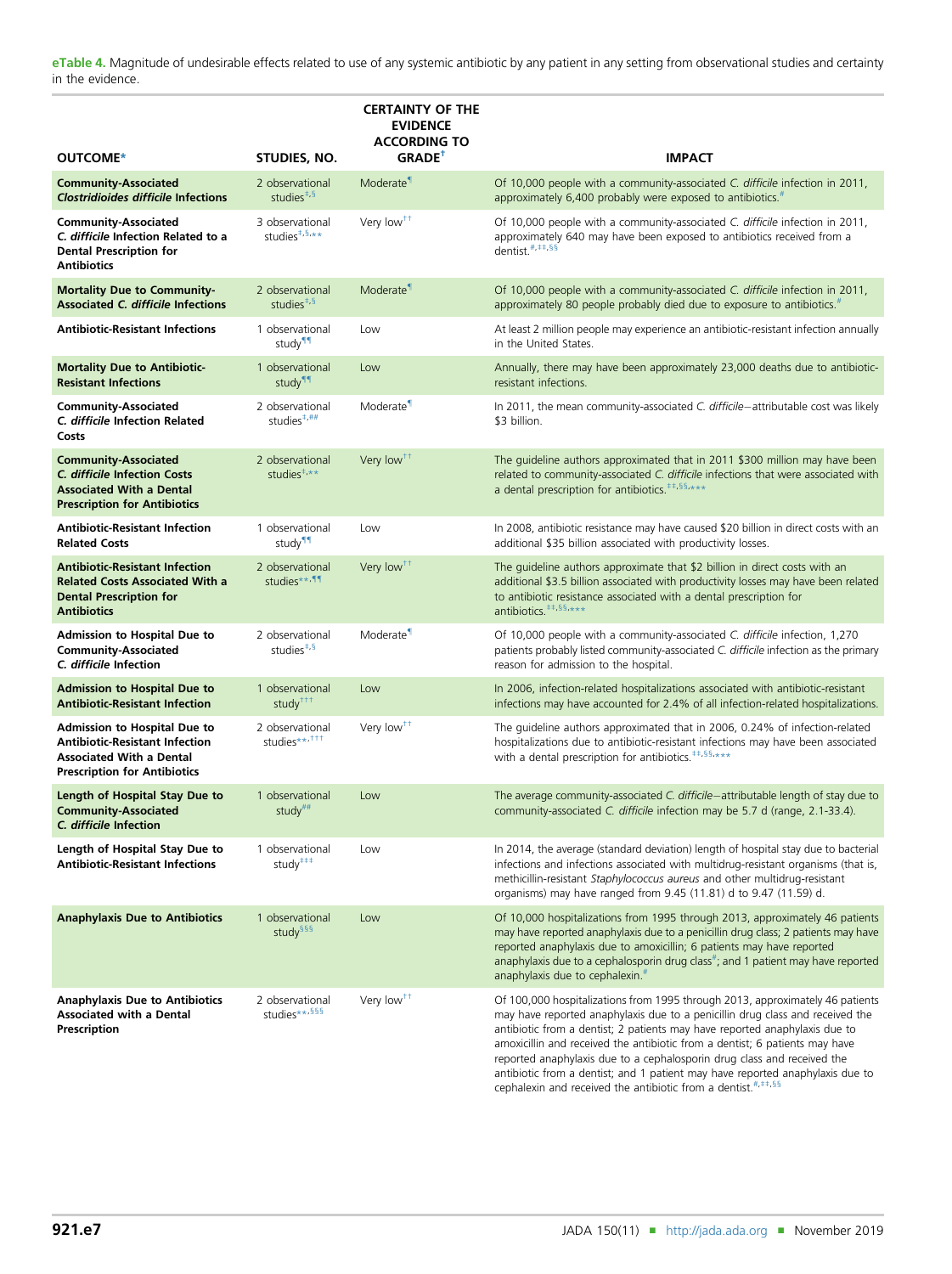<span id="page-23-0"></span>\* Selection criteria: patient or population: any person of any age seeking treatment in any dental setting in the United States; setting: any dental setting in the United States; exposure: any systemic antibiotics; nonexposure: no systemic antibiotic. No studies meeting the selection criteria reported data on mortality due to communityassociated Clostridioides difficile infections related to a dental prescription for antibiotics; mortality due to antibiotic-resistant infections associated with a dental prescription for antibiotics; cost-effectiveness of antibiotics to treat symptomatic irreversible pulpitis with or without symptomatic apical periodontitis, pulp necrosis and symptomatic apical periodontitis, or pulp necrosis and localized acute apical abscess; admission to hospital due to community-associated C. difficile infections related to a dental prescription for antibiotics; length of hospital stay due to community-associated C. difficile infection related to a dental prescription for antibiotics; length of hospital stay due to antibiotic-resistant infections associated with a dental prescription for antibiotics; allergic reaction due to antibiotics; allergic reaction due to antibiotics associated with a dental prescription; fatal anaphylaxis due to antibiotics; or fatal anaphylaxis due to antibiotics associated with a dental prescriptions. † GRADE: Grading of Recommendations Assessment, Development and Evaluation. GRADE Working Group grades of evidence: high certainty: we are very confident that the true effect lies close to that of the estimate of the effect; moderate certainty: we are moderately confident in the effect estimate: the true effect is likely to be close to the estimate of the effect, but there is a possibility that it is substantially different; low certainty: our confidence in the effect estimate is limited: the true effect may be substantially different from the estimate of the effect; very low certainty: we have very little confidence in the effect estimate: the true effect is likely to be substantially different from the estimate of effect. ‡ Considerations for Lessa and colleagues<sup>41</sup>: the case definition of C. difficile infection relying only on positive test results for C. difficile toxin or molecular assay from unformed samples sent to laboratories may lead to an underestimation of the true burden (that is, partially formed samples being untested); there is the possibility for an underestimation of "both recurrence and mortality, given that [they] assessed only first recurrences and deaths that were documented in the medical record"; there is a potential overdiagnosis or an overestimation of the burden of C. difficile infection owing to diagnostic tests being highly sensitive (that is, a poor distinction between colonization and the disease); The authors estimated the recurrence of and mortality due to C. difficile infection via using a random sample of cases that may or may not be representative of the US rates. § Considerations for Chitnis and colleagues<sup>42</sup>: there are potential issues of generalizability to the US population given that patients included in the analysis with community-associated C. difficile infection were more likely to be white and female; only a convenience sample of stools were sent for definitive testing (40%); although antibiotic use within 12 weeks was adjudicated on the basis of a telephone interview (self-reported) and medical records, it is unclear as to how many cases were confirmed using both methods; hospitalization in which C. difficile infection was the primary reason for admission was ascertained through medical records.  $\P$  Upgraded due to a large effect on the basis of observational studies without important risk of bias or other limitations. # This is likely an overestimation of the effect of dental prescriptions for antibiotics because the provided information and data did not differentiate between inpatient and outpatient antibiotic prescriptions. The guideline authors assume that prescribing for dental conditions rarely occurs in inpatient settings. \*\* Considerations for Hicks and colleagues<sup>43</sup>: dentistry accounts for 10% of the total outpatient antibiotic prescriptions in the United States; the magnitude of antibiotic prescriptions may not necessarily represent the magnitude of antibiotic consumption by patients; there is possible underestimation owing to the total number of prescriptions from other nondental professionals (for example, emergency medicine services) for any dental condition not being included in the estimate; estimates related to antibiotic prescribing practices reported by Hicks and colleagues<sup>[43](#page-15-0)</sup> correspond to that of general dentists and dental specialties combined. †† Downgraded owing to serious issues of indirectness related to estimates being extrapolated to illustrate the burden in a dental setting. ‡‡ Data were adjusted considering that dentistry accounts for 10% of total outpatient antibiotic prescriptions in the United States. §§ The presented estimate assumes that dental prescriptions for any antibiotic has the same potential of inducing antibiotic resistance as nondental related prescriptions.  $\P$  Considerations for Centers for Disease Control and Prevention<sup>44</sup>: no reports containing methods or results are linked to this report; estimates used from this report are likely an underestimation of the true burden of antibiotic resistance related outcomes; the magnitude of antibiotic resistance related outcomes may not necessarily represent the magnitude of antibiotics prescribed for and consumed by patients. ## Considerations for Zhang and colleagues<sup>45</sup>: all included studies in the review reported direct medical costs from a hospital perspective; indirect costs to patients and society and costs of additional care after hospital discharge have not been captured (for example, productivity loss due to work day losses and costs in long-term care facilities). Approximately 9% of patients with C. difficile infections were discharged to a long-term care facility for an average of 24 d of after-care, which would result in an additional \$141 million burden on the health care system and society due to longterm care facility transfers; primary C. difficile infections were not separated for the estimation of recurrent C. difficile infection costs; there was discrepancy in case definitions in cost studies versus surveillance and epidemiological studies (for example, community- versus health care-associated C. difficile infections); the total costs of C. difficile infection in the United States may be higher than the reported estimate. \*\*\* This is likely an overestimation of the effect of dental prescriptions for antibiotics owing to the primary study not measuring or reporting antibiotic exposure. ††† Considerations for Mainous and colleagues<sup>46</sup>: the methods did not allow the quideline authors to determine whether the infection arose in the hospital or the patients were colonized or infected before admission; International Classification of Diseases, Ninth Revision, Clinical Modification diagnosis codes were used instead of laboratory results on bacterial cultures; "Greater awareness of drug resistance among hospital coding departments may have prompted more attention to adding these codes to discharge records of patients who were relatively healthy and discharged without incident." ‡‡‡ Considerations for Johnston and colleagues<sup>47</sup>: *International Classification of Diseases*, Ninth Revision, Clinical Modification diagnosis codes were used instead of laboratory results on bacterial cultures; the authors were unable to distinguish between hospital-acquired and community-acquired infections; 10% of the eligible population was excluded due to missing data. §§§ Considerations for Dhopeshwarkar and colleagues<sup>[48](#page-15-0)</sup>: the estimates presented in this study only included penicillin and cephalosporin drug classes and amoxicillin and cephalexin drugs and did not include other individual drugs commonly prescribed by dentists such as clindamycin. Considerations for: Durkin and colleagues:<sup>[6](#page-14-0)</sup> there may be issues of generalizability as only patients from 2 Boston-area hospitals were included in this analysis, which may not be representative of inpatient populations admitted to other US hospitals; there was a potential overestimate of the occurrence of anaphylaxis owing to reported cases not being confirmed by tryptase tests; there was possible underestimation owing to exclusion of codes listed in electronic health records not directly linking to anaphylaxis; there was uncertainty surrounding whether the estimates of the reported or observed cases of anaphylaxis resulted in death.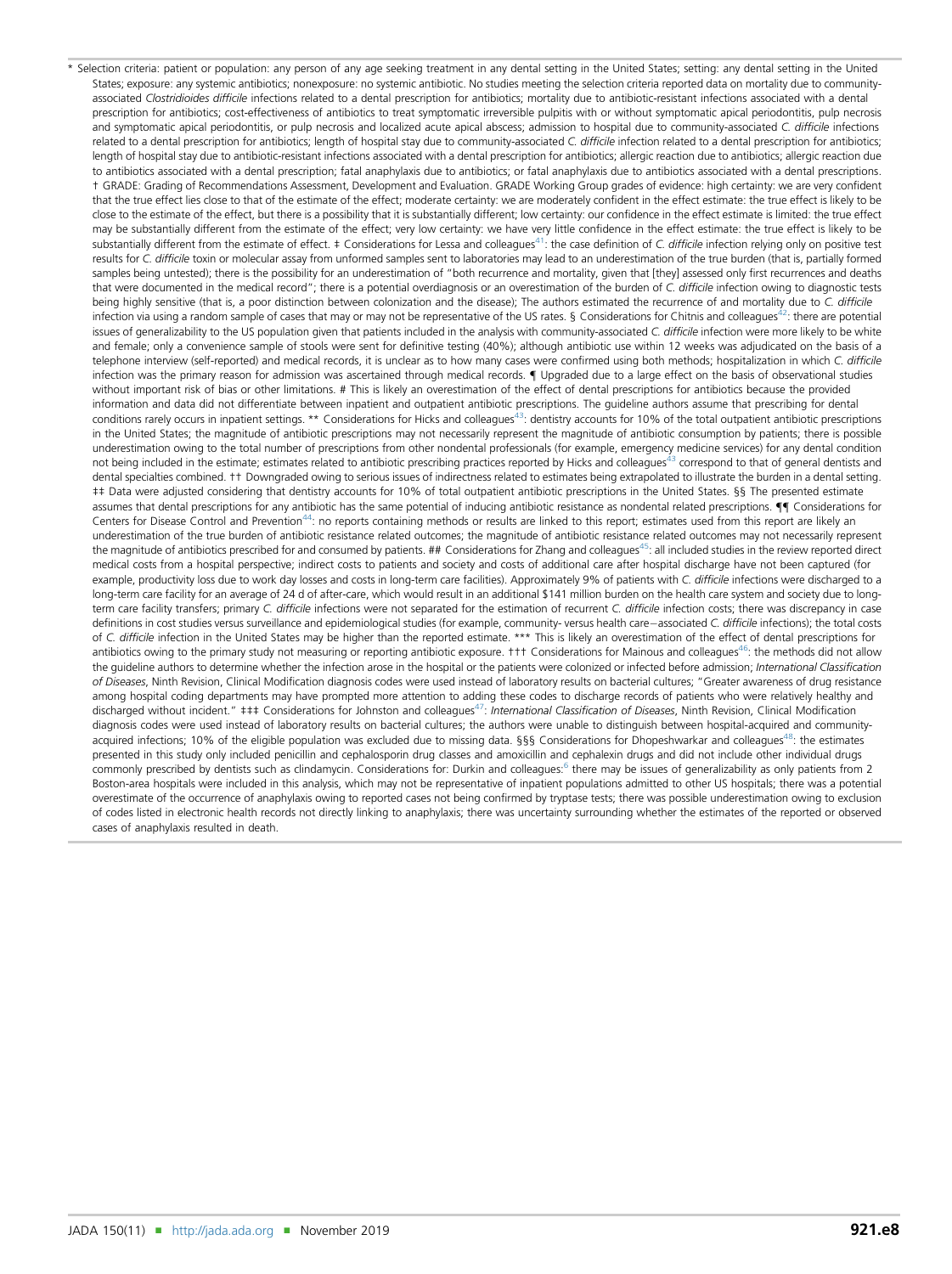<span id="page-24-0"></span>eTable 5. Calculations of the magnitude of undesirable effects related to use of any systemic antibiotic by any patient in any setting.

|                                                                                                                                          |                                                            | <b>CERTAINTY OF THE</b><br><b>EVIDENCE</b><br><b>ACCORDING TO</b> |                                                                                                                                                                                                                                                                                                                                                                                                                                                                                                                                                                                            |
|------------------------------------------------------------------------------------------------------------------------------------------|------------------------------------------------------------|-------------------------------------------------------------------|--------------------------------------------------------------------------------------------------------------------------------------------------------------------------------------------------------------------------------------------------------------------------------------------------------------------------------------------------------------------------------------------------------------------------------------------------------------------------------------------------------------------------------------------------------------------------------------------|
| OUTCOME*                                                                                                                                 | STUDIES, NO.                                               | $GRADE$ <sup>†</sup>                                              | <b>CALCULATION OF IMPACT</b>                                                                                                                                                                                                                                                                                                                                                                                                                                                                                                                                                               |
| <b>Community-Associated Clostridioides</b><br>difficile Infections                                                                       | 2 observational<br>studies $*$ , §                         | Moderate <sup>1</sup>                                             | Of the estimated cases of community-associated C. difficile infections,<br>approximately 64% were exposed to antibiotics in 2011. This represents<br>102,409 cases of 159,700 total C. difficile infections (95% CI,# 85,056<br>to 119,040).**                                                                                                                                                                                                                                                                                                                                             |
| <b>Community-Associated C. difficile</b><br>Infection Related to a Dental<br><b>Prescription for Antibiotics</b>                         | 3 observational<br>studies <sup>#,§,††</sup>               | Very low <sup>##</sup>                                            | The guideline authors approximated that 6.4% of people with<br>community-associated C. difficile infections who were exposed to<br>antibiotics received the prescription from a dentist. This represents<br>10,221 cases of 159,700 total C. difficile infections in 2011 (95% CI,<br>8,506 to 11,904).*** \$\$.11                                                                                                                                                                                                                                                                         |
| <b>Mortality Due to Community-</b><br><b>Associated C. difficile Infections</b>                                                          | 2 observational<br>studies $*$ , §                         | Moderate <sup>1</sup>                                             | In 2011, approximately 2,000 of 159,700 people infected with<br>community-associated C. difficile infection died within 30 d of diagnosis<br>(95% CI, 1,200 to 2,800). Of the estimated cases of community-<br>associated C. difficile infection, approximately 64% were exposed to<br>antibiotics, and 1,280 people died due to community-associated C.<br>difficile infection related to exposure to antibiotics (95% CI, 768 to<br>1,792). This represents a 0.8% mortality rate due to community-<br>associated C. difficile infection related to exposure to antibiotics.**           |
| <b>Antibiotic-Resistant Infections</b>                                                                                                   | 1 observational<br>study <sup>##</sup>                     | Low                                                               | Estimate taken directly from report.                                                                                                                                                                                                                                                                                                                                                                                                                                                                                                                                                       |
| <b>Mortality Due to Antibiotic-Resistant</b><br><b>Infections</b>                                                                        | 1 observational<br>study <sup>##</sup>                     | Low                                                               | Estimate taken directly from report.                                                                                                                                                                                                                                                                                                                                                                                                                                                                                                                                                       |
| <b>Community-Associated C. difficile</b><br><b>Infection Related Costs</b>                                                               | 2 observational<br>studies <sup>#</sup> ****               | Moderate                                                          | The estimated cost due to community-associated C. difficile infection in<br>2015, as reported by Zhang and colleagues, <sup>45</sup> was \$20,085.<br>The estimated cases of community-associated C. difficile infection in<br>2011, as reported by Lessa and colleagues, <sup>41</sup> was 159,700 cases.<br>The US Department of Labor <sup>49</sup> inflation calculator was used to convert<br>the value of a 2015 US dollar to the value of a 2011 US dollar, which<br>equates to \$19,163.40.<br>\$19,163.40 x 159,700 cases of C. difficile infection in 2011 =<br>\$3,060,394,980. |
| <b>Community-Associated C. difficile</b><br><b>Infection Costs Associated with a</b><br><b>Dental Prescription for Antibiotics</b>       | 2 observational<br>studies $*$ , $*$                       | Very low <sup>##</sup>                                            | The total cost due to community-associated C. difficile infections was<br>adjusted by $10\%$ . \$\$,11 ttt                                                                                                                                                                                                                                                                                                                                                                                                                                                                                 |
| <b>Antibiotic-Resistant infection Related</b><br>Costs                                                                                   | 1 observational<br>study $\overline{'''}$                  | Low                                                               | Estimate taken directly from report.                                                                                                                                                                                                                                                                                                                                                                                                                                                                                                                                                       |
| <b>Antibiotic-Resistant Infection Related</b><br><b>Costs Associated with a Dental</b><br><b>Prescription for Antibiotics</b>            | 2 observational<br>studies $\frac{1}{10}$ , $\frac{1}{10}$ | Very low <sup>##</sup>                                            | The total cost related to antibiotic-resistance infections was adjusted by<br>10% \$5.11.+++                                                                                                                                                                                                                                                                                                                                                                                                                                                                                               |
| Admission to Hospital Due to<br><b>Community-Associated C. difficile</b><br><b>Infection</b>                                             | 2 observational<br>studies <sup>#,§</sup>                  | Moderate <sup>1</sup>                                             | Of the estimated cases of community-associated C. difficile infections in<br>2011, approximately 12.7% of the patients were admitted to the<br>hospital owing to community-associated C. difficile infections being the<br>primary reason for admission. This represents 20,287 (95% CI, 16,878<br>to 23,622) of 159,700 total cases with community-associated C. difficile<br>infections.                                                                                                                                                                                                 |
| <b>Admission to Hospital Due to</b><br><b>Antibiotic-Resistant Infection</b>                                                             | 1 observational<br>study <sup>###</sup>                    | Low                                                               | Estimate taken directly from report.                                                                                                                                                                                                                                                                                                                                                                                                                                                                                                                                                       |
| <b>Admission to Hospital Due to</b><br><b>Antibiotic-Resistant Infection</b><br>Associated with a Dental Prescription<br>for Antibiotics | 1 observational<br>study <sup>###</sup>                    | Very low <sup>##</sup>                                            | Admissions to the hospital due to antibiotic-resistant infections was<br>adjusted by 10% §§.11.+++                                                                                                                                                                                                                                                                                                                                                                                                                                                                                         |
| Length of Hospital Stay Due to<br><b>Community-Associated C. difficile</b><br><b>Infection</b>                                           | 1 observational<br>study***                                | Low                                                               | Estimate taken directly from report.                                                                                                                                                                                                                                                                                                                                                                                                                                                                                                                                                       |
| Length of Hospital Stay Due to<br><b>Antibiotic-Resistant Infections</b>                                                                 | 1 observational<br>study <sup>§§§</sup>                    | Low                                                               | Estimate taken directly from report.                                                                                                                                                                                                                                                                                                                                                                                                                                                                                                                                                       |
| <b>Anaphylaxis Due to Antibiotics</b>                                                                                                    | 1 observational<br>study <sup>999</sup>                    | Low                                                               | Estimates taken directly from report.**                                                                                                                                                                                                                                                                                                                                                                                                                                                                                                                                                    |
| <b>Anaphylaxis Due to Antibiotics</b><br>Associated with a Dental Prescription                                                           | 2 observational<br>studies <sup>++</sup> .111              | Very low <sup>##</sup>                                            | Reported anaphylaxis due to antibiotics occurrences was adjusted by<br>$10\%$ ** \$\$.11                                                                                                                                                                                                                                                                                                                                                                                                                                                                                                   |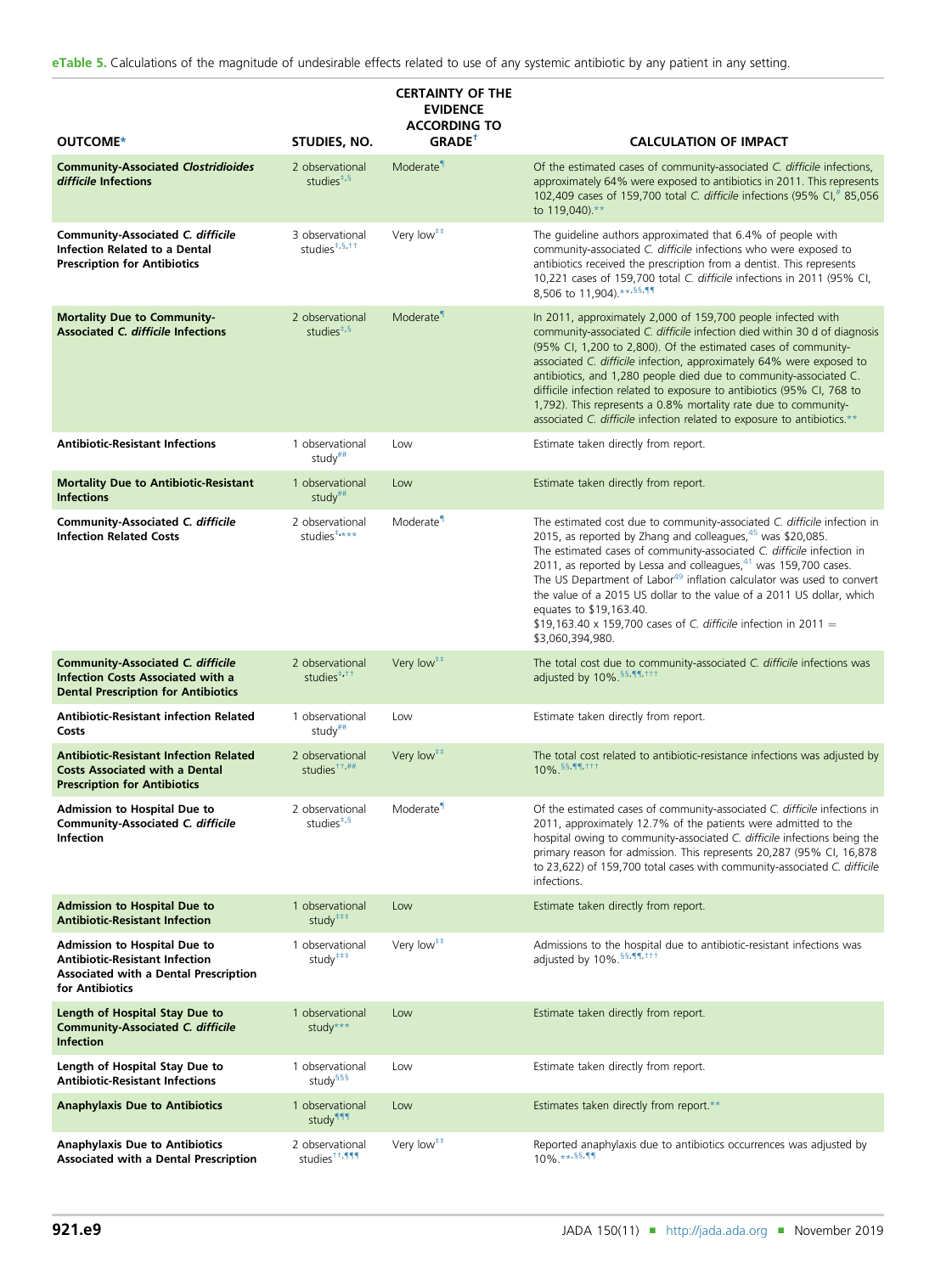<span id="page-25-0"></span>\* Selection criteria: patient or population: any person of any age seeking treatment in any dental setting in the United States; setting: any dental setting in the United States; exposure: any systemic antibiotics; nonexposure: no systemic antibiotic. No studies meeting the selection criteria reported data on mortality due to communityassociated Clostridioides difficile infections related to a dental prescription for antibiotics, length of hospital stay due to community-associated C. difficile infection related to a dental prescription for antibiotics, length of hospital stay due to antibiotic-resistant infections associated with a dental prescription for antibiotics, allergic reaction due to antibiotics, allergic reaction due to antibiotics associated with a dental prescription, fatal anaphylaxis due to antibiotics, or fatal anaphylaxis due to antibiotics associated with a dental prescriptions. † GRADE: Grading of Recommendations Assessment, Development and Evaluation. GRADE Working Group grades of evidence: high certainty: we are very confident that the true effect lies close to that of the estimate of the effect; moderate certainty: we are moderately confident in the effect estimate: the true effect is likely to be close to the estimate of the effect, but there is a possibility that it is substantially different; low certainty: our confidence in the effect estimate is limited: the true effect may be substantially different from the estimate of the effect; very low certainty: we have very little confidence in the effect estimate: the true effect is likely to be substantially different from the estimate of effect. ‡ Considerations for Lessa and colleagues<sup>[41](#page-15-0)</sup>: the case definition of C. difficile infection relying only on positive test results for C. difficile toxin or molecular assay from unformed samples sent to laboratories may lead to an underestimation of the true burden (that is, partially formed samples being untested); there is the possibility for an underestimation of "both recurrence and mortality, given that [they] assessed only first recurrences and deaths that were documented in the medical record"; there is a potential over-diagnosis or an overestimation of the burden of C. difficile infection owing to diagnostic tests being highly sensitive (that is, a poor distinction between colonization and the disease); the authors estimated the recurrence of and mortality due to C. difficile infection via using a random sample of cases that may or may not be representative of the US rates. § Considerations for Chitnis and colleagues<sup>42</sup>: there are potential issues of generalizability to the US population given that patients included in the analysis with community-associated C. difficile infection were more likely to be white and female; only a convenience sample of stools were sent for definitive testing (40%); although antibiotic use within 12 weeks was adjudicated on the basis of a telephone interview (self-reported) and medical records, it is unclear as to how many cases were confirmed using both methods; hospitalization in which C. difficile infection was the primary reason for admission was ascertained through medical records. { Upgraded due to a large effect based on observational studies without important risk of bias or other limitations. # CI: Confidence interval. \*\* This is likely an overestimation of the effect of dental prescriptions for antibiotics because the provided information and data did not differentiate between inpatient and outpatient antibiotic prescriptions. The guideline authors assume that prescribing for dental conditions rarely occurs in inpatient settings. †† Considerations for Hicks and colleagues<sup>[43](#page-15-0)</sup>: dentistry accounts for 10% of the total outpatient antibiotic prescriptions in the United States; the magnitude of antibiotic prescriptions may not necessarily represent the magnitude of antibiotic consumption by patients; there is possible underestimation owing to the total number of prescriptions from other nondental professionals (for example, emergency medicine services) for any dental condition not being included in the estimate; estimates related to antibiotic prescribing practices reported by Hicks and colleagues<sup>43</sup> correspond to that of general dentists and not all dental specialties combined. ## Downgraded owing to serious issues of indirectness related to estimates being extrapolated to illustrate the burden in a dental setting. §§ Data were adjusted considering that dentistry accounts for 10% of total outpatient antibiotic prescriptions in the United States.  $\P\P$  The presented estimate assumes that dental prescriptions for any antibiotic has the same potential of inducing antibiotic resistance as nondental related prescriptions. ## Considerations for Centers for Disease Control and Prevention<sup>[44](#page-15-0)</sup>: no reports containing methods or results is linked to this report; estimates used from this report are likely an underestimation of the true burden of antibiotic resistance related outcomes; the magnitude of antibiotic resistance related outcomes may not necessarily represent the magnitude of antibiotics prescribed for and consumed by patients. \*\*\* Considerations for Zhang and colleagues<sup>45</sup>: all included studies in the Zhang and colleagues review reported direct medical costs from a hospital perspective; indirect costs to patients and society and costs of additional care after hospital discharge were not captured (for example, productivity loss due to work day losses and costs in long-term care facilities). Approximately 9% of patients with C. difficile infections were discharged to a long-term care facility for an average of 24 d of after-care, which would result in an additional \$141 million burden on the health care system and society due to long-term care facility transfers; primary C. difficile infections were not separated for the estimation of recurrent C. difficile infection costs; there was discrepancy in case definitions in cost studies versus surveillance and epidemiologic studies (for example, community- versus health care-associated C. difficile infections); the total costs of C. difficile infection in the United States may be higher than the reported estimate. ††† This is likely an overestimation of the effect of dental prescriptions for antibiotics owing to the primary study not measuring or reporting antibiotic exposure.  $\pm \pm \pm$  Considerations for Mainous and colleagues<sup>[46](#page-15-0)</sup>: the methods did not allow the quideline authors to determine whether the infection arose in the hospital or if patients were colonized or infected prior to admission, International Classification of Diseases, Ninth Revision, Clinical Modification diagnosis codes were used instead of laboratory results on bacterial cultures; "Greater awareness of drug resistance among hospital coding departments may have prompted more attention to adding these codes to discharge records of patients who were relatively healthy and discharged without incident." §§§ Considerations for Johnston and colleagues: International Classification of Diseases, Ninth Revision, Clinical Modification diagnosis codes were used instead of laboratory results on bacterial cultures; the authors were unable to distinguish between hospital-acquired and community-acquired infections; 10% of the eligible population was excluded owing to missing data.  $\P\P\P$  Considerations for Dhopeshwarkar and colleagues<sup>48</sup>: the estimates presented in this study only included penicillin and cephalosporin drug classes and amoxicillin and cephalexin drugs and did not include other individual drugs commonly prescribed by dentists such as clindamycin. Source: Durkin and colleagues;<sup>[6](#page-14-0)</sup> there may be issues of generalizability as only patients from 2 Boston-area hospitals were included in this analysis, which may not be representative of inpatient populations admitted to other US hospitals; there was a potential overestimate of the occurrence of anaphylaxis owing to reported cases not being confirmed by tryptase tests; there was possible underestimation owing to exclusion of codes listed in electronic health records not directly linking to anaphylaxis; there was uncertainty surrounding whether the estimates of the reported or observed cases of anaphylaxis resulted in death.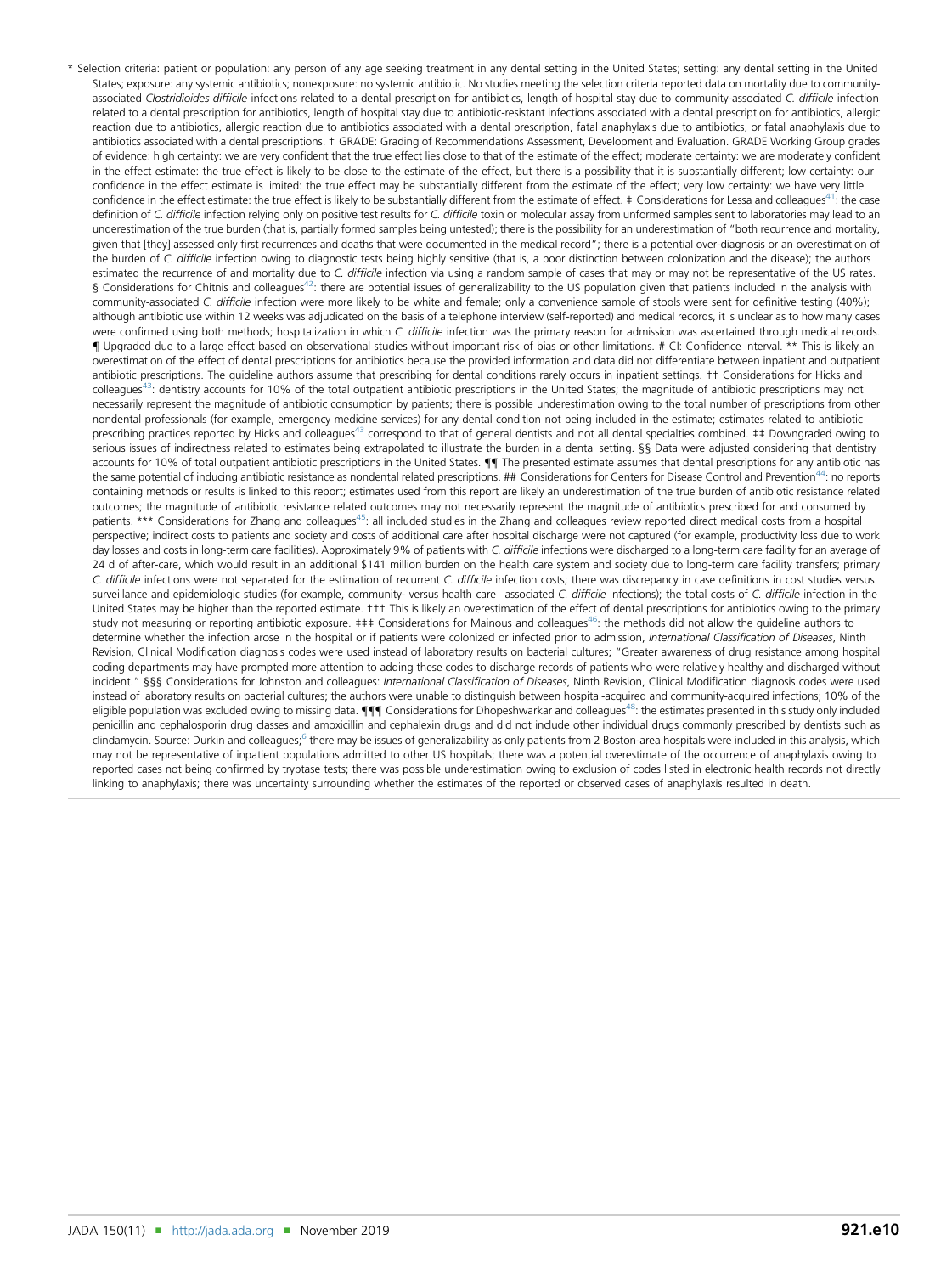<span id="page-26-0"></span>eTable 6. Relative and absolute desirable and undesirable effects (95% confidence interval) from randomized controlled trials and certainty in the evidence for systemic antibiotics as adjuncts to definitive, conservative dental treatment compared with no systemic antibiotics as adjuncts to definitive, conservative dental treatment for pulp necrosis and symptomatic apical periodontitis and pulp necrosis and localized acute apical abscess in immunocompetent adults.

| OUTCOMES*                                                                                   | <b>PARTICIPANTS</b><br>(STUDIES), NO. | <b>CERTAINTY OF THE</b><br><b>EVIDENCE</b><br><b>ACCORDING TO</b><br>GRADE <sup>+</sup> | $RR^{\pm}$ (95%<br><b>CONFIDENCE</b><br><b>INTERVAL)</b> | <b>ANTICIPATED ABSOLUTE EFFECTS</b>                                                                                                                           |                                                                                                                                                           |
|---------------------------------------------------------------------------------------------|---------------------------------------|-----------------------------------------------------------------------------------------|----------------------------------------------------------|---------------------------------------------------------------------------------------------------------------------------------------------------------------|-----------------------------------------------------------------------------------------------------------------------------------------------------------|
|                                                                                             |                                       |                                                                                         |                                                          | <b>Risk With No</b><br><b>Systemic Antibiotic</b><br>as Adjuncts to<br>Definitive,<br><b>Conservative Dental</b><br>Treatment <sup>§</sup> (No. of<br>People) | <b>Risk Difference With</b><br><b>Systemic Antibiotics as</b><br><b>Adjuncts to Definitive,</b><br><b>Conservative Dental</b><br><b>Treatment (Range)</b> |
| Pain Intensity at 24 H                                                                      | 72 (2 RCTs <sup>1)#,**</sup>          | Very low <sup><math>^{++}</math>##</sup>                                                | Not applicable                                           | The mean pain intensity<br>at 24 h ranged from<br>$0.67 - 1.68$                                                                                               | MD, $$6$ 0.09 higher (0.37 lower<br>to 0.55 higher)                                                                                                       |
| Pain Experience at 24 H                                                                     | 72 (2 RCTs)#,**                       | Very low <sup>††,¶¶</sup>                                                               | RR, 0.80 (0.49 to<br>$1.30$ <sup><math>\#</math>#</sup>  | 442 per 1,000                                                                                                                                                 | 88 fewer per 1,000 (225 fewer<br>to 133 more)                                                                                                             |
| Pain Intensity at 48 H                                                                      | 72 (2 RCTs)#,**                       | Very low <sup>++,‡‡</sup>                                                               | Not applicable                                           | The mean pain intensity<br>at 48 h ranged from<br>$0.52 - 0.96$                                                                                               | MD, 0.39 higher (0.13 lower to<br>0.91 higher)                                                                                                            |
| Pain Experience at 48 H                                                                     | 72 (2 RCTs)#,**                       | Very low <sup>++,¶¶</sup>                                                               | RR, 1.55 (0.75 to<br>$3.21$ <sup>##</sup>                | 233 per 1,000                                                                                                                                                 | 128 more per 1,000 (58 fewer<br>to 514 more)                                                                                                              |
| Pain Intensity at 72 H                                                                      | 72 (2 RCTs)#,**                       | Very low <sup>++</sup> . <sup>‡‡</sup>                                                  | Not applicable                                           | The mean pain intensity<br>at 72 h ranged from<br>$0.29 - 0.82$                                                                                               | MD, 0.12 higher (0.32 lower to<br>$0.56$ higher)                                                                                                          |
| Pain Experience at 72 H                                                                     | 72 (2 RCTs)#,**                       | Very low <sup>++, 11</sup>                                                              | RR, 1.38 (0.50 to<br>$3.82)$ <sup>##</sup>               | 116 per 1,000                                                                                                                                                 | 44 more per 1,000 (58 fewer to<br>328 more)                                                                                                               |
| Pain Intensity at 7 D                                                                       | 41 (1 RCT) <sup>#</sup>               | $Low++$                                                                                 | Not applicable                                           | The mean pain intensity<br>at 7 d was 0.32                                                                                                                    | MD, 0.05 lower (0.41 lower to<br>0.3 higher)                                                                                                              |
| Pain Experience at 7 D                                                                      | 41 (1 RCT) <sup>#</sup>               | Low <sup>11</sup>                                                                       | RR, 5.75 (0.29 to<br>$112.83$ <sup>##</sup>              | 23 per 1,000                                                                                                                                                  | 108 fewer per 1,000 (16 fewer<br>to 2,542 more)                                                                                                           |
| Intraoral Swelling at 24 H                                                                  | 67 (2 RCTs) <sup>#</sup> ******       | Very low <sup>++,¶¶</sup>                                                               | RR, 1.70 (0.55 to<br>$5.24$ <sup>+++</sup> , $***$       | 250 per 1,000                                                                                                                                                 | 175 more per 1,000 (112 fewer<br>to 1,060 more)                                                                                                           |
| Intraoral Swelling at 48 H                                                                  | 66 (2 RCTs)#,**, \$\$\$               | Very low <sup>++, 11</sup>                                                              | RR, 1.36 (0.62 to<br>$2.98$ <sup>+++</sup> , $*$         | 282 per 1,000                                                                                                                                                 | 102 more per 1,000 (107 fewer<br>to 558 more)                                                                                                             |
| Intraoral Swelling at 72 H                                                                  | 59 (2 RCTs)#,**,§§§                   | Very low <sup>++,###</sup>                                                              | RR, 1.00 (0.05 to<br>$20.81$ <sup>+++</sup> , ***        | 189 per 1,000                                                                                                                                                 | 0 fewer per 1,000 (180 fewer<br>to 3,748 more)                                                                                                            |
| Intraoral Swelling at 7 D                                                                   | 40 (1 RCT) <sup>#</sup>               | $Low$ ###                                                                               | RR, 1.11 (0.07 to<br>$16.47$ <sup>****</sup>             | 48 per 1,000                                                                                                                                                  | 5 more per 1,000 (44 fewer to<br>737 more)                                                                                                                |
| <b>Total Number of</b><br><b>Nonsteroidal Anti-</b><br>inflammatory Drugs<br>(Tablets) Used | 41 (1 RCT) <sup>#</sup>               | $Low***$                                                                                | Not applicable                                           | The mean total number<br>of nonsteroidal anti-<br>inflammatory drugs<br>(tablets) used was 8.42                                                               | MD, 1.58 higher (4.55 lower to<br>$7.71$ higher)                                                                                                          |
| <b>Total Number of</b><br>Acetaminophen with<br><b>Codeine (Tablets) Used</b>               | 41 (1 RCT) <sup>#</sup>               | $Low$ ###                                                                               | Not applicable                                           | The mean total number<br>of acetaminophen with<br>codeine (tablets) used<br>was 5.58                                                                          | MD, 0.31 lower (3.94 lower to<br>3.32 higher)                                                                                                             |
| <b>Endodontic Flare-up</b>                                                                  | 30 (1 RCT)**                          | Very low <sup>††, ¶¶</sup>                                                              | RR, 0.28 (0.02 to<br>4.76)                               | 182 per 1,000                                                                                                                                                 | 131 fewer per 1,000 (178<br>fewer to 684 more)                                                                                                            |
| <b>Diarrhea</b>                                                                             | 31 (1 RCT)******                      | Very low <sup>++,qq</sup>                                                               | RR, 0.40 (0.02 to<br>7.63)                               | 95 per 1,000                                                                                                                                                  | 57 fewer per 1,000 (93 fewer<br>to 631 more)                                                                                                              |
| <b>Malaise</b>                                                                              | 32 (1 RCT)******                      | Very low <sup>++,¶¶</sup>                                                               | RR, 6.79 (0.25 to<br>182.33)                             | 24 per 1,000                                                                                                                                                  | 138 fewer per 1,000 (18 fewer<br>to 4,317 more)                                                                                                           |

\* Selection criteria: patient or population: immunocompetent adults with pulp necrosis and symptomatic apical periodontitis or pulp necrosis and localized acute apical abscess; setting: dental setting in which definitive, conservative dental treatment is immediately available; intervention: systemic antibiotics as adjuncts to definitive, conservative dental treatment; comparison: no systemic antibiotic as adjunct to definitive, conservative dental treatment. No studies meeting the selection criteria reported data on trismus, fever, cellulitis, additional dental visit, additional medical visit, allergic reaction, Clostridioides difficile infection, or repeat procedure for this population. † GRADE: Grading of Recommendations Assessment, Development and Evaluation. GRADE Working Group grades of evidence: high certainty: we are very confident that the true effect lies close to that of the estimate of the effect; moderate certainty: we are moderately confident in the effect estimate: the true effect